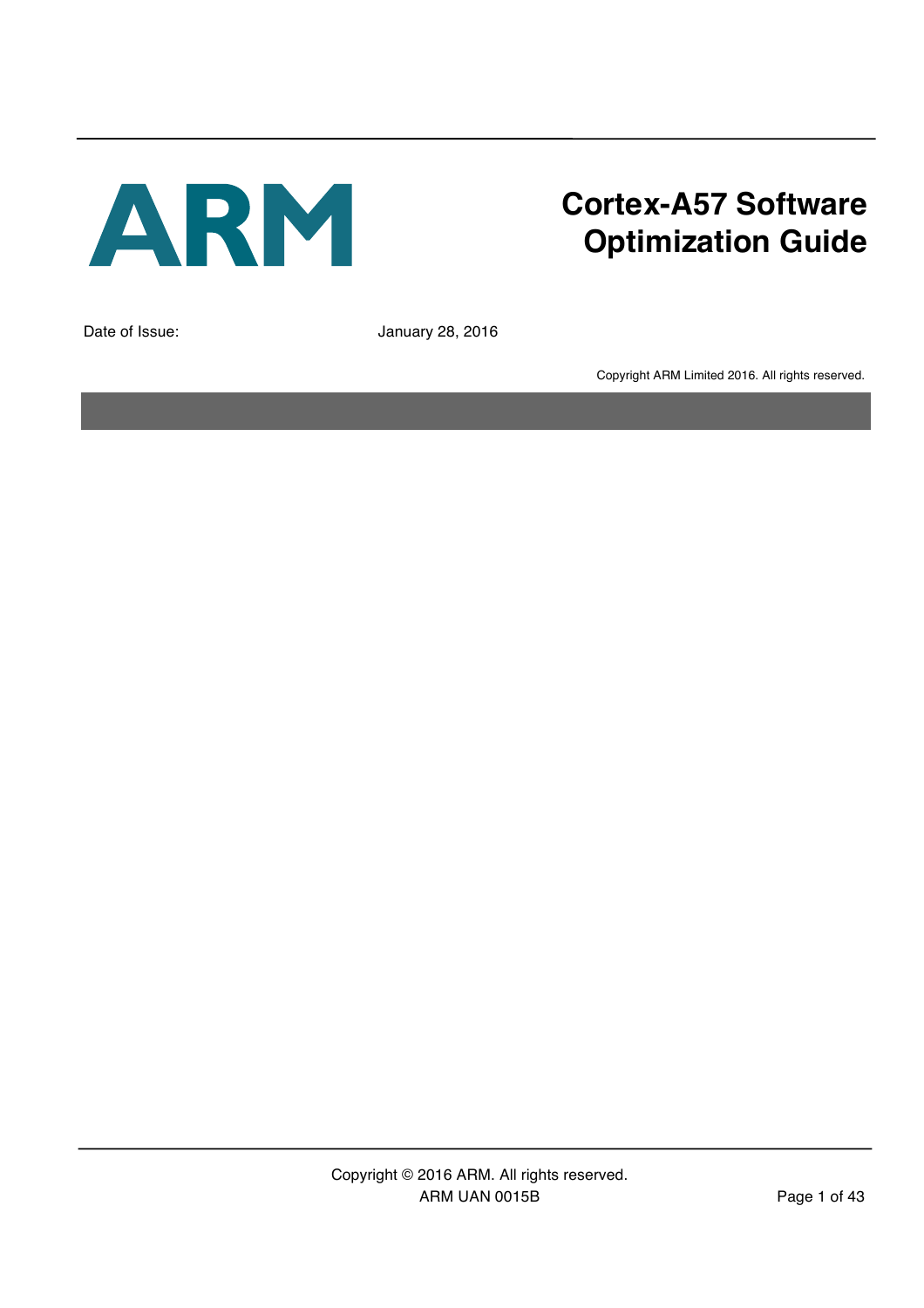#### **Cortex®-A57 Software Optimization Guide**

Copyright © **2016** ARM. All rights reserved.

#### **Release Information**

The following changes have been made to this Software Optimization Guide.

#### **Change History**

| <b>Date</b>     | <b>Issue</b> | Confidentiality  | Change         |                                        |
|-----------------|--------------|------------------|----------------|----------------------------------------|
|                 |              |                  |                |                                        |
| 19 January 2015 |              | Non-confidential | First release  |                                        |
| 28 January 2016 | B            | Non-confidential | Second release | Added 4.7 Non-Temporal<br>Loads/Stores |

#### **Proprietary Notice**

Words and logos marked with ™ or ® are registered trademarks or trademarks of ARM® in the EU and other countries except as otherwise stated below in this proprietary notice. Other brands and names mentioned herein may be the trademarks of their respective owners.

Neither the whole nor any part of the information contained in, or the product described in, this document may be adapted or reproduced in any material form except with the prior written permission of the copyright holder.

The product described in this document is subject to continuous developments and improvements. All particulars of the product and its use contained in this document are given by ARM in good faith. However, all warranties implied or expressed, including but not limited to implied warranties of merchantability, or fitness for purpose, are excluded.

This document is intended only to assist the reader in the use of the product. ARM shall not be liable for any loss or damage arising from the use of any information in this document, or any error or omission in such information, or any incorrect use of the product.

Where the term ARM is used it means "ARM or any of its subsidiaries as appropriate".

#### **Confidentiality Status**

This document is Non-Confidential. This document has no restriction on distribution.

#### **Product Status**

The information in this document is final, that is for a developed product.

#### **Web Address**

http://www.arm.com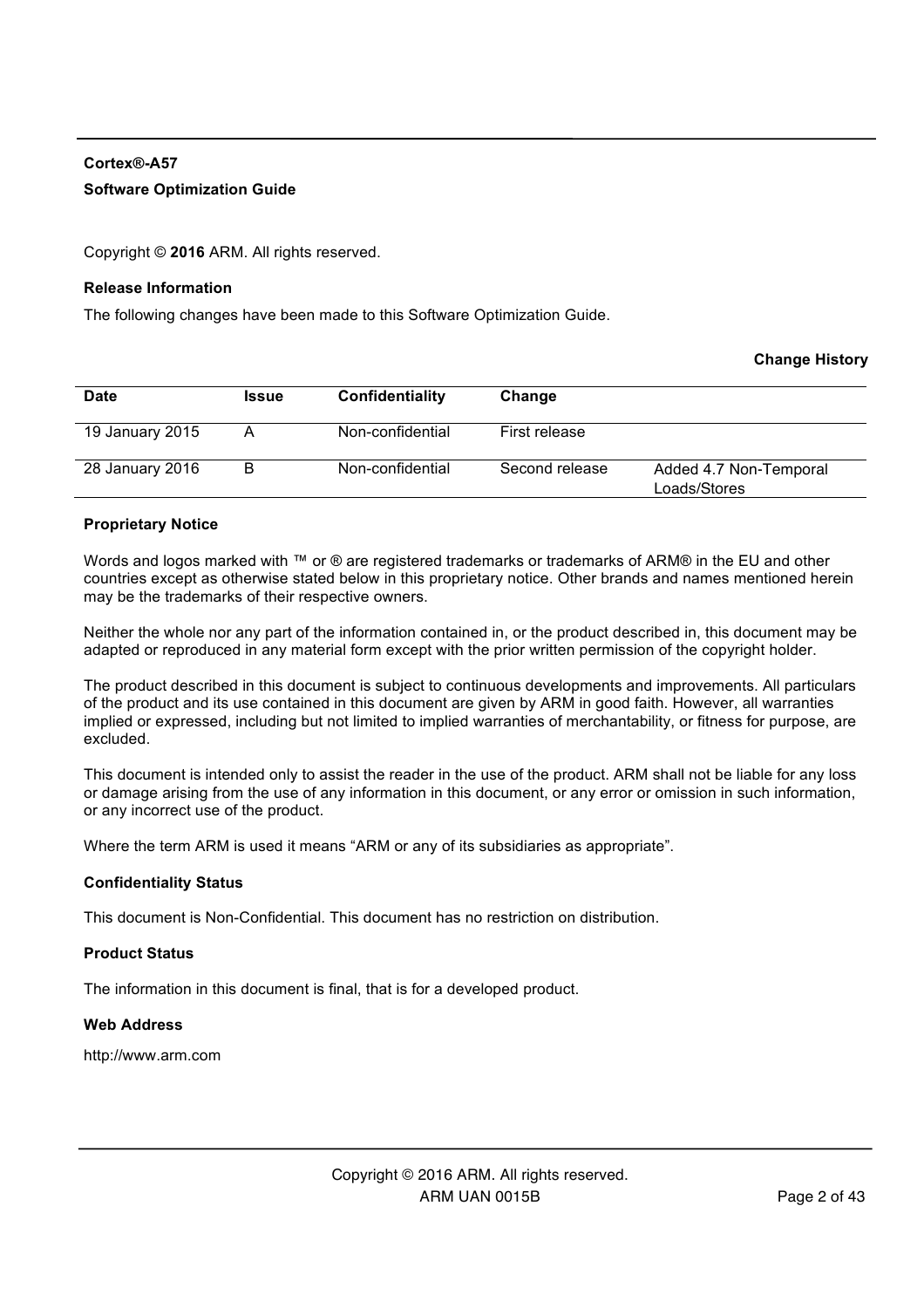# **Contents**

| 1            | <b>ABOUT THIS DOCUMENT</b>                             | 5  |
|--------------|--------------------------------------------------------|----|
| 1.1          | <b>References</b>                                      | 5  |
| 1.2          | <b>Terms and abbreviations</b>                         | 5  |
| $1.3$        | <b>Document Scope</b>                                  | 5  |
| $\mathbf{2}$ | <b>INTRODUCTION</b>                                    | 6  |
| 2.1          | <b>Pipeline Overview</b>                               | 6  |
| 3            | <b>INSTRUCTION CHARACTERISTICS</b>                     | 7  |
| 3.1          | <b>Instruction Tables</b>                              | 7  |
| 3.2          | <b>Branch Instructions</b>                             | 7  |
| 3.3          | <b>Arithmetic and Logical Instructions</b>             | 7  |
| 3.4          | <b>Move and Shift Instructions</b>                     | 8  |
| 3.5          | <b>Divide and Multiply Instructions</b>                | 9  |
| 3.6          | <b>Saturating and Parallel Arithmetic Instructions</b> | 10 |
| 3.7          | <b>Miscellaneous Data-Processing Instructions</b>      | 11 |
| 3.8          | <b>Load Instructions</b>                               | 12 |
| 3.9          | <b>Store Instructions</b>                              | 15 |
| 3.10         | FP Data Processing Instructions                        | 16 |
| 3.11         | FP Miscellaneous Instructions                          | 18 |
| 3.12         | <b>FP Load Instructions</b>                            | 19 |
| 3.13         | <b>FP Store Instructions</b>                           | 20 |
| 3.14         | <b>ASIMD Integer Instructions</b>                      | 22 |
| 3.15         | <b>ASIMD Floating-Point Instructions</b>               | 26 |
| 3.16         | <b>ASIMD Miscellaneous Instructions</b>                | 29 |
| 3.17         | <b>ASIMD Load Instructions</b>                         | 31 |
| 3.18         | <b>ASIMD Store Instructions</b>                        | 33 |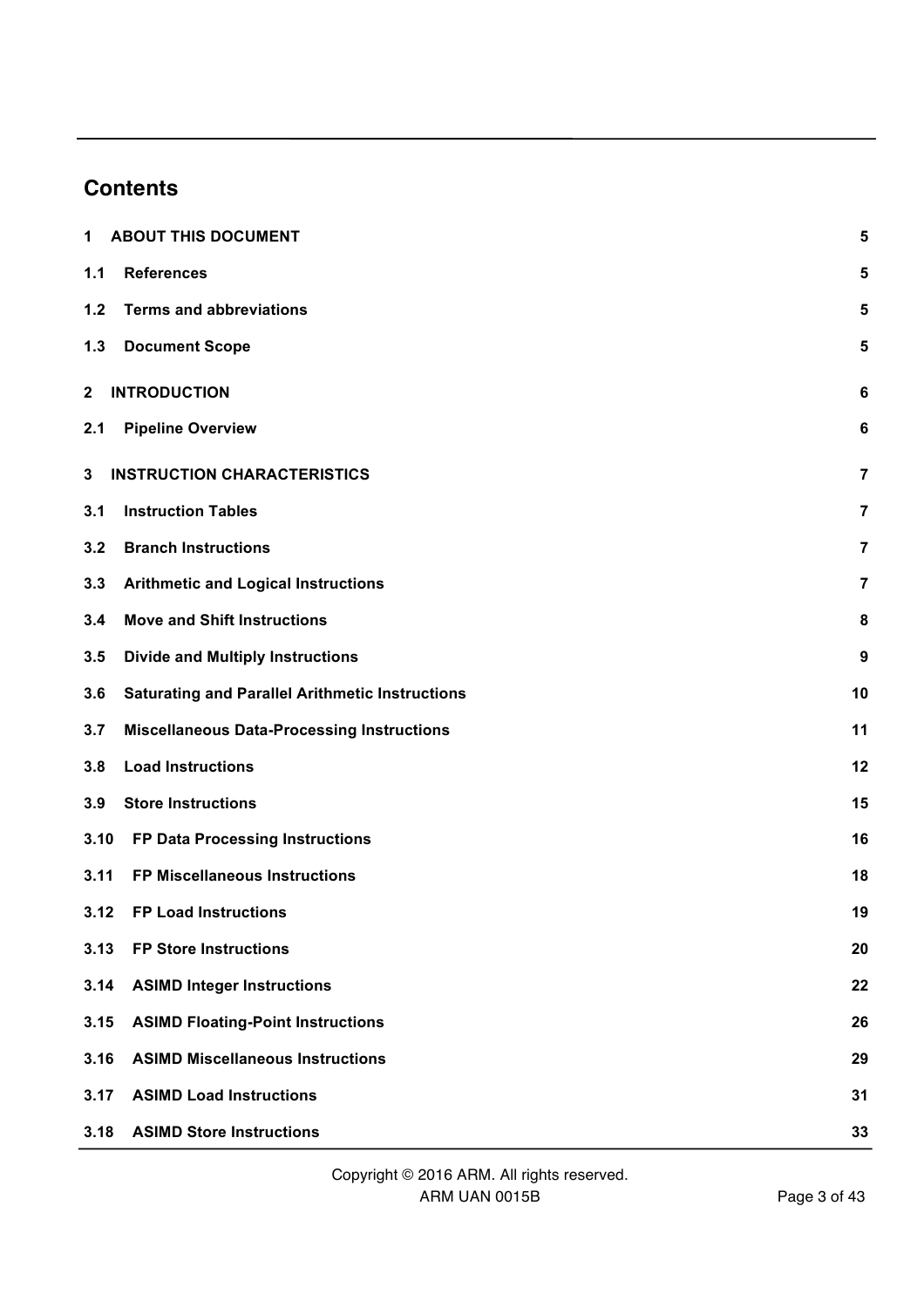| 3.19 | <b>Cryptography Extensions</b>                                    | 35 |
|------|-------------------------------------------------------------------|----|
| 3.20 | <b>CRC</b>                                                        | 35 |
| 4    | <b>SPECIAL CONSIDERATIONS</b>                                     | 37 |
| 4.1  | <b>Dispatch Constraints</b>                                       | 37 |
| 4.2  | <b>Conditional Execution</b>                                      | 37 |
| 4.3  | <b>Conditional ASIMD</b>                                          | 38 |
| 4.4  | <b>Register Forwarding Hazards</b>                                | 38 |
| 4.5  | <b>Load/Store Throughput</b>                                      | 39 |
| 4.6  | <b>Load/Store Alignment</b>                                       | 39 |
| 4.7  | <b>Non-Temporal Loads/Stores</b>                                  | 40 |
| 4.8  | <b>Branch Alignment</b>                                           | 40 |
| 4.9  | <b>Setting Condition Flags</b>                                    | 40 |
| 4.10 | Accelerated Accumulator Forwarding in the Floating-PointPipelines | 40 |
| 4.11 | <b>Load Balancing in the Floating-PointPipelines</b>              | 41 |
| 4.12 | <b>Special Register Access</b>                                    | 41 |
| 4.13 | <b>AES Encryption/Decryption</b>                                  | 42 |
| 4.14 | <b>Fast literal generation</b>                                    | 42 |
| 4.15 | <b>PC-relative address calculation</b>                            | 43 |
| 4.16 | FPCR self-synchronization                                         | 43 |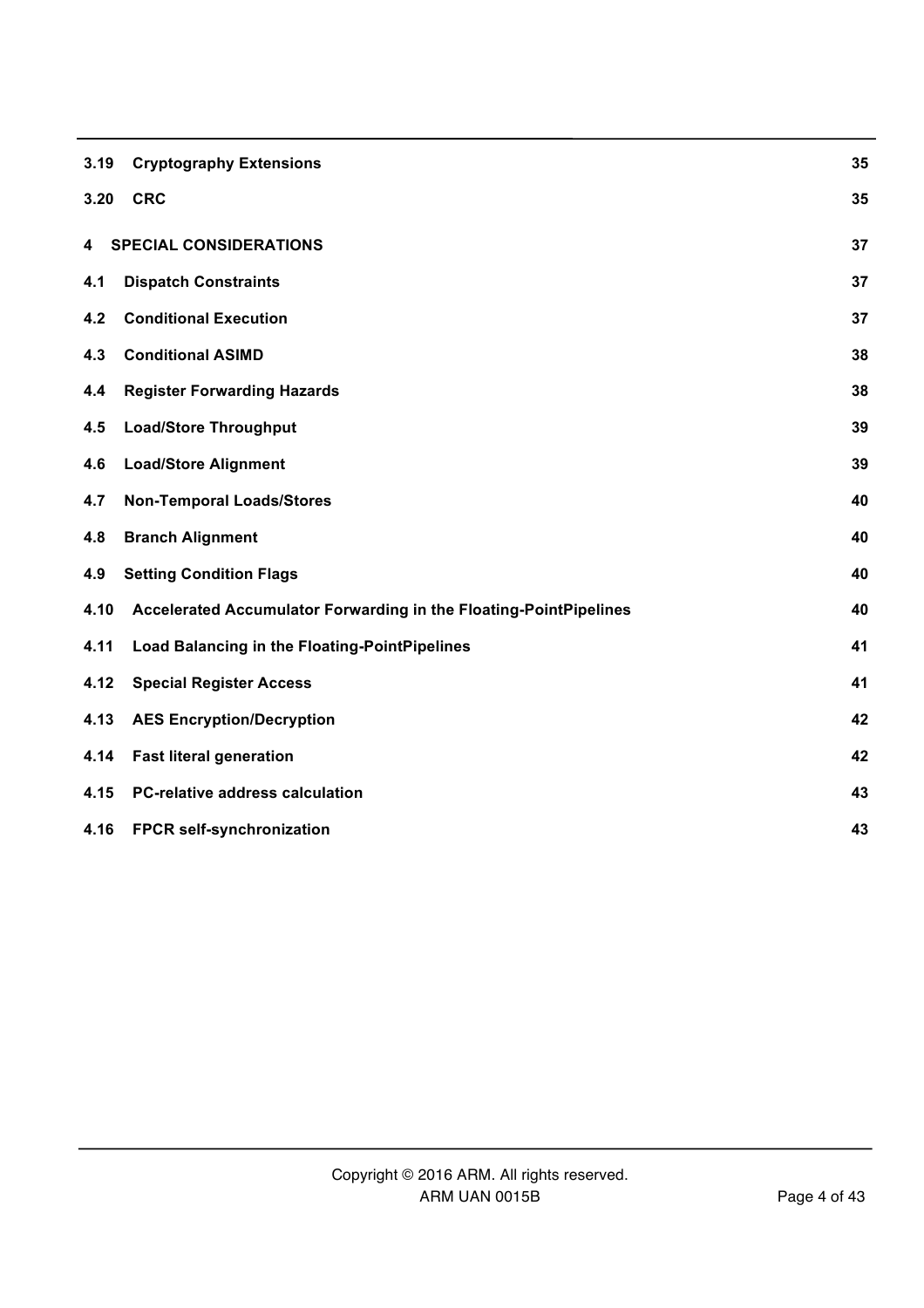# **1 ABOUT THIS DOCUMENT**

#### **1.1 References**

This document refers to the following documents.

| Title                                                      | Location             |
|------------------------------------------------------------|----------------------|
| ARM Cortex-A57 MPCore Processor Technical Reference Manual | I Infocenter.arm.com |

### **1.2 Terms and abbreviations**

This document uses the following terms and abbreviations.

| Term     | <b>Meaning</b>               |
|----------|------------------------------|
| ALU      | Arithmetic/Logical Unit      |
| ASIMD    | <b>Advanced SIMD</b>         |
| $\mu$ op | Micro-Operation              |
| VFP      | <b>Vector Floating Point</b> |

#### **1.3 Document Scope**

This document provides high-level information about the Cortex-A57 pipeline, instruction performance characteristics, and special performance considerations. This information is intended to aid those who are optimizing software and compilers for Cortex-A57. For a more complete description of the Cortex-A57 processor, please refer to the *ARM Cortex-A57 MPCore Processor Technical Reference Manual*, available at infocenter.arm.com.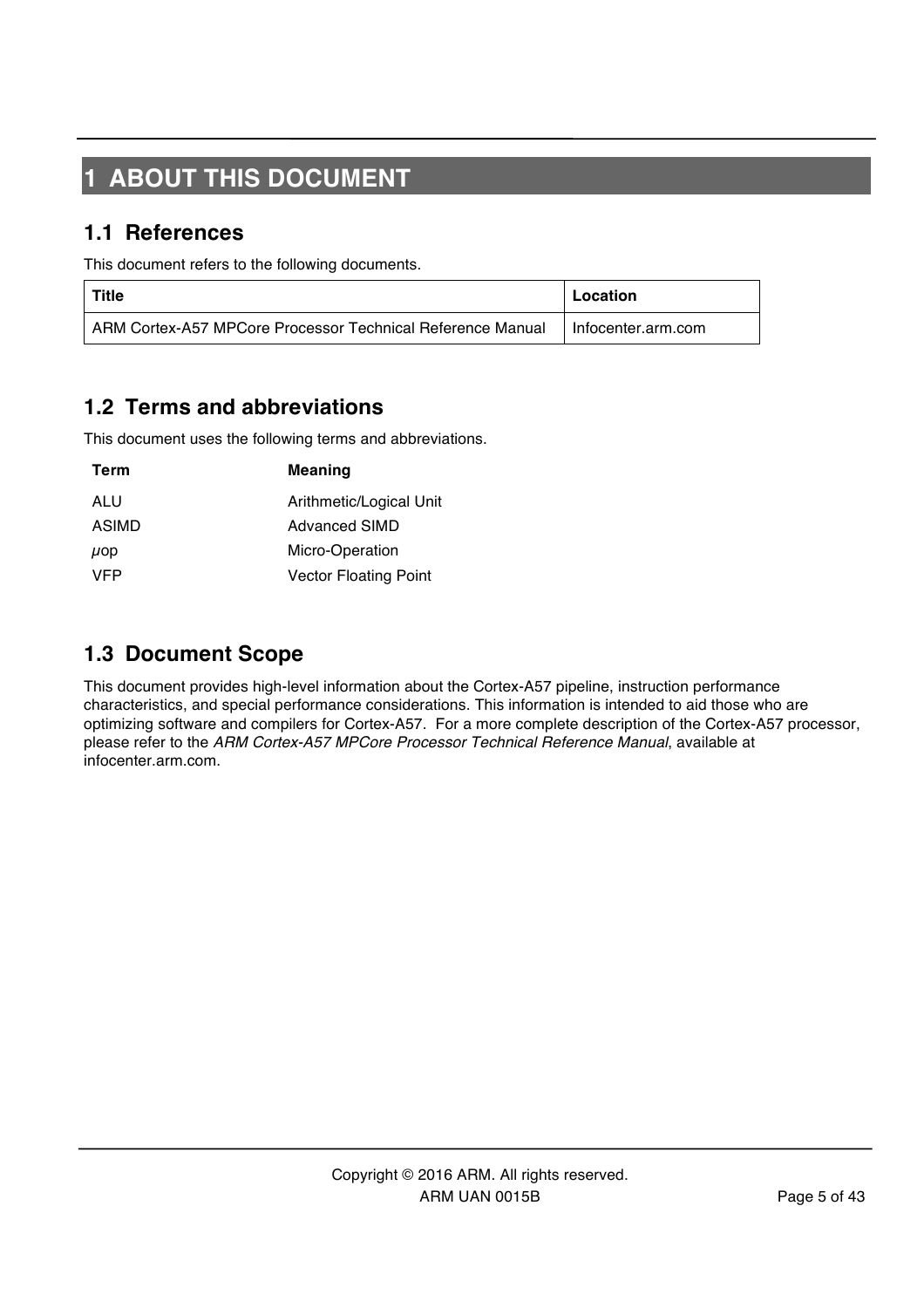# **2 INTRODUCTION**

## **2.1 Pipeline Overview**

The following diagram describes the high-level Cortex-A57 instruction processing pipeline. Instructions are first fetched, then decoded into internal micro-operations ( $\mu$ ops). From there, the  $\mu$ ops proceed through register renaming and dispatch stages. Once dispatched, uops wait for their operands and issue out-of-order to one of eight execution pipelines. Each execution pipeline can accept and complete one  $\mu$ op per cycle.



The execution pipelines support different types of operations, as follows.

| Pipeline (mnemonic) | <b>Supported functionality</b>                                                                                        |
|---------------------|-----------------------------------------------------------------------------------------------------------------------|
| Branch (B)          | Branch <i>u</i> ops                                                                                                   |
| Integer $0/1$ (I)   | Integer ALU µops                                                                                                      |
| Multi-cycle (M)     | Integer shift-ALU, multiply, divide, CRC and sum-of-absolute-differences<br>$\mu$ op $\mu$ ops                        |
| Load $(L)$          | Load and register transfer uops                                                                                       |
| Store (S)           | Store and special memory uops                                                                                         |
| FP/ASIMD-0 (F0)     | ASIMD ALU, ASIMD misc, FP misc, FP add, FP multiply, ASIMD integer<br>multiply, FP divide $\mu$ ops, crypto $\mu$ ops |

Copyright © 2016 ARM. All rights reserved. ARM UAN 0015B Page 6 of 43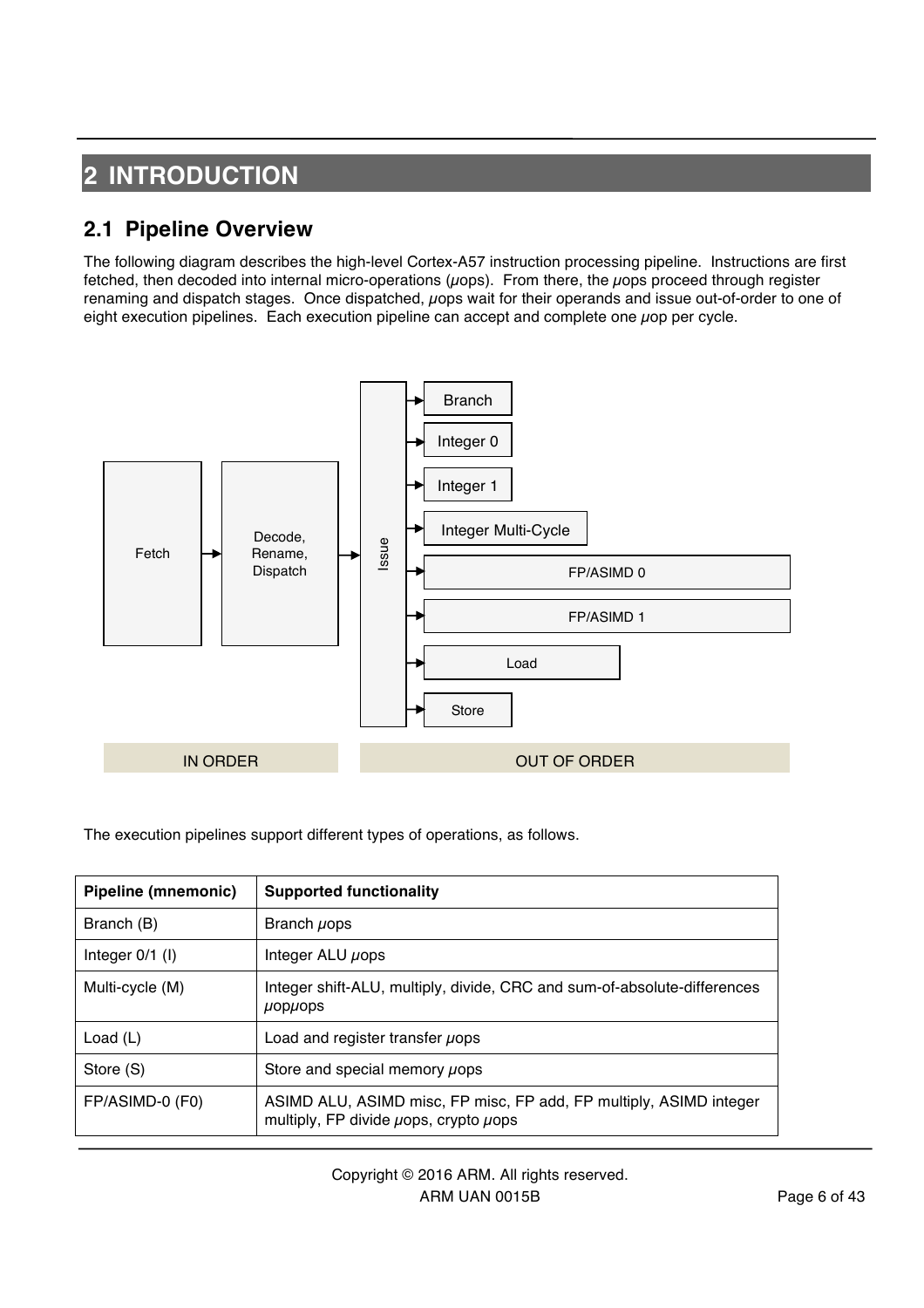# **3 INSTRUCTION CHARACTERISTICS**

#### **3.1 Instruction Tables**

This chapter describes high-level performance characteristics for most ARMv8 A32, T32 and A64 instructions. A series of tables summarize the effective execution latency and throughput, pipelines utilized, and special behaviors associated with each group of instructions. Utilized pipelines correspond to the execution pipelines described in chapter 2.

In the tables below, Exec Latency is defined as the minimum latency seen by an operation dependent on an instruction in the described group.

In the tables below, Execution Throughput is defined as the maximum throughput (in instructions / cycle) of the specified instruction group that can be achieved in the entirety of the Cortex-A57 microarchitecture .

#### **3.2 Branch Instructions**

| <b>Instruction Group</b>        | <b>AArch32 Instructions</b> | Exec<br>Latency | <b>Execution</b><br><b>Throughput</b> | <b>Utilized</b><br><b>Pipelines</b> | <b>Notes</b> |
|---------------------------------|-----------------------------|-----------------|---------------------------------------|-------------------------------------|--------------|
| Branch, immed                   | B                           |                 |                                       | B                                   |              |
| Branch, register                | BX                          |                 |                                       | B                                   |              |
| Branch and link, immed          | BL, BLX                     |                 |                                       | $10/11$ , B                         |              |
| Branch and link, register != LR | <b>BLX</b>                  |                 |                                       | $10/11$ , B                         |              |
| Branch and link, register = LR  | <b>BLX</b>                  | ς               |                                       | $10/11$ , B                         |              |
| Compare and branch              | CBZ, CBNZ                   |                 |                                       | B                                   |              |

| <b>Instruction Group</b>                  | <b>AArch64 Instructions</b> | Exec<br>Latency | <b>Execution</b><br><b>Throughput</b> | <b>Utilized</b><br><b>Pipelines</b> | <b>Notes</b> |
|-------------------------------------------|-----------------------------|-----------------|---------------------------------------|-------------------------------------|--------------|
| Branch, immed                             | B                           |                 |                                       | B                                   |              |
| Branch, register                          | BR, RET                     |                 |                                       | B                                   |              |
| Branch and link, immed                    | <b>BL</b>                   | 1               |                                       | 10/11, B                            |              |
| Branch and link, register !=<br><b>LR</b> | <b>BLR</b>                  | 2               |                                       | $10/11$ , B                         |              |
| Branch and link, register =<br><b>LR</b>  | <b>BLR</b>                  | 3               |                                       | $10/11$ , B                         |              |
| Compare and branch                        | CBZ, CBNZ, TBZ, TBNZ        |                 |                                       | B                                   |              |

### **3.3 Arithmetic and Logical Instructions**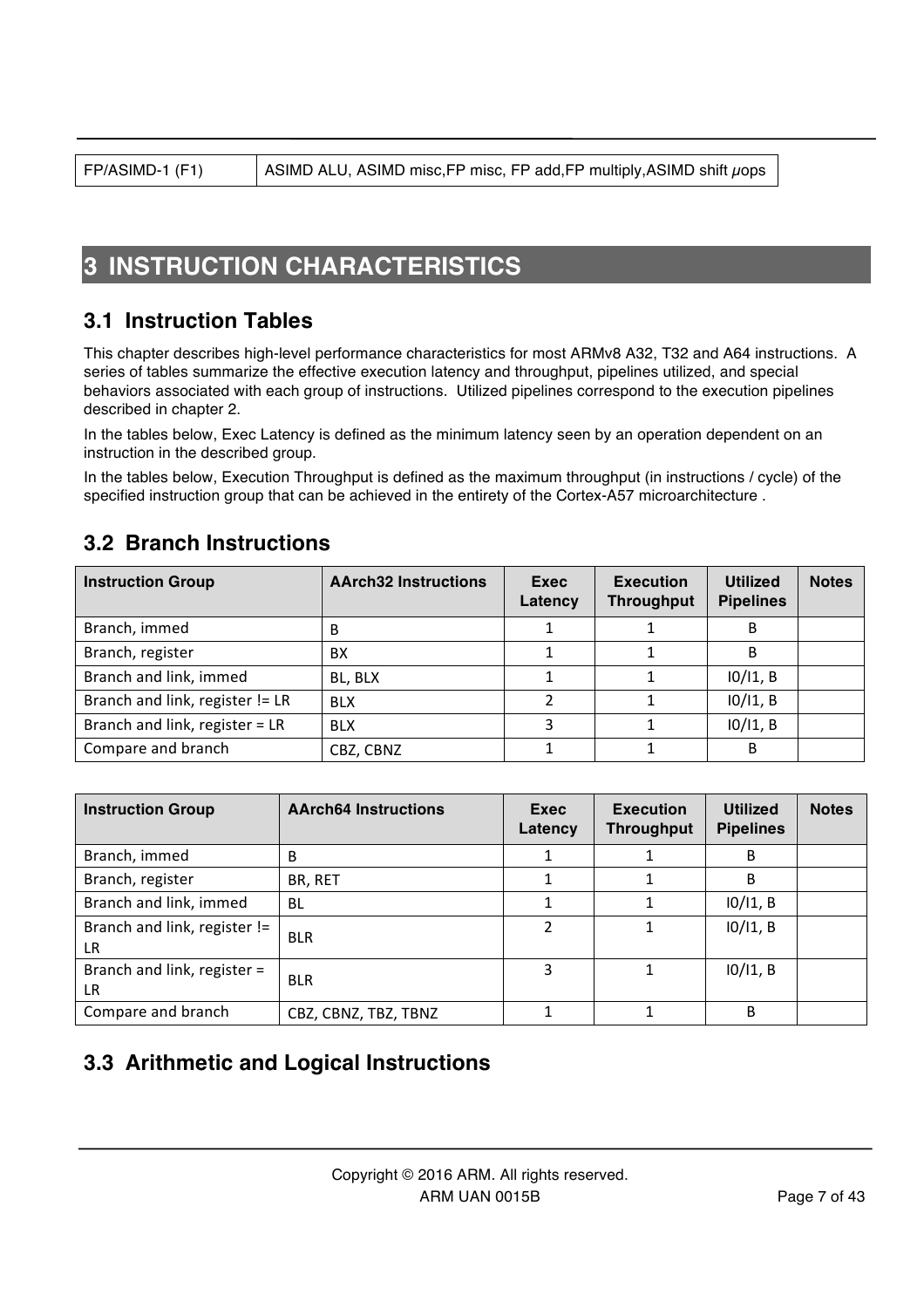| <b>Instruction Group</b>                 | <b>AArch32 Instructions</b>                                                                                                                   | Exec<br>Latency | <b>Execution</b><br><b>Throughput</b> | <b>Utilized</b><br><b>Pipelines</b> | <b>Notes</b> |
|------------------------------------------|-----------------------------------------------------------------------------------------------------------------------------------------------|-----------------|---------------------------------------|-------------------------------------|--------------|
| ALU, basic                               | $ADD\{S\}$ , $ADC\{S\}$ , $ADR$ , $AND\{S\}$ ,<br>BIC{S}, CMN, CMP, EOR{S},<br>ORN{S}, ORR{S}, RSB{S},<br>RSC{S}, SUB{S}, SBC{S}, TEQ,<br>TST | 1               | 2                                     | 10/11                               |              |
| ALU, shift by immed                      | (same as above)                                                                                                                               | $\overline{2}$  | 1                                     | м                                   |              |
| ALU, shift by register,<br>unconditional | (same as above)                                                                                                                               | $\overline{2}$  |                                       | М                                   |              |
| ALU, shift by register,<br>conditional   | (same as above)                                                                                                                               | $\overline{2}$  | 1                                     | 10/11                               |              |
| ALU, branch forms                        |                                                                                                                                               | $+2$            | 1                                     | +B                                  |              |

Notes:

1. Branch forms are possible when the instruction destination register is the PC. For those cases, an additional branch  $\mu$ op is required. This adds 2 cycles to the latency.

| <b>Instruction Group</b> | <b>AArch64 Instructions</b>                                              | Exec<br>Latency | <b>Execution</b><br><b>Throughput</b> | <b>Utilized</b><br><b>Pipelines</b> | <b>Notes</b> |
|--------------------------|--------------------------------------------------------------------------|-----------------|---------------------------------------|-------------------------------------|--------------|
| ALU, basic               | ADD{S}, ADC{S}, AND{S},<br>BIC{S}, EON, EOR, ORN, ORR,<br>SUB{S}, SBC{S} |                 | 2                                     | 10/11                               |              |
| ALU, extend and/or shift | ADD{S}, AND{S}, BIC{S}, EON,<br>EOR, ORN, ORR, SUB{S}                    | າ               |                                       | M                                   |              |
| Conditional compare      | CCMN, CCMP                                                               |                 |                                       | 10/11                               |              |
| Conditional select       | CSEL, CSINC, CSINV, CSNEG                                                |                 |                                       | 10/11                               |              |

# **3.4 Move and Shift Instructions**

| <b>Instruction Group</b>                               | <b>AArch32 Instructions</b>                  | Exec<br>Latency | <b>Execution</b><br><b>Throughput</b> | <b>Utilized</b><br><b>Pipelines</b> | <b>Notes</b> |
|--------------------------------------------------------|----------------------------------------------|-----------------|---------------------------------------|-------------------------------------|--------------|
| Move, basic                                            | MOV{S}, MOVW, MVN{S}                         |                 | 2                                     | 10/11                               | 1            |
| Move, shift by immed, no<br>setflags                   | ASR, LSL, LSR, ROR, RRX, MVN                 | 1               | 2                                     | 10/11                               |              |
| Move, shift by immed,<br>setflags                      | ASRS, LSLS, LSRS, RORS, RRXS,<br><b>MVNS</b> | $\overline{2}$  | 1                                     | м                                   |              |
| Move, shift by register, no<br>setflags, unconditional | ASR, LSL, LSR, ROR, RRX, MVN                 | 1               | 2                                     | 10/11                               |              |
| Move, shift by register, no<br>setflags, conditional   | ASR, LSL, LSR, ROR, RRX, MVN                 | $\overline{2}$  | 1                                     | 10/11                               |              |
| Move, shift by register,                               | ASRS, LSLS, LSRS, RORS, RRXS,                | 2               | 1                                     | M                                   |              |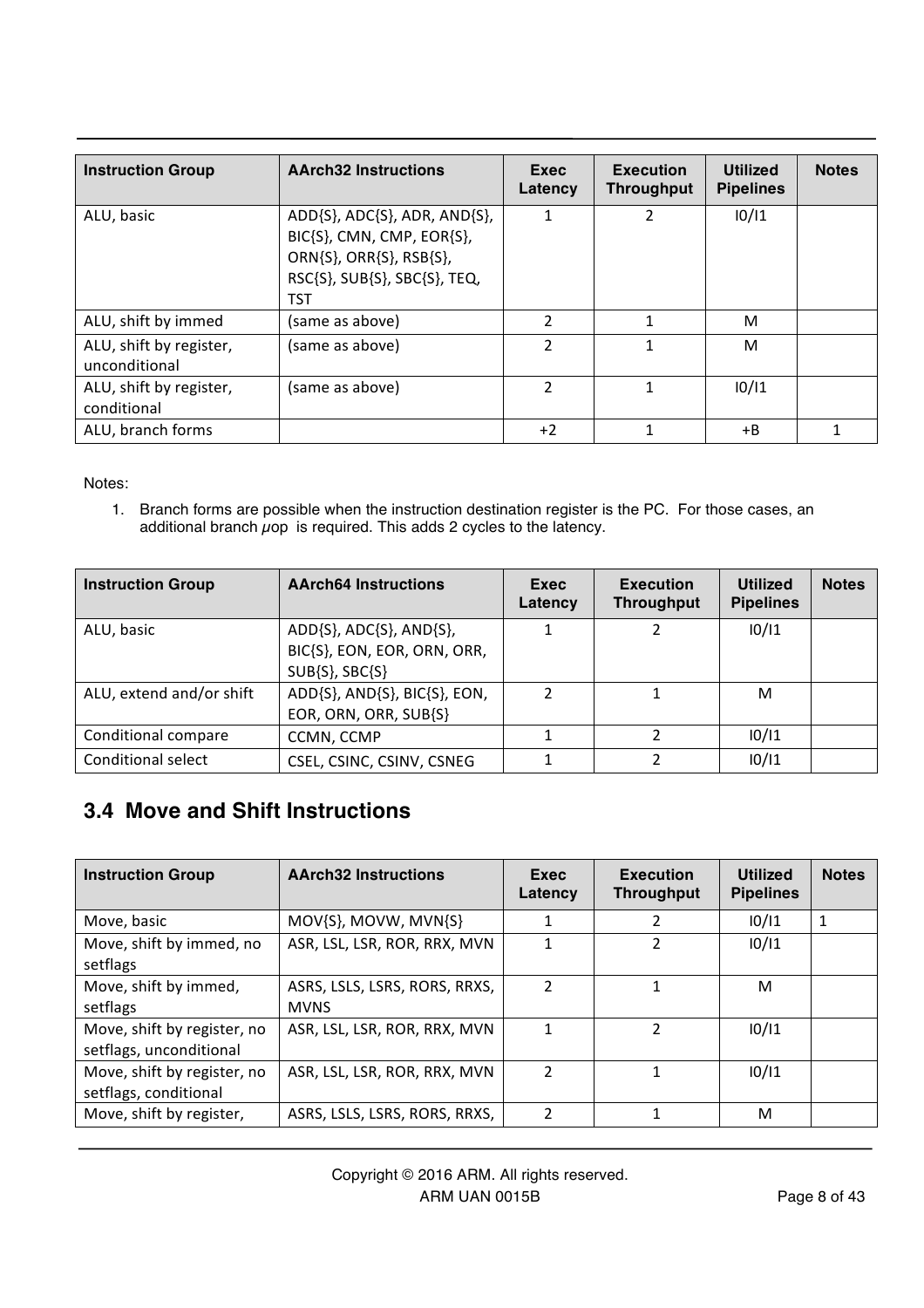| setflags, unconditional                           | <b>MVNS</b>                                  |     |                         |       |  |
|---------------------------------------------------|----------------------------------------------|-----|-------------------------|-------|--|
| Move, shift by register,<br>setflags, conditional | ASRS, LSLS, LSRS, RORS, RRXS,<br><b>MVNS</b> |     |                         | 10/11 |  |
| Move, top                                         | <b>MOVT</b>                                  | 2/1 | 1 on r0px, 2 on<br>r1px | M/I   |  |
| (Move, branch forms)                              |                                              | +2  |                         | +B    |  |

| <b>Instruction Group</b> | <b>AArch64 Instructions</b> | Exec<br>Latency | <b>Execution</b><br><b>Throughput</b> | <b>Utilized</b><br><b>Pipelines</b> | <b>Notes</b> |
|--------------------------|-----------------------------|-----------------|---------------------------------------|-------------------------------------|--------------|
| Address generation       | ADR. ADRP                   |                 |                                       | 10/11                               | 4            |
| Move immed               | MOVN, MOVK, MOVZ            |                 |                                       | 10/11                               |              |
| Variable shift           | ASRV, LSLV, LSRV, RORV      |                 |                                       | 10/11                               |              |

Note:

- 1. In Cortex-A57 r1p0 and later revisions, sequential MOVW/MOVT (AArch32) instruction pairs and certain MOVZ/MOVK, MOVK/MOVK (AArch64) instruction pairs can be executed with one-cycle execute latency and four-instruction/cycle execution throughput in I0/I1. See Section 4.14 for more details on the instruction pairs that can be merged.
- 2. MOVT is implemented as a single-cycle  $\mu$ op in Cortex-A57 r1p0 and later. A latency given as "N/M" implies a latency of N cycles in r0pX revisions and M cycles in r1p0 and later revisions. A similar notation applies to utilized pipelines.
- 3. Branch forms are possible when the instruction destination register is the PC. For those cases, an additional branch  $\mu$ op is required. This adds 2 cycles to the latency.
- 4. In Cortex-A57 r1p0 and later revisions, sequential ADRP/ADD instruction pairs can be executed with onecycle execute latency and four-instruction/cycle execution throughput in I0/I1. See Section 4.15 for more information.

# **3.5 Divide and Multiply Instructions**

| <b>Instruction Group</b> | <b>AArch32 Instructions</b>                                                                                    | Exec<br>Latency | <b>Execution</b><br><b>Throughput</b> | <b>Utilized</b><br><b>Pipelines</b> | <b>Notes</b>   |
|--------------------------|----------------------------------------------------------------------------------------------------------------|-----------------|---------------------------------------|-------------------------------------|----------------|
| Divide                   | SDIV, UDIV                                                                                                     | $4 - 20$        | $1/20 - 1/4$                          | м                                   | 1              |
| Multiply                 | MUL, SMULBB, SMULBT,<br>SMULTB, SMULTT, SMULWB,<br>SMULWT, SMMUL{R},<br>SMUAD{X}, SMUSD{X}                     | 3               | 1                                     | м                                   |                |
| Multiply accumulate      | MLA, MLS, SMLABB, SMLABT,<br>SMLATB, SMLATT, SMLAWB,<br>SMLAWT, SMLAD{X},<br>SMLSD{X}, SMMLA{R},<br>$SMMLS{R}$ | 3(1)            | 1                                     | м                                   | $\overline{2}$ |
| Multiply accumulate long | SMLAL, SMLALBB, SMLALBT,<br>SMLALTB, SMLALTT,                                                                  | 4(2)            | 1/2                                   | м                                   | 2, 3           |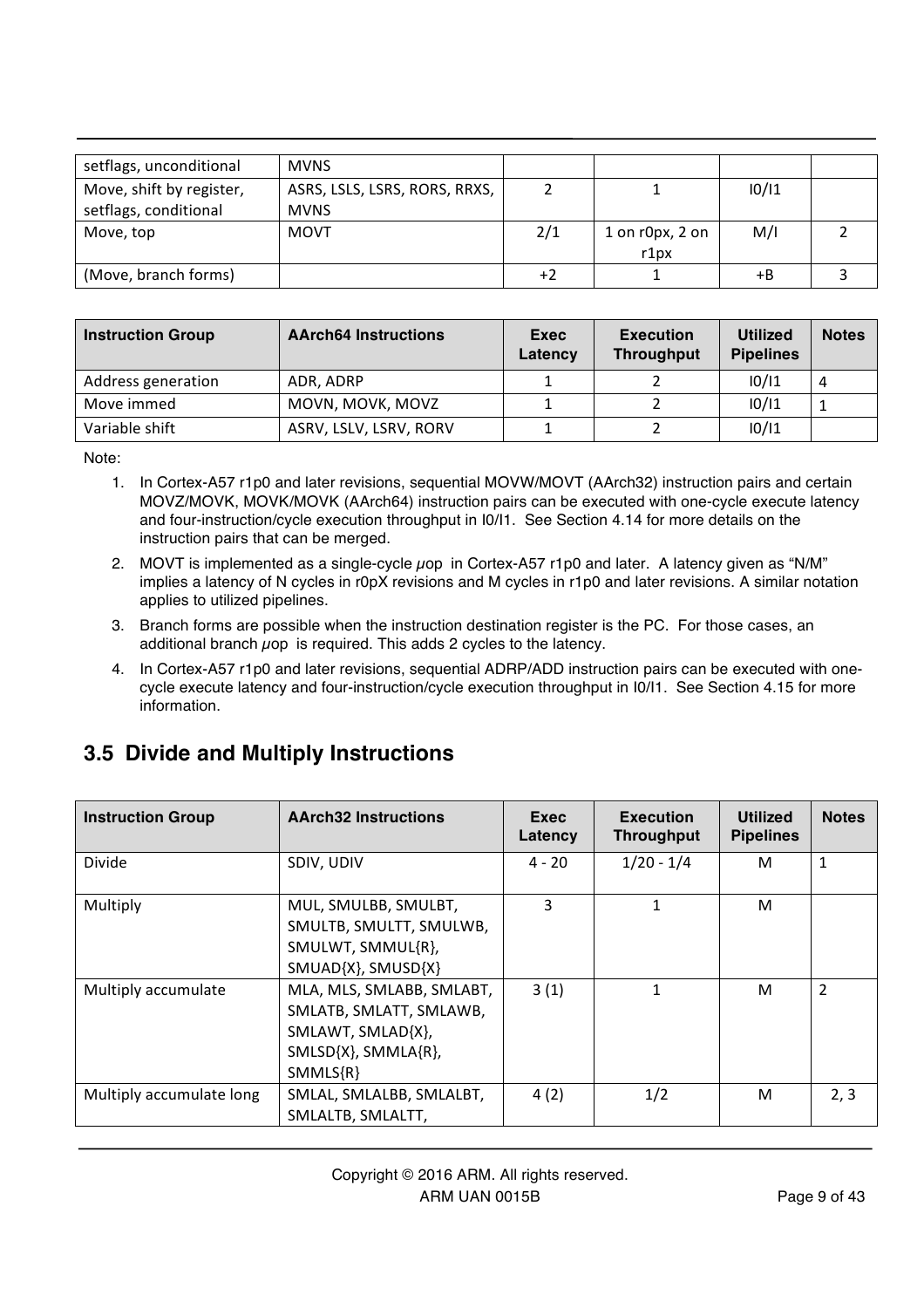|                            | SMLALD{X}, SMLSLD{X},<br>UMAAL, UMLAL |    |          |          |  |
|----------------------------|---------------------------------------|----|----------|----------|--|
| Multiply long              | SMULL, UMULL                          |    | 1/2      | M        |  |
| (Multiply, setflags forms) |                                       | +1 | (Same as | $+10/11$ |  |
|                            |                                       |    | above)   |          |  |

| <b>Instruction Group</b>        | <b>AArch64 Instructions</b>              | Exec<br>Latency | <b>Execution</b><br><b>Throughput</b> | <b>Utilized</b><br>pipelines | <b>Notes</b>   |
|---------------------------------|------------------------------------------|-----------------|---------------------------------------|------------------------------|----------------|
| Divide, W-form                  | SDIV, UDIV                               | $4 - 20$        | $1/20 - 1/4$                          | M                            | $\mathbf{1}$   |
| Divide, X-form                  | SDIV, UDIV                               | $4 - 36$        | $1/36 - 1/4$                          | M                            | $\mathbf{1}$   |
| Multiply accumulate, W-<br>form | MADD, MSUB                               | 3(1)            | 1                                     | M                            | $\overline{2}$ |
| Multiply accumulate, X-<br>form | MADD, MSUB                               | 5(3)            | 1/3                                   | M                            | 2,5            |
| Multiply accumulate long        | SMADDL, SMSUBL, UMADDL,<br><b>UMSUBL</b> | 3(1)            | 1                                     | M                            | $\overline{2}$ |
| Multiply high                   | SMULH, UMULH                             | 6[3]            | 1/4                                   | M                            | 6              |

Note:

- 1. Integer divides are performed using a iterative algorithm and block any subsequent divide operations until complete. Early termination is possible, depending upon the data values.
- 2. Multiply-accumulate pipelines support late-forwarding of accumulate operands from similar µops, allowing a typical sequence of multiply-accumulate µops to issue one every N cycles (accumulate latency N shown in parentheses).
- 3. Long-form multiplies (which produce two result registers) stall the multiplier pipeline for one extra cycle.
- 4. Multiplies that set the condition flags require an additional integer  $\mu$ op.
- 5. X-form multiply accumulates stall the multiplier pipeline for 2 extra cycles.
- 6. Multiply high operations stall the multiplier pipeline for N extra cycles before any other type M  $\mu$ op can be issued to that pipeline, with N shown in parentheses.

# **3.6 Saturating and Parallel Arithmetic Instructions**

| <b>AArch32 Instructions</b> | Exec    | <b>Execution</b>  | <b>Utilized</b> | <b>Notes</b> |
|-----------------------------|---------|-------------------|-----------------|--------------|
| <b>Instruction Group</b>    | Latency | <b>Throughput</b> | pipelines       |              |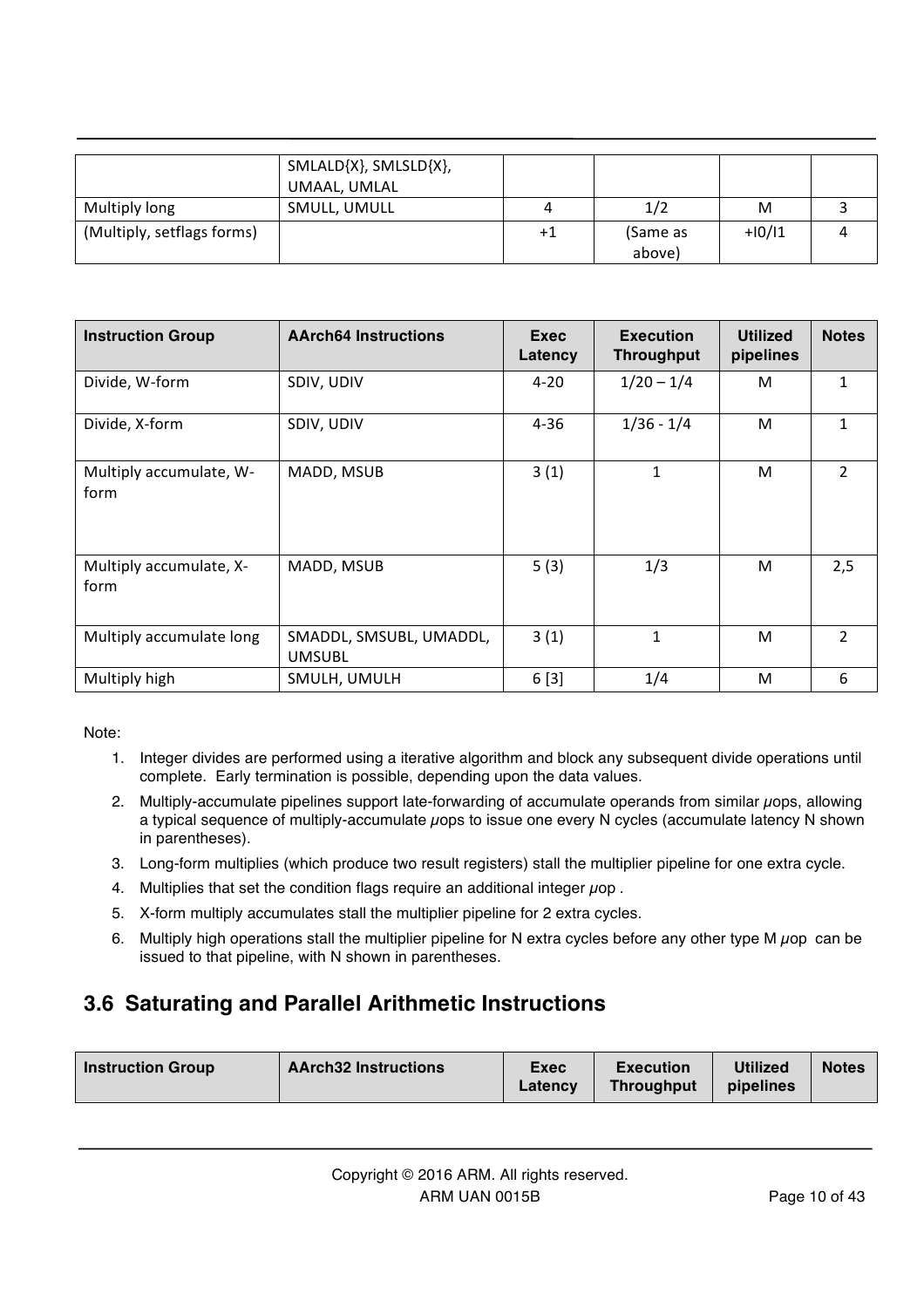| <b>Instruction Group</b>    | <b>AArch32 Instructions</b> | <b>Exec</b><br>Latency | <b>Execution</b><br><b>Throughput</b> | <b>Utilized</b><br>pipelines | <b>Notes</b> |
|-----------------------------|-----------------------------|------------------------|---------------------------------------|------------------------------|--------------|
| Parallel arith,             | SADD16, SADD8, SSUB16,      | $\overline{2}$         | $\mathbf{1}$                          | M                            |              |
| unconditional               | SSUB8, UADD16, UADD8,       |                        |                                       |                              |              |
|                             | USUB16, USUB8               |                        |                                       |                              |              |
| Parallel arith, conditional | SADD16, SADD8, SSUB16,      | 2(4)                   | 1/2                                   | M, 10/11                     | $\mathbf{1}$ |
|                             | SSUB8, UADD16, UADD8,       |                        |                                       |                              |              |
|                             | USUB16, USUB8               |                        |                                       |                              |              |
| Parallel arith with         | SASX, SSAX, UASX, USAX      | $\overline{3}$         | $\mathbf{1}$                          | $10/11$ , M                  |              |
| exchange, unconditional     |                             |                        |                                       |                              |              |
| Parallel arith with         | SASX, SSAX, UASX, USAX      | 3(5)                   | 1/2                                   | $10/11$ , M                  | $\mathbf{1}$ |
| exchange, conditional       |                             |                        |                                       |                              |              |
| Parallel halving arith      | SHADD16, SHADD8,            | $\overline{2}$         | $\mathbf{1}$                          | M                            |              |
|                             | SHSUB16, SHSUB8,            |                        |                                       |                              |              |
|                             | UHADD16, UHADD8,            |                        |                                       |                              |              |
|                             | UHSUB16, UHSUB8             |                        |                                       |                              |              |
| Parallel halving arith with | SHASX, SHSAX, UHASX,        | $\overline{3}$         | $\mathbf{1}$                          | $10/11$ , M                  |              |
| exchange                    | <b>UHSAX</b>                |                        |                                       |                              |              |
| Parallel saturating arith   | QADD16, QADD8, QSUB16,      | $\overline{2}$         | $\mathbf{1}$                          | M                            |              |
|                             | QSUB8, UQADD16, UQADD8,     |                        |                                       |                              |              |
|                             | UQSUB16, UQSUB8             |                        |                                       |                              |              |
| Parallel saturating arith   | QASX, QSAX, UQASX, UQSAX    | 3                      | $\mathbf{1}$                          | $10/11$ , M                  |              |
| with exchange               |                             |                        |                                       |                              |              |
| Saturate                    | SSAT, SSAT16, USAT, USAT16  | $\overline{2}$         | $\mathbf{1}$                          | M                            |              |
| Saturating arith            | QADD, QSUB                  | $\overline{2}$         | $\mathbf{1}$                          | M                            |              |
| Saturating doubling arith   | QDADD, QDSUB                | 3                      | $\mathbf 1$                           | 10/11, M                     |              |

NOTE 1 – Conditional GE-setting instructions require three extra uops and two additional cycles to conditionally update the GE field (GE latency shown in parentheses).

# **3.7 Miscellaneous Data-Processing Instructions**

| <b>Instruction Group</b>    | <b>AArch32 Instructions</b> | Exec<br>Latency | <b>Execution</b><br><b>Throughput</b> | <b>Utilized</b><br><b>Pipelines</b> | <b>Notes</b> |
|-----------------------------|-----------------------------|-----------------|---------------------------------------|-------------------------------------|--------------|
| Bit field extract           | SBFX, UBFX                  |                 | 2                                     | 10/11                               |              |
| Bit field insert/clear      | BFI, BFC                    | 2               | 1                                     | M                                   |              |
| Count leading zeros         | <b>CLZ</b>                  | 1               | 2                                     | 10/11                               |              |
| Pack halfword               | <b>PKH</b>                  | $\overline{2}$  |                                       | M                                   |              |
| Reverse bits/bytes          | RBIT, REV, REV16, REVSH     |                 | 2                                     | 10/11                               |              |
| Select bytes, unconditional | <b>SEL</b>                  | 1               | 2                                     | 10/11                               |              |
| Select bytes, conditional   | <b>SEL</b>                  | $\overline{2}$  |                                       | 10/11                               |              |
| Sign/zero extend, normal    | SXTB, SXTH, UXTB, UXTH      | 1               | 2                                     | 10/11                               |              |
| Sign/zero extend, parallel  | SXTB16, UXTB16              | 2               | 1                                     | M                                   |              |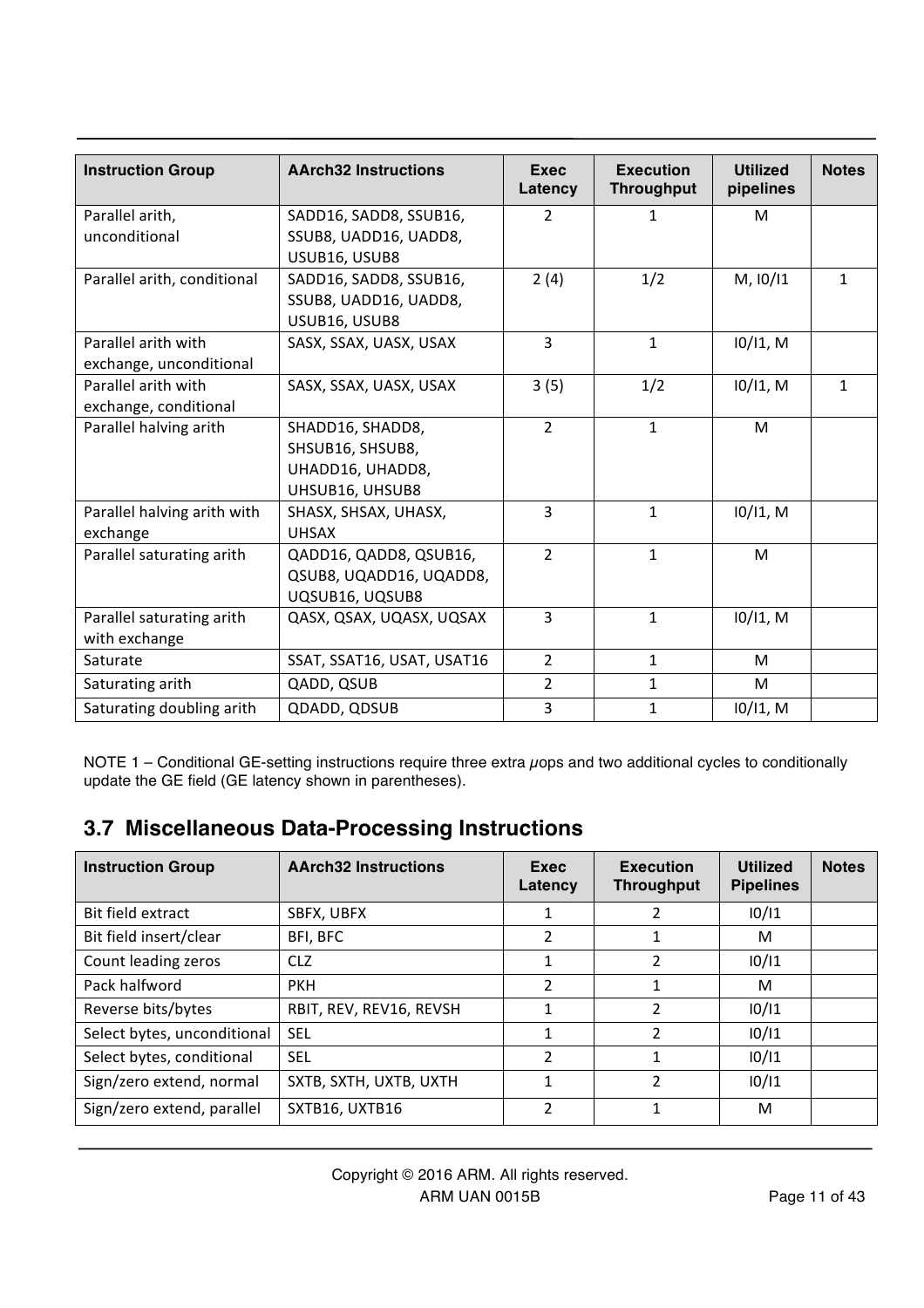| <b>Instruction Group</b>              | <b>AArch32 Instructions</b> | Exec<br>Latency | <b>Execution</b><br><b>Throughput</b> | <b>Utilized</b><br><b>Pipelines</b> | <b>Notes</b> |
|---------------------------------------|-----------------------------|-----------------|---------------------------------------|-------------------------------------|--------------|
| Sign/zero extend and add,<br>normal   | SXTAB, SXTAH, UXTAB, UXTAH  | ำ               |                                       | м                                   |              |
| Sign/zero extend and add,<br>parallel | SXTAB16, UXTAB16            | 4               | 1/2                                   | м                                   |              |
| Sum of absolute<br>differences        | USAD8, USADA8               |                 |                                       | м                                   |              |

| <b>Instruction Group</b>   | <b>AArch64 Instructions</b> | Exec<br>Latency | <b>Execution</b><br><b>Throughput</b> | <b>Utilized</b><br><b>Pipelines</b> | <b>Notes</b> |
|----------------------------|-----------------------------|-----------------|---------------------------------------|-------------------------------------|--------------|
| Bitfield extract, one reg  | EXTR                        |                 |                                       | 10/11                               |              |
| Bitfield extract, two regs | <b>EXTR</b>                 | 3               |                                       | 10/11, M                            |              |
| Bitfield move, basic       | SBFM, UBFM                  |                 | ำ                                     | 10/11                               |              |
| Bitfield move, insert      | <b>BFM</b>                  | 2               |                                       | м                                   |              |
| Count leading              | CLS, CLZ                    |                 | າ                                     | 10/11                               |              |
| Reverse bits/bytes         | RBIT, REV, REV16, REV32     |                 |                                       | 10/11                               |              |

NOP instructions are resolved at dispatch and have a maximum execution throughput of 1 per cycle. Only 1 NOP can be dispatched per cycle.

### **3.8 Load Instructions**

The latencies shown assume the memory access hits in the Level 1 Data Cache.

| <b>Instruction Group</b>                   | <b>AArch32 Instructions</b>                           | Exec<br>Latency | <b>Execution</b><br><b>Throughput</b> | <b>Utilized</b><br><b>Pipelines</b> | <b>Notes</b> |
|--------------------------------------------|-------------------------------------------------------|-----------------|---------------------------------------|-------------------------------------|--------------|
| Load, immed offset                         | LDR{T}, LDRB{T}, LDRD,<br>LDRH{T}, LDRSB{T}, LDRSH{T} | 4               | 1                                     |                                     |              |
| Load, register offset, plus                | LDR, LDRB, LDRD, LDRH,<br>LDRSB, LDRSH                | 4               | 1                                     |                                     |              |
| Load, register offset,<br>minus            | LDR, LDRB, LDRD, LDRH,<br>LDRSB, LDRSH                | 5               | 1                                     | 10/11, L                            |              |
| Load, scaled register<br>offset, plus LSL2 | LDR, LDRB                                             | 4               | $\mathbf{1}$                          |                                     |              |
| Load, scaled register<br>offset, other     | LDR, LDRB, LDRH, LDRSB,<br>LDRSH                      | 5               | 1                                     | 10/11, L                            |              |
| Load, immed pre-indexed                    | LDR, LDRB, LDRD, LDRH,<br>LDRSB, LDRSH                | 4(1)            | $\mathbf{1}$                          | $L$ , $10/11$                       | 1            |
| Load, register pre-indexed                 | LDR, LDRB, LDRH, LDRSB,<br><b>LDRSH</b>               | 4(2)            | 1                                     | 10/11, L                            | 1            |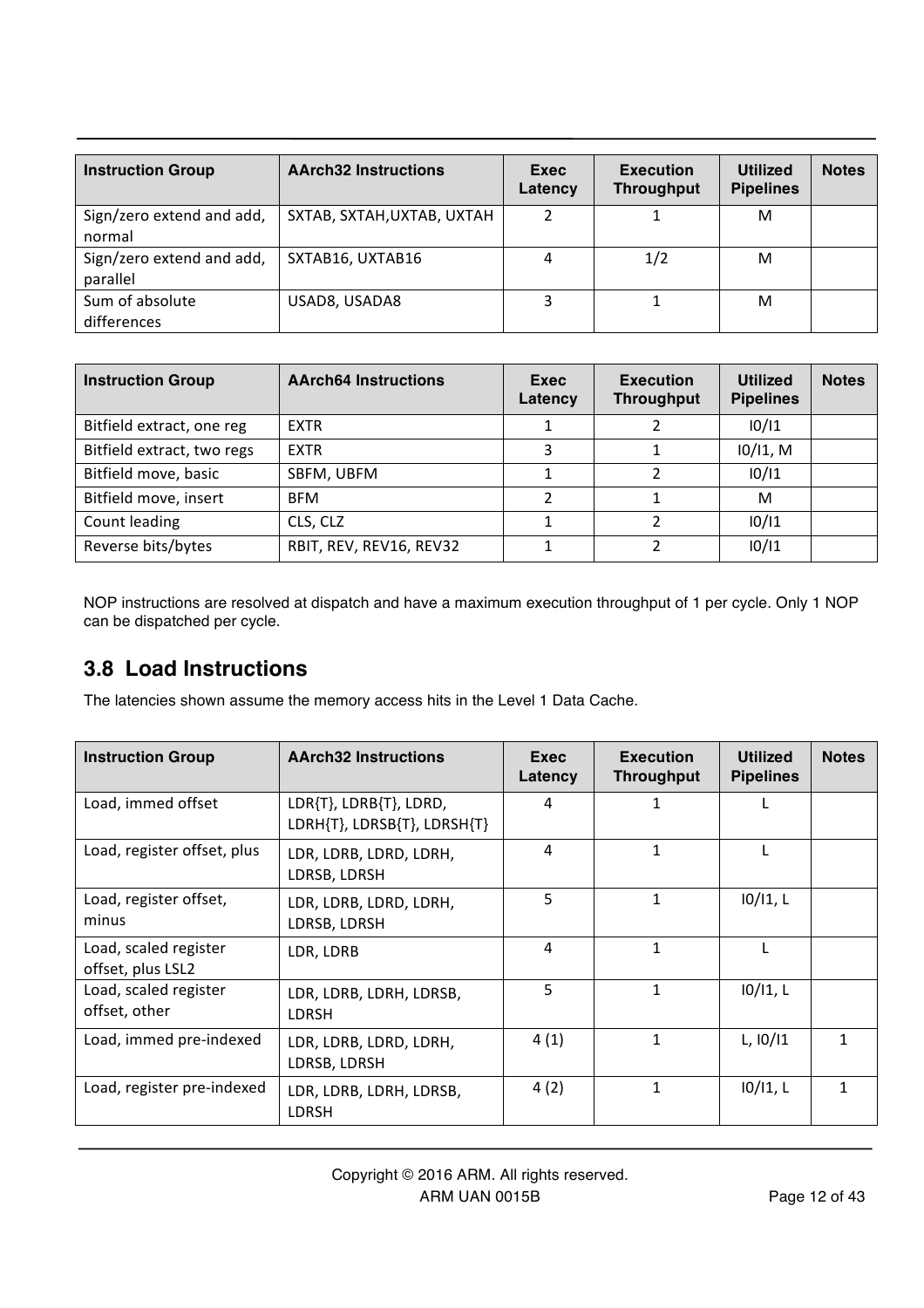| <b>Instruction Group</b>                                                                                                                          | <b>AArch32 Instructions</b>                           | <b>Exec</b><br>Latency | <b>Execution</b><br><b>Throughput</b> | <b>Utilized</b><br><b>Pipelines</b> | <b>Notes</b>   |
|---------------------------------------------------------------------------------------------------------------------------------------------------|-------------------------------------------------------|------------------------|---------------------------------------|-------------------------------------|----------------|
| Load, register pre-indexed                                                                                                                        | <b>LDRD</b>                                           | 5(2)                   | 1                                     | 10/11, L                            | $\mathbf{1}$   |
| Load, scaled register pre-<br>indexed, plus LSL2                                                                                                  | LDR, LDRB                                             | 4(2)                   | $\mathbf{1}$                          | 10/11, L                            | $\mathbf 1$    |
| Load, scaled register pre-<br>indexed, other                                                                                                      | LDR, LDRB                                             | 5(2)                   | $\mathbf{1}$                          | 10/11, L                            | $\mathbf{1}$   |
| Load, immed post-indexed                                                                                                                          | LDR{T}, LDRB{T}, LDRD,<br>LDRH{T}, LDRSB{T}, LDRSH{T} | 4(1)                   | $\mathbf{1}$                          | L, 10/11                            | $\mathbf 1$    |
| Load, register post-<br>indexed                                                                                                                   | LDR{T}, LDRB{T}, LDRD,<br>LDRH{T}, LDRSB{T}, LDRSH{T} | 4(2)                   | $\mathbf{1}$                          | 10/11, L                            | $\mathbf{1}$   |
| Load, scaled register post-<br>indexed                                                                                                            | LDR, LDRB                                             | 4(2)                   | $\mathbf{1}$                          | $10/11$ , L                         | $\mathbf 1$    |
| Load, scaled register post-<br>indexed                                                                                                            | LDRT, LDRBT                                           | 4(3)                   | $\mathbf{1}$                          | 10/11, L, M                         | $\mathbf 1$    |
| Preload, immed offset                                                                                                                             | PLD, PLDW                                             | 4                      | $\mathbf{1}$                          | L                                   |                |
| Preload, register offset,<br>plus                                                                                                                 | PLD, PLDW                                             | 4                      | $\mathbf{1}$                          | L                                   |                |
| Preload, register offset,<br>minus                                                                                                                | PLD, PLDW                                             | 5                      | $\mathbf{1}$                          | 10/11, L                            |                |
| Preload, scaled register<br>offset, plus LSL2                                                                                                     | PLD, PLDW                                             | 4                      | $\mathbf{1}$                          | L                                   |                |
| Preload, scaled register<br>offset, other                                                                                                         | PLD, PLDW                                             | 5                      | $\mathbf{1}$                          | 10/11, L                            |                |
| Load multiple, no<br>writeback, base reg not in<br>list                                                                                           | LDMIA, LDMIB, LDMDA,<br>LDMDB                         | $3 + N$                | 1/N                                   | $\mathsf L$                         | $\overline{2}$ |
| Load multiple, no<br>writeback, base reg in list                                                                                                  | LDMIA, LDMIB, LDMDA,<br>LDMDB                         | $4 + N$                | 1/N                                   | $10/11$ , L                         | $\overline{2}$ |
| Load multiple, writeback                                                                                                                          | LDMIA, LDMIB, LDMDA,<br>LDMDB, POP                    | $3 + N$                | 1/N                                   | L, 10/11                            | 1, 2           |
| Load, branch forms with<br>addressing mode as<br>register post-indexed<br>(scaled or unscaled) or<br>scaled, register pre-<br>indexed, plus, LSL2 | LDR                                                   | 4(2)                   | $\mathbf 1$                           | L, M                                | $\mathbf 1$    |
| Load, branch forms with<br>addressing mode register<br>pre-indexed                                                                                | LDR                                                   | 4(1)                   | $\mathbf{1}$                          | L, 10/11                            | $\mathbf{1}$   |
| (Load, branch forms)                                                                                                                              |                                                       | $+2$                   |                                       | $+B$                                | $\overline{3}$ |

|  | <b>Instruction Group</b> | <b>AArch64 Instructions</b> | <b>Exec</b><br>Latency | <b>Execution</b><br>Throughput | <b>Utilized</b><br><b>Pipelines</b> | <b>Notes</b> |
|--|--------------------------|-----------------------------|------------------------|--------------------------------|-------------------------------------|--------------|
|--|--------------------------|-----------------------------|------------------------|--------------------------------|-------------------------------------|--------------|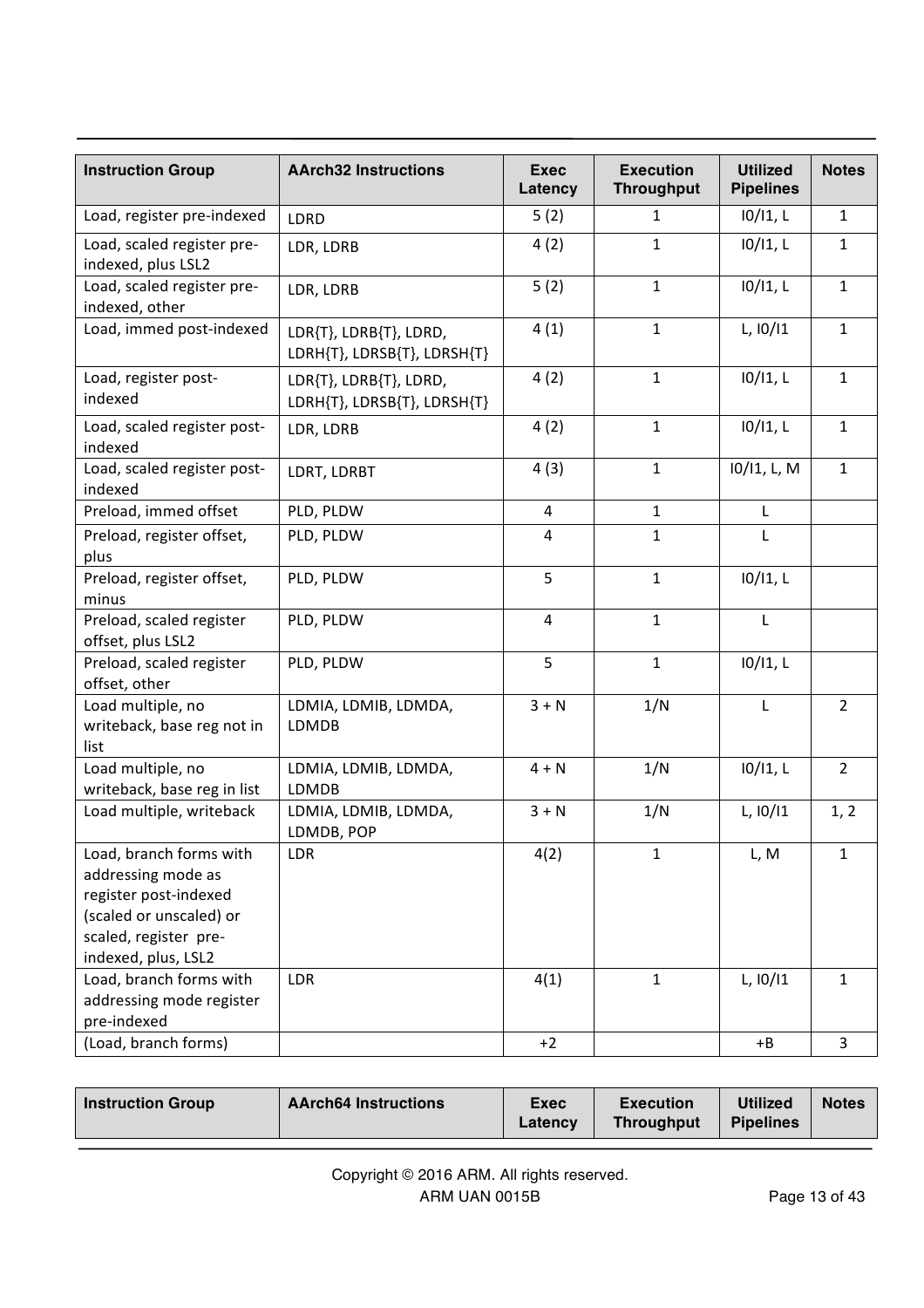| <b>Instruction Group</b>                                   | <b>AArch64 Instructions</b>                                    | <b>Exec</b><br>Latency  | <b>Execution</b><br><b>Throughput</b> | <b>Utilized</b><br><b>Pipelines</b> | <b>Notes</b> |
|------------------------------------------------------------|----------------------------------------------------------------|-------------------------|---------------------------------------|-------------------------------------|--------------|
| Load register, literal                                     | LDR, LDRSW, PRFM                                               | 4                       | 1                                     | L                                   |              |
| Load register, unscaled<br>immed                           | LDUR, LDURB, LDURH,<br>LDURSB, LDURSH, LDURSW,<br><b>PRFUM</b> | $\overline{4}$          | $\mathbf{1}$                          | L                                   |              |
| Load register, immed post-<br>index                        | LDR, LDRB, LDRH, LDRSB,<br>LDRSH, LDRSW                        | 4(1)                    | $\mathbf{1}$                          | L, 10/11                            | $\mathbf{1}$ |
| Load register, immed pre-<br>index                         | LDR, LDRB, LDRH, LDRSB,<br>LDRSH, LDRSW                        | 4(1)                    | $\mathbf{1}$                          | L, 10/11                            | $\mathbf 1$  |
| Load register, immed<br>unprivileged                       | LDTR, LDTRB, LDTRH,<br>LDTRSB, LDTRSH, LDTRSW                  | 4                       | $\mathbf{1}$                          | L                                   |              |
| Load register, unsigned<br>immed                           | LDR, LDRB, LDRH, LDRSB,<br>LDRSH, LDRSW, PRFM                  | 4                       | $\mathbf{1}$                          | L                                   |              |
| Load register, register<br>offset, basic                   | LDR, LDRB, LDRH, LDRSB,<br>LDRSH, LDRSW, PRFM                  | $\overline{4}$          | $\mathbf{1}$                          | L                                   |              |
| Load register, register<br>offset, scale by 4/8            | LDR, LDRSW, PRFM                                               | 4                       | $\mathbf{1}$                          | L                                   |              |
| Load register, register<br>offset, scale by 2              | LDRH, LDRSH                                                    | 5                       | $\mathbf{1}$                          | $10/11$ , L                         |              |
| Load register, register<br>offset, extend                  | LDR, LDRB, LDRH, LDRSB,<br>LDRSH, LDRSW, PRFM                  | 4                       | $\mathbf{1}$                          | L                                   |              |
| Load register, register<br>offset, extend, scale by<br>4/8 | LDR, LDRSW, PRFM                                               | 4                       | $\mathbf{1}$                          | L                                   |              |
| Load register, register<br>offset, extend, scale by 2      | LDRH, LDRSH                                                    | 5                       | $\mathbf{1}$                          | 10/11, L                            |              |
| Load pair, immed offset,<br>normal                         | LDP, LDNP                                                      | $\overline{\mathbf{4}}$ | $\mathbf{1}$                          | L                                   |              |
| Load pair, immed offset,<br>signed words, base != SP       | LDPSW                                                          | 5                       | 1/2                                   | 10/11, L                            |              |
| Load pair, immed offset,<br>signed words, base = SP        | LDPSW                                                          | 5                       | 1/2                                   | L                                   |              |
| Load pair, immed post-<br>index, normal                    | <b>LDP</b>                                                     | 4(1)                    | $\mathbf{1}$                          | L, 10/11                            | $\mathbf{1}$ |
| Load pair, immed post-<br>index, signed words              | LDPSW                                                          | 5(1)                    | 1/2                                   | L, 10/11                            | $\mathbf{1}$ |
| Load pair, immed pre-<br>index, normal                     | <b>LDP</b>                                                     | 4(1)                    | $\mathbf{1}$                          | L, 10/11                            | $\mathbf{1}$ |
| Load pair, immed pre-<br>index, signed words               | LDPSW                                                          | 5(1)                    | 1/2                                   | L, 10/11                            | $\mathbf{1}$ |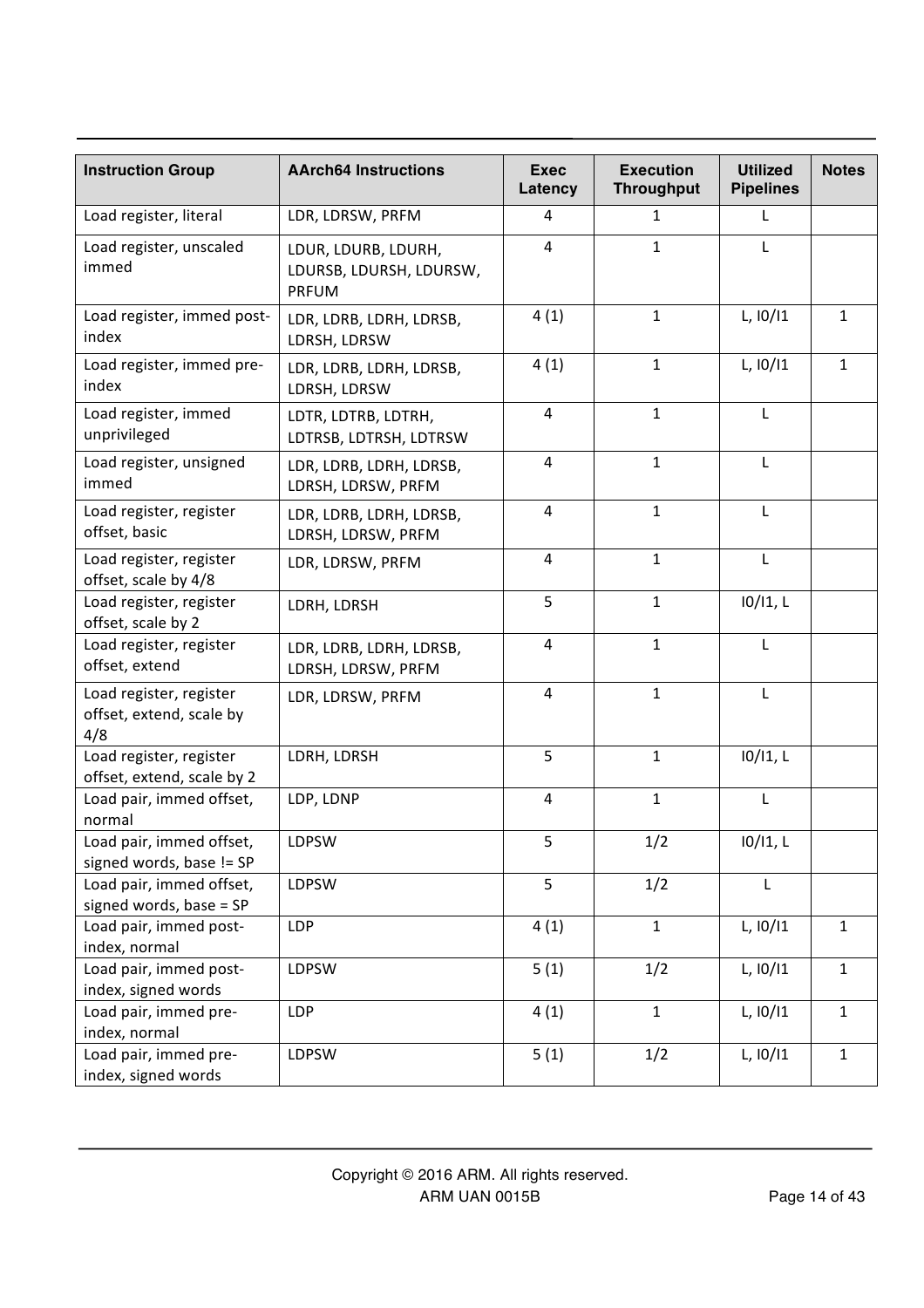NOTE 1 – Base register updates are typically completed in parallel with the load operation and with shorter latency (update latency shown in parentheses).

NOTE 2 – For load multiple instructions, N=floor((num\_regs+1)/2).

NOTE 3 – Branch forms are possible when the instruction destination register is the PC. For those cases, an additional branch  $\mu$ op is required. This adds 2 cycles to the latency.

#### **3.9 Store Instructions**

The following table describes performance characteristics for standard store instructions. Stores  $\mu$ ops may issue once their address operands are available and do not need to wait for data operands. Once executed, stores are buffered and committed in the background.

| <b>Instruction Group</b>                          | <b>AArch32 Instructions</b>          | <b>Exec</b><br>Latency | <b>Execution</b><br><b>Throughput</b> | <b>Utilized</b><br><b>Pipelines</b> | <b>Notes</b> |
|---------------------------------------------------|--------------------------------------|------------------------|---------------------------------------|-------------------------------------|--------------|
| Store, immed offset                               | STR{T}, STRB{T}, STRD,<br>STRH{T}    | $\mathbf{1}$           | $\mathbf{1}$                          | S                                   |              |
| Store, register offset, plus                      | STR, STRB, STRD, STRH                | $\mathbf{1}$           | $\mathbf{1}$                          | $\mathsf{S}$                        |              |
| Store, register offset,<br>minus                  | STR, STRB, STRD, STRH                | 3                      | $\mathbf{1}$                          | 10/11, S                            |              |
| Store, scaled register<br>offset, plus LSL2       | STR, STRB                            | $\mathbf{1}$           | $\mathbf{1}$                          | $\mathsf{S}$                        |              |
| Store, scaled register<br>offset, other           | STR, STRB                            | $\overline{3}$         | $\mathbf{1}$                          | 10/11, S                            |              |
| Store, immed pre-indexed                          | STR, STRB, STRD, STRH                | 1(1)                   | $\mathbf{1}$                          | S, 10/11                            | $\mathbf{1}$ |
| Store, register pre-<br>indexed, plus             | STR, STRB, STRD, STRH                | 1(1)                   | $\mathbf 1$                           | S, 10/11                            | $\mathbf{1}$ |
| Store, register pre-<br>indexed, minus            | STR, STRB, STRD, STRH                | 3(2)                   | $\mathbf{1}$                          | 10/11, S                            | $\mathbf{1}$ |
| Store, scaled register pre-<br>indexed, plus LSL2 | STR, STRB                            | 1(2)                   | $\mathbf{1}$                          | S, M                                | $\mathbf{1}$ |
| Store, scaled register pre-<br>indexed, other     | STR, STRB                            | 3(2)                   | $\mathbf{1}$                          | 10/11, S                            | $\mathbf{1}$ |
| Store, immed post-<br>indexed                     | STR{T}, STRB{T}, STRD,<br>STRH{T}    | 1(1)                   | $\mathbf{1}$                          | S, 10/11                            | $\mathbf{1}$ |
| Store, register post-<br>indexed                  | STRH{T}, STRD                        | 1(1)                   | $\mathbf{1}$                          | S, 10/11                            | $\mathbf{1}$ |
| Store, register post-<br>indexed                  | STR{T}, STRB{T}                      | 1(2)                   | $\mathbf{1}$                          | S, M                                | $\mathbf{1}$ |
| Store, scaled register post-<br>indexed           | STR{T}, STRB{T}                      | 1(2)                   | $\mathbf{1}$                          | S, M                                | $\mathbf{1}$ |
| Store multiple, no<br>writeback                   | STMIA, STMIB, STMDA,<br><b>STMDB</b> | N                      | 1/N                                   | S                                   | 1, 2         |
| Store multiple, writeback                         | STMIA, STMIB, STMDA,<br>STMDB, PUSH  | ${\sf N}$              | 1/N                                   | S, 10/11                            | 1, 2         |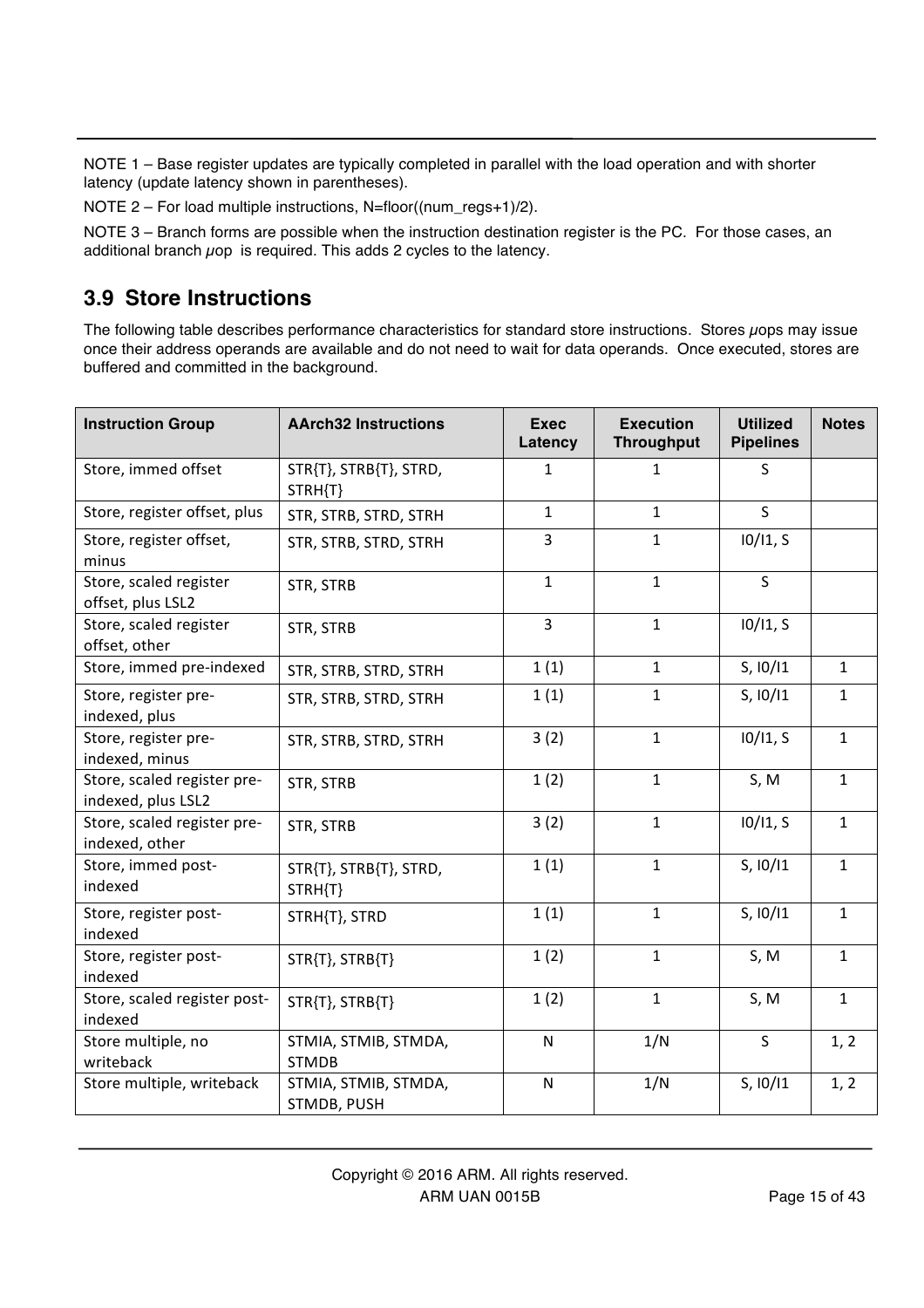| <b>Instruction Group</b>                                    | <b>AArch64 Instructions</b> | <b>Exec</b><br>Latency | <b>Execution</b><br><b>Throughput</b> | <b>Utilized</b><br><b>Pipelines</b> | <b>Notes</b> |
|-------------------------------------------------------------|-----------------------------|------------------------|---------------------------------------|-------------------------------------|--------------|
| Store register, unscaled<br>immed                           | <b>STUR, STURB, STURH</b>   | $\mathbf{1}$           | $\mathbf{1}$                          | S                                   |              |
| Store register, immed<br>post-index                         | STR, STRB, STRH             | 1(1)                   | $\mathbf{1}$                          | S, 10/11                            | $\mathbf{1}$ |
| Store register, immed pre-<br>index                         | STR, STRB, STRH             | 1(1)                   | $\mathbf{1}$                          | S, 10/11                            | $\mathbf{1}$ |
| Store register, immed<br>unprivileged                       | STTR, STTRB, STTRH          | $\mathbf{1}$           | $\mathbf{1}$                          | $\sf S$                             |              |
| Store register, unsigned<br>immed                           | STR, STRB, STRH             | $\mathbf{1}$           | $\mathbf{1}$                          | S                                   |              |
| Store register, register<br>offset, basic                   | STR, STRB, STRH             | $\mathbf{1}$           | $\mathbf{1}$                          | S                                   |              |
| Store register, register<br>offset, scaled by 4/8           | <b>STR</b>                  | $\mathbf{1}$           | $\mathbf{1}$                          | S                                   |              |
| Store register, register<br>offset, scaled by 2             | <b>STRH</b>                 | $\overline{3}$         | $\mathbf{1}$                          | 10/11, S                            |              |
| Store register, register<br>offset, extend                  | STR, STRB, STRH             | $\mathbf{1}$           | $\mathbf{1}$                          | $\mathsf{S}$                        |              |
| Store register, register<br>offset, extend, scale by<br>4/8 | <b>STR</b>                  | $\mathbf{1}$           | $\mathbf{1}$                          | $\overline{\mathsf{S}}$             |              |
| Store register, register<br>offset, extend, scale by 1      | <b>STRH</b>                 | $\overline{3}$         | $\mathbf 1$                           | 10/11, S                            |              |
| Store pair, immed offset,<br>W-form                         | STP, STNP                   | $\mathbf{1}$           | $\mathbf 1$                           | $\mathsf{S}$                        |              |
| Store pair, immed offset,<br>X-form                         | STP, STNP                   | $\overline{2}$         | 1/2                                   | $\mathsf S$                         |              |
| Store pair, immed post-<br>index, W-form                    | <b>STP</b>                  | 1(1)                   | $\mathbf 1$                           | S, 10/11                            | $\mathbf{1}$ |
| Store pair, immed post-<br>index, X-form                    | <b>STP</b>                  | 2(1)                   | 1/2                                   | S, 10/11                            | $\mathbf 1$  |
| Store pair, immed pre-<br>index, W-form                     | <b>STP</b>                  | 1(1)                   | $\mathbf{1}$                          | S, 10/11                            | $\mathbf{1}$ |
| Store pair, immed pre-<br>index, X-form                     | <b>STP</b>                  | 2(1)                   | 1/2                                   | S, 10/11                            | $\mathbf{1}$ |

NOTE 1 – Base register updates are typically completed in parallel with the store operation and with shorter latency (update latency shown in parentheses).

NOTE 2 – For store multiple instructions, N=floor((num\_regs+1)/2).

# **3.10 FP Data Processing Instructions**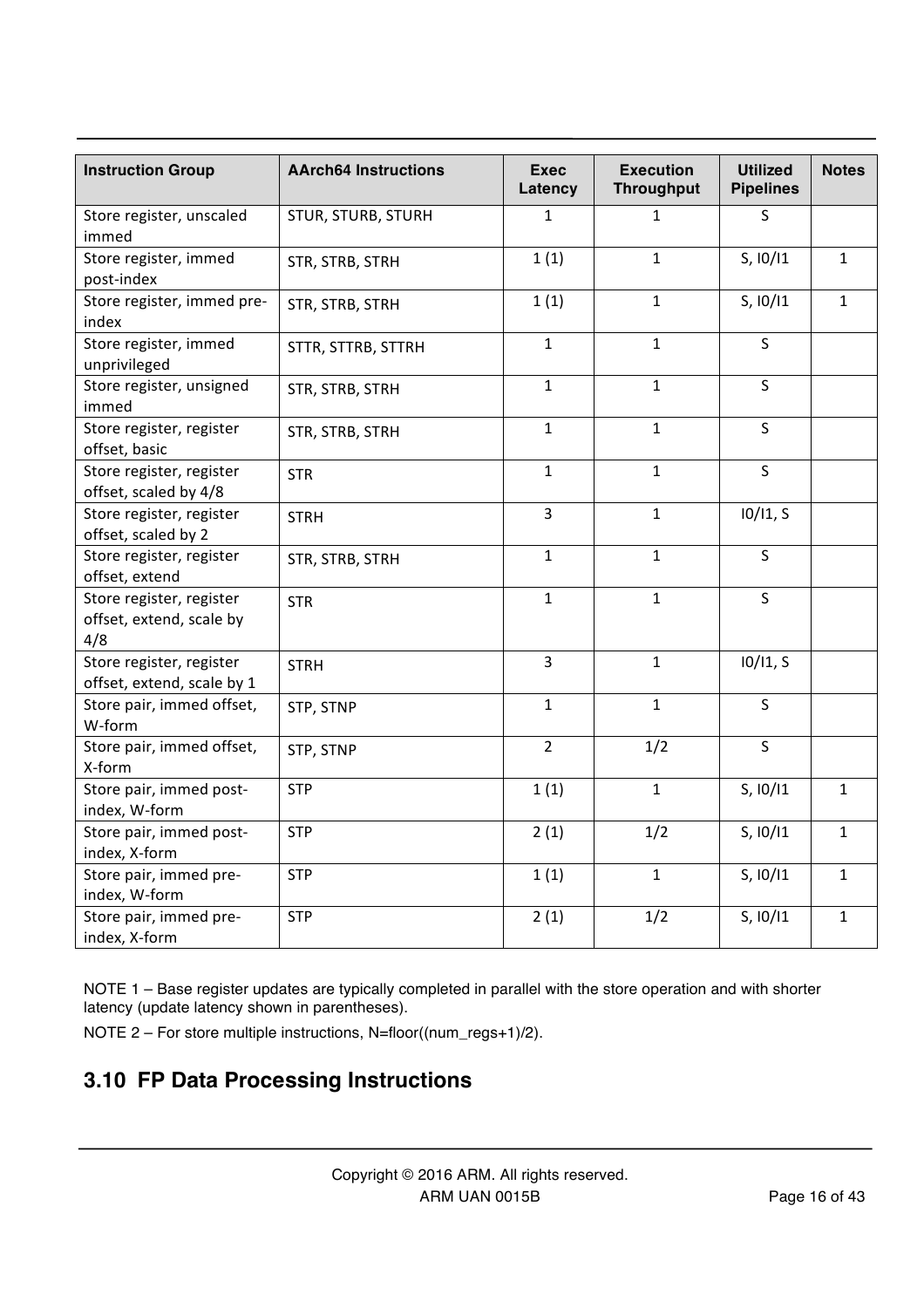| <b>Instruction Group</b>         | <b>AArch32 Instructions</b>                                         | <b>Exec</b><br>Latency | <b>Execution</b><br><b>Throughput</b> | <b>Utilized</b><br><b>Pipelines</b> | <b>Notes</b>   |
|----------------------------------|---------------------------------------------------------------------|------------------------|---------------------------------------|-------------------------------------|----------------|
| FP absolute value                | <b>VABS</b>                                                         | 3                      | $\overline{2}$                        | FO/F1                               |                |
| FP arith                         | VADD, VSUB                                                          | 5                      | $\overline{2}$                        | FO/F1                               |                |
| FP compare, unconditional        | VCMP, VCMPE                                                         |                        | $\mathbf{1}$                          | F1                                  |                |
| FP compare, conditional          | VCMP, VCMPE                                                         | 6                      | 1/6                                   | F0/F1, F1                           |                |
| FP convert                       | VCVT{R}, VCVTB, VCVTT,<br>VCVTA, VCVTM, VCVTN,<br><b>VCVTP</b>      | 5                      | $\overline{2}$                        | FO/F1                               |                |
| FP round to integral             | VRINTA, VRINTM, VRINTN,<br>VRINTP, VRINTR, VRINTX,<br><b>VRINTZ</b> | 5                      | $\overline{2}$                        | FO/F1                               |                |
| FP divide, S-form                | <b>VDIV</b>                                                         |                        | $2/15 - 2/5$                          | F <sub>0</sub>                      | $\mathbf{1}$   |
| FP divide, D-form                | <b>VDIV</b>                                                         | $7 - 32$               | $1/30-1/5$                            | F <sub>0</sub>                      | $\mathbf{1}$   |
| FP max/min                       | VMAXNM, VMINNM                                                      | 5                      | $\overline{2}$                        | FO/F1                               |                |
| FP multiply, FZ                  | VMUL, VNMUL                                                         | 5                      | $\overline{2}$                        | FO/F1                               | $\overline{2}$ |
| FP multiply, no FZ               | VMUL, VNMUL                                                         | $\boldsymbol{6}$       | $\overline{2}$                        | FO/F1                               | $\overline{2}$ |
| FP multiply accumulate, FZ       | VFMA, VFMS, VFNMA,<br>VFNMS, VMLA, VMLS,<br>VNMLA, VNMLS            | 9(4)                   | $\overline{2}$                        | FO/F1                               | 3              |
| FP multiply accumulate,<br>no FZ | VFMA, VFMS, VFNMA,<br>VFNMS, VMLA, VMLS,<br>VNMLA, VNMLS            | 10(4)                  | $\overline{2}$                        | FO/F1                               | 3              |
| FP negate                        | <b>VNEG</b>                                                         | $\overline{3}$         | $\overline{2}$                        | FO/F1                               |                |
| FP select                        | VSELEQ, VSELGE, VSELGT,<br><b>VSELVS</b>                            | 3                      | $\overline{2}$                        | FO/F1                               |                |
| FP square root, S-form           | <b>VSQRT</b>                                                        | $7-17$                 | $2/15 - 2/5$                          | F <sub>0</sub>                      | $\mathbf{1}$   |
| FP square root, D-form           | <b>VSQRT</b>                                                        | $7 - 32$               | $1/30-1/5$                            | F <sub>0</sub>                      | $\mathbf{1}$   |

| <b>Instruction Group</b> | <b>AArch64 Instructions</b>          | Exec<br>Latency | <b>Execution</b><br><b>Throughput</b> | <b>Utilized</b><br><b>Pipelines</b> | <b>Notes</b> |
|--------------------------|--------------------------------------|-----------------|---------------------------------------|-------------------------------------|--------------|
| FP absolute value        | <b>FABS</b>                          | 3               | 2                                     | FO/F1                               |              |
| FP arithmetic            | FADD, FSUB                           | 5.              | 2                                     | F0/F1                               |              |
| FP compare               | FCCMP{E}, FCMP{E}                    | 3               | 1                                     | F <sub>1</sub>                      |              |
| FP divide, S-form        | <b>FDIV</b>                          | $7 - 17$        | $2/15 - 2/5$                          | F0                                  | 1            |
| FP divide, D-form        | <b>FDIV</b>                          | $7 - 32$        | $1/30-1/5$                            | F0                                  |              |
| FP min/max               | FMIN, FMINNM, FMAX,<br><b>FMAXNM</b> | 5.              | 2                                     | FO/F1                               |              |
| FP multiply, FZ          | <b>FMUL, FNMUL</b>                   | 5               | 2                                     | FO/F1                               | 2            |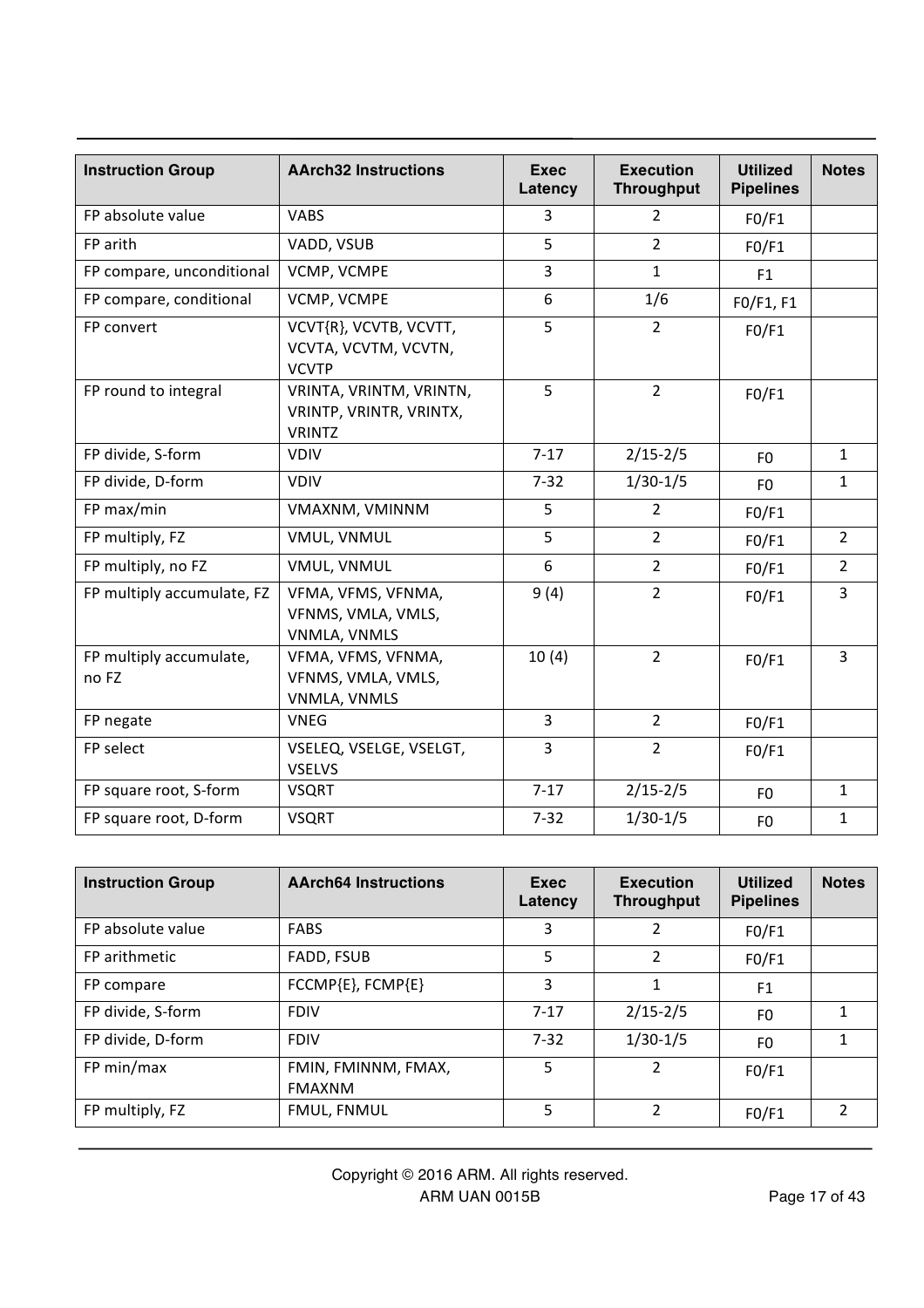| <b>Instruction Group</b>         | <b>AArch64 Instructions</b>                                         | Exec<br>Latency | <b>Execution</b><br><b>Throughput</b> | <b>Utilized</b><br><b>Pipelines</b> | <b>Notes</b>   |
|----------------------------------|---------------------------------------------------------------------|-----------------|---------------------------------------|-------------------------------------|----------------|
| FP multiply, no FZ               | <b>FMUL, FNMUL</b>                                                  | 6               | 2                                     | FO/F1                               | $\overline{2}$ |
| FP multiply accumulate, FZ       | 9(4)<br>FMADD, FMSUB, FNMADD,<br><b>FNMSUB</b>                      |                 | $\overline{2}$                        | FO/F1                               | 3              |
| FP multiply accumulate,<br>no FZ | FMADD, FMSUB, FNMADD,<br><b>FNMSUB</b>                              | 10(4)           | $\overline{2}$                        | FO/F1                               | 3              |
| FP negate                        | <b>FNEG</b>                                                         | 3               | $\overline{2}$                        | FO/F1                               |                |
| FP round to integral             | FRINTA, FRINTI, FRINTM,<br>FRINTN, FRINTP, FRINTX,<br><b>FRINTZ</b> | 5               | 2                                     | FO/F1                               |                |
| FP select                        | <b>FCSEL</b>                                                        | 3               | $\overline{2}$                        | FO/F1                               |                |
| FP square root, S-form           | <b>FSQRT</b>                                                        | $7-17$          | $2/15 - 2/5$                          | F0                                  | 1              |
| FP square root, D-form           | <b>FSQRT</b>                                                        | $7 - 32$        | $1/30-1/5$                            | F0                                  | 1              |

NOTE 1 – FP divide and square root operations are performed using an iterative algorithm and block subsequent similar operations to the same pipeline until complete.

NOTE 2 – FP multiply-accumulate pipelines support late forwarding of the result from FP multiply uops to the accumulate operands of an FP multiply-accumulate  $\mu$ op . The latter can potentially be issued 1 cycle after the FP multiply  $\mu$ op has been issued.

NOTE 3 – FP multiply-accumulate pipelines support late-forwarding of accumulate operands from similar *µ*ops, allowing a typical sequence of multiply-accumulate upps to issue one every N cycles (accumulate latency N shown in parentheses).

### **3.11 FP Miscellaneous Instructions**

| <b>Instruction Group</b>                                        | <b>AArch32 Instructions</b> | Exec<br>Latency | <b>Execution</b><br><b>Throughput</b> | <b>Utilized</b><br><b>Pipelines</b> | <b>Notes</b> |
|-----------------------------------------------------------------|-----------------------------|-----------------|---------------------------------------|-------------------------------------|--------------|
| FP move, immed                                                  | <b>VMOV</b>                 |                 |                                       | FO/F1                               |              |
| FP move, register                                               | <b>VMOV</b>                 | 3               |                                       | FO/F1                               |              |
| FP transfer, vfp to core reg                                    | <b>VMOV</b>                 |                 |                                       |                                     |              |
| FP transfer, core reg to<br>upper or lower half of vfp<br>D-reg | <b>VMOV</b>                 | 8               |                                       | L, $FO/F1$                          |              |
| FP transfer, core reg to vfp                                    | <b>VMOV</b>                 |                 |                                       |                                     |              |

| <b>Instruction Group</b> | <b>AArch64 Instructions</b> | Exec<br>Latency | <b>Execution</b><br><b>Throughput</b> | <b>Utilized</b><br><b>Pipelines</b> | <b>Notes</b> |
|--------------------------|-----------------------------|-----------------|---------------------------------------|-------------------------------------|--------------|
| FP convert, from vec to  | FCVT, FCVTXN                |                 |                                       | FO/F1                               |              |
| vec reg                  |                             |                 |                                       |                                     |              |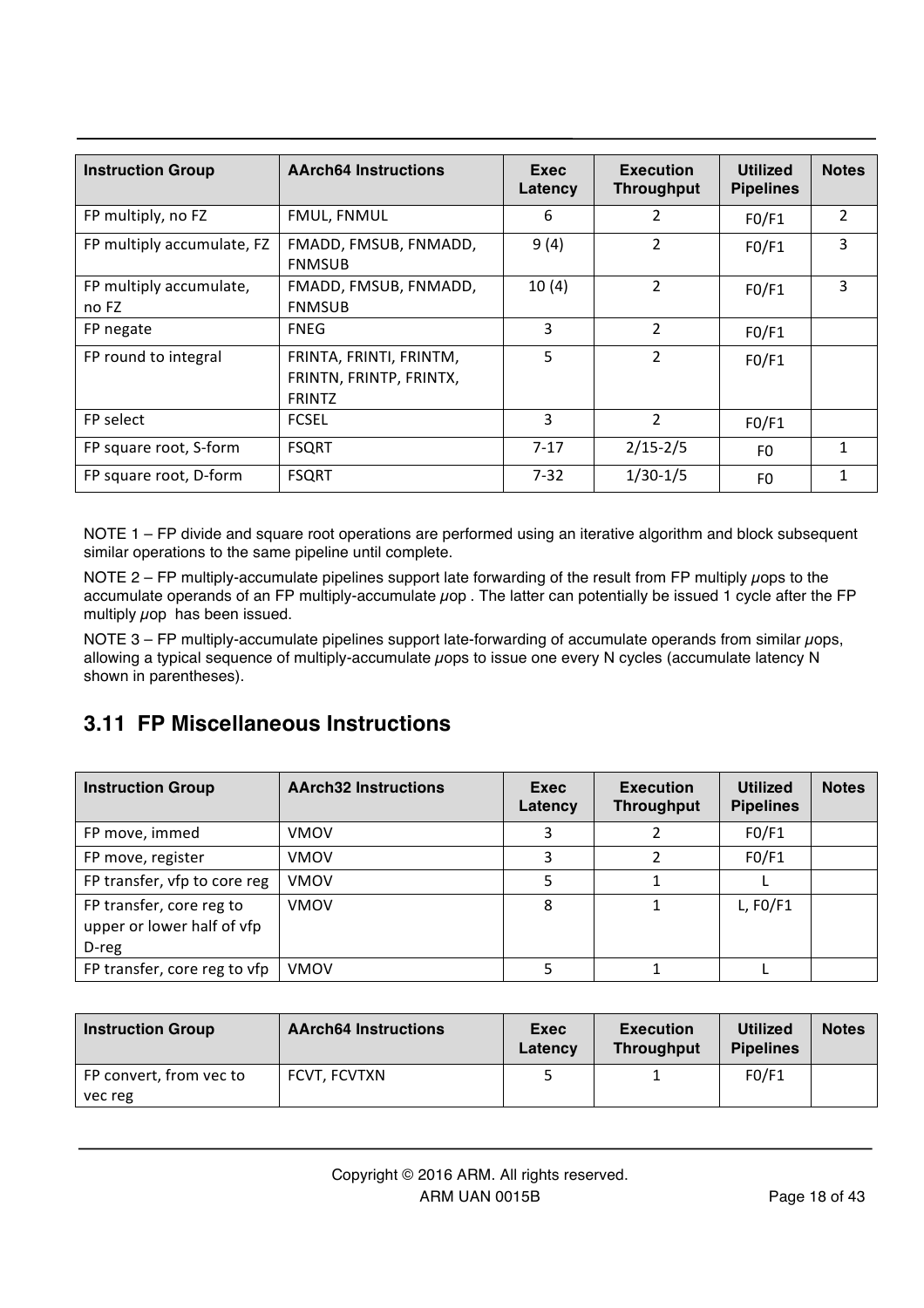| <b>Instruction Group</b>            | <b>AArch64 Instructions</b>                                                                    | Exec<br>Latency | <b>Execution</b><br><b>Throughput</b> | <b>Utilized</b><br><b>Pipelines</b> | <b>Notes</b> |
|-------------------------------------|------------------------------------------------------------------------------------------------|-----------------|---------------------------------------|-------------------------------------|--------------|
| FP convert, from gen to<br>vec reg  | <b>SCVTF, UCVTF</b>                                                                            | 10              |                                       | $L$ , FO/F1                         |              |
| FP convert, from vec to<br>gen reg  | FCVTAS, FCVTAU, FCVTMS,<br>FCVTMU, FCVTNS, FCVTNU,<br>FCVTPS, FCVTPU, FCVTZS,<br><b>FCVTZU</b> | 10              | 1                                     | $L$ , FO/F1                         |              |
| FP move, immed                      | <b>FMOV</b>                                                                                    | 3               | 2                                     | FO/F1                               |              |
| FP move, register                   | <b>FMOV</b>                                                                                    | 3               | 2                                     | FO/F1                               |              |
| FP transfer, from gen to<br>vec reg | <b>FMOV</b>                                                                                    | 5               | 1                                     |                                     |              |
| FP transfer, from vec to<br>gen reg | <b>FMOV</b>                                                                                    | 5               | 1                                     |                                     |              |

# **3.12 FP Load Instructions**

The latencies shown assume the memory access hits in the Level 1 Data Cache. Compared to standard loads, an extra cycle is required to forward results to FP/ASIMD pipelines.

| <b>Instruction Group</b>        | <b>AArch32 Instructions</b>    | Exec<br>Latency | <b>Execution</b><br><b>Throughput</b> | <b>Utilized</b><br><b>Pipelines</b> | <b>Notes</b> |
|---------------------------------|--------------------------------|-----------------|---------------------------------------|-------------------------------------|--------------|
| FP load, register               | <b>VLDR</b>                    |                 |                                       |                                     |              |
| FP load multiple, unconditional | VLDMIA, VLDMDB,<br><b>VPOP</b> | $4 + N$         | 1/N                                   |                                     |              |
| FP load multiple, conditional   | VLDMIA, VLDMDB,<br><b>VPOP</b> | $4 + N$         | 1/N                                   |                                     |              |
| (FP load, writeback forms)      |                                | (1)             | Same as before                        | $+10/11$                            | २            |

| <b>Instruction Group</b>                             | AArch <sub>64</sub><br><b>Instructions</b> | Exec<br>Latency | <b>Execution</b><br><b>Throughput</b> | <b>Utilized</b><br><b>Pipelines</b> | <b>Notes</b> |
|------------------------------------------------------|--------------------------------------------|-----------------|---------------------------------------|-------------------------------------|--------------|
| Load vector reg, literal                             | <b>LDR</b>                                 | 5               |                                       |                                     |              |
| Load vector reg, unscaled immed                      | <b>LDUR</b>                                | 5               |                                       |                                     |              |
| Load vector reg, immed post-index                    | <b>LDR</b>                                 | 5(1)            | 1                                     | L, 10/11                            | 3            |
| Load vector reg, immed pre-index                     | <b>LDR</b>                                 | 5(1)            |                                       | $L$ , $10/11$                       | 3            |
| Load vector reg, unsigned immed                      | <b>LDR</b>                                 | 5               | 1                                     |                                     |              |
| Load vector reg, register offset, basic              | <b>LDR</b>                                 | 5               |                                       |                                     |              |
| Load vector reg, register offset, scale,<br>S/D-form | <b>LDR</b>                                 | 5               | 1                                     |                                     |              |
| Load vector reg, register offset, scale,<br>H/Q-form | <b>LDR</b>                                 | 6               |                                       | 10/11, L                            |              |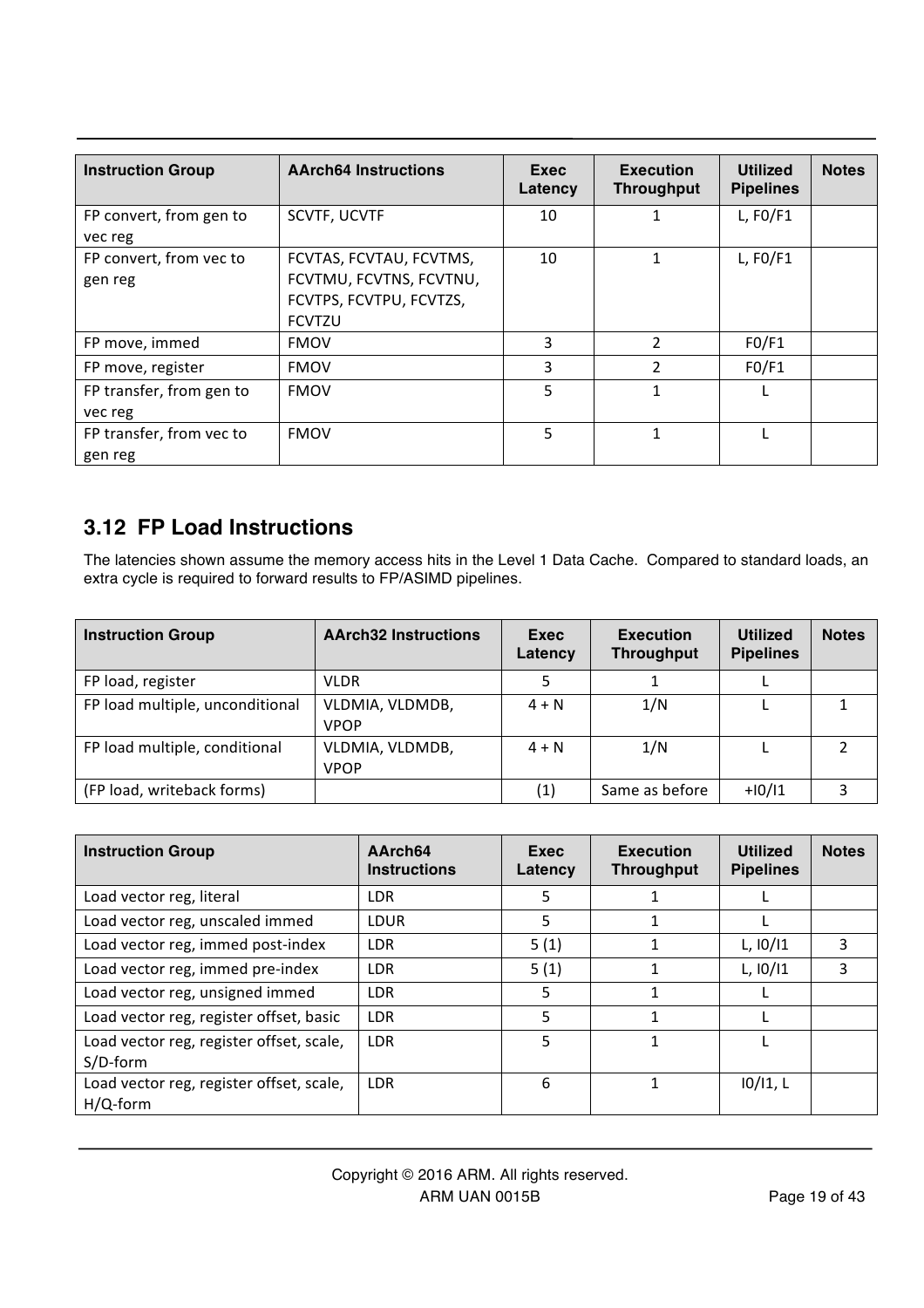| <b>Instruction Group</b>                                     | AArch64<br><b>Instructions</b> | Exec<br>Latency | <b>Execution</b><br><b>Throughput</b> | <b>Utilized</b><br><b>Pipelines</b> | <b>Notes</b> |
|--------------------------------------------------------------|--------------------------------|-----------------|---------------------------------------|-------------------------------------|--------------|
| Load vector reg, register offset,<br>extend                  | LDR                            | 5               | 1                                     |                                     |              |
| Load vector reg, register offset,<br>extend, scale, S/D-form | LDR                            | 5               | $\mathbf{1}$                          |                                     |              |
| Load vector reg, register offset,<br>extend, scale, H/Q-form | <b>LDR</b>                     | 6               | $\mathbf{1}$                          | 10/11, L                            |              |
| Load vector pair, immed offset, S/D-<br>form                 | LDP, LDNP                      | 5               | $\mathbf{1}$                          |                                     |              |
| Load vector pair, immed offset, Q-<br>form                   | LDP, LDNP                      | 6               | 1/2                                   | L                                   |              |
| Load vector pair, immed post-index,<br>S/D-form              | <b>LDP</b>                     | 5(1)            | $\mathbf{1}$                          | L, 10/11                            | 3            |
| Load vector pair, immed post-index,<br>Q-form                | LDP                            | 6(1)            | 1/2                                   | L, 10/11                            | 3            |
| Load vector pair, immed pre-index,<br>S/D-form               | <b>LDP</b>                     | 5(1)            | $\mathbf{1}$                          | L, 10/11                            | 3            |
| Load vector pair, immed pre-index, Q-<br>form                | <b>LDP</b>                     | 6(1)            | 1/2                                   | $L$ , $10/11$                       | 3            |

NOTE 1 – For FP load multiple instructions, N=floor((num\_regs+1)/2) for unconditional forms only.

NOTE 2 – For conditional FP load multiple instructions,  $N = num$  regs for conditional forms only.

NOTE  $3$  – Writeback forms of load instructions require an extra  $\mu$ op to update the base address. This update is typically performed in parallel with or prior to the load  $\mu$ op (update latency shown in parentheses).

### **3.13 FP Store Instructions**

Stores uops may issue once their address operands are available and do not need to wait for data operands. Once executed, stores are buffered and committed in the background.

| <b>Instruction Group</b>    | <b>Aarch32 Instructions</b>     | Exec<br>Latency | <b>Execution</b><br><b>Throughput</b> | <b>Utilized</b><br><b>Pipelines</b> | <b>Notes</b> |
|-----------------------------|---------------------------------|-----------------|---------------------------------------|-------------------------------------|--------------|
| FP store, immed offset      | <b>VSTR</b>                     |                 |                                       |                                     |              |
| FP store multiple, S-form   | VSTMIA, VSTMDB,<br><b>VPUSH</b> | N               | 1/N                                   |                                     |              |
| FP store multiple, D-form   | VSTMIA, VSTMDB,<br><b>VPUSH</b> | N               | 1/N                                   |                                     |              |
| (FP store, writeback forms) |                                 | (1)             | Same as before                        | $+10/11$                            |              |

| Instruction Group | AArch64<br><b>Instructions</b> | <b>Exec</b><br>Latency | <b>Execution</b><br><b>Throughput</b> | <b>Utilized</b><br><b>Pipelines</b> | <b>Notes</b> |
|-------------------|--------------------------------|------------------------|---------------------------------------|-------------------------------------|--------------|
|-------------------|--------------------------------|------------------------|---------------------------------------|-------------------------------------|--------------|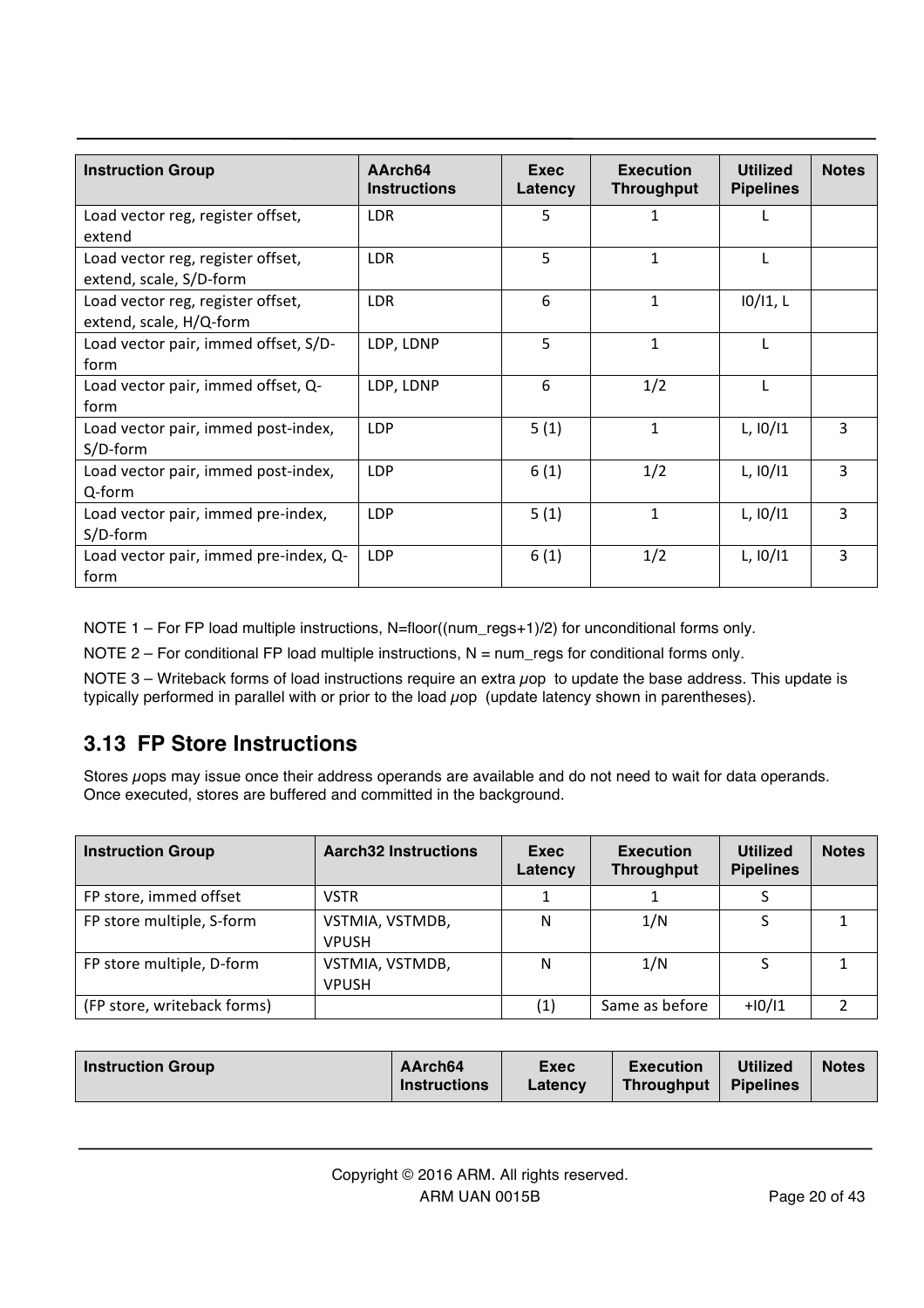| <b>Instruction Group</b>                                      | AArch64<br><b>Instructions</b> | <b>Exec</b><br>Latency | <b>Execution</b><br><b>Throughput</b> | <b>Utilized</b><br><b>Pipelines</b> | <b>Notes</b>   |
|---------------------------------------------------------------|--------------------------------|------------------------|---------------------------------------|-------------------------------------|----------------|
| Store vector reg, unscaled immed,<br>B/H/S/D-form             | <b>STUR</b>                    | 1                      | 1                                     | S                                   |                |
| Store vector reg, unscaled immed, Q-form                      | <b>STUR</b>                    | $\overline{2}$         | 1/2                                   | S                                   |                |
| Store vector reg, immed post-index,<br>B/H/S/D-form           | <b>STR</b>                     | 1(1)                   | $\mathbf{1}$                          | S, 10/11                            | $\overline{2}$ |
| Store vector reg, immed post-index, Q-<br>form                | <b>STR</b>                     | 2(1)                   | 1/2                                   | S, 10/11                            | $\overline{2}$ |
| Store vector reg, immed pre-index,<br>B/H/S/D-form            | <b>STR</b>                     | 1(1)                   | $\mathbf{1}$                          | S, 10/11                            | $\overline{2}$ |
| Store vector reg, immed pre-index, Q-form                     | <b>STR</b>                     | 2(1)                   | 1/2                                   | 10/11, S                            | $\overline{2}$ |
| Store vector reg, unsigned immed,<br>B/H/S/D-form             | <b>STR</b>                     | $\mathbf{1}$           | $\mathbf{1}$                          | S                                   |                |
| Store vector reg, unsigned immed, Q-form                      | <b>STR</b>                     | $\overline{2}$         | 1/2                                   | 10/11, S                            |                |
| Store vector reg, register offset, basic,<br>B/H/S/D-form     | <b>STR</b>                     | $\mathbf{1}$           | 1                                     | S                                   |                |
| Store vector reg, register offset, basic, Q-<br>form          | <b>STR</b>                     | $\overline{2}$         | 1/2                                   | 10/11, S                            |                |
| Store vector reg, register offset, scale, H-<br>form          | <b>STR</b>                     | 3                      | $\mathbf 1$                           | 10/11, S                            |                |
| Store vector reg, register offset, scale, S/D-<br>form        | <b>STR</b>                     | $\mathbf{1}$           | $\mathbf{1}$                          | S                                   |                |
| Store vector reg, register offset, scale, Q-<br>form          | <b>STR</b>                     | 4                      | 1/2                                   | 10/11, S                            |                |
| Store vector reg, register offset, extend,<br>B/H/S/D-form    | <b>STR</b>                     | $\mathbf{1}$           | $\mathbf{1}$                          | S                                   |                |
| Store vector reg, register offset, extend, Q-<br>form         | <b>STR</b>                     | 4                      | 1/2                                   | M, S                                |                |
| Store vector reg, register offset, extend,<br>scale, H-form   | <b>STR</b>                     | 3                      | $\mathbf{1}$                          | 10/11, S                            |                |
| Store vector reg, register offset, extend,<br>scale, S/D-form | <b>STR</b>                     | $\mathbf{1}$           | 1                                     | S                                   |                |
| Store vector reg, register offset, extend,<br>scale, Q-form   | <b>STR</b>                     | $\overline{4}$         | 1/2                                   | 10/11, S                            |                |
| Store vector pair, immed offset, S-form                       | <b>STP</b>                     | $\mathbf{1}$           | $\mathbf{1}$                          | S                                   |                |
| Store vector pair, immed offset, D-form                       | <b>STP</b>                     | $\overline{2}$         | 1/2                                   | S <sub>S</sub>                      |                |
| Store vector pair, immed offset, Q-form                       | <b>STP</b>                     | 4                      | 1/4                                   | 10/11, S                            |                |
| Store vector pair, immed post-index, S-<br>form               | <b>STP</b>                     | 1(1)                   | $\mathbf{1}$                          | S, 10/11                            | $\overline{2}$ |
| Store vector pair, immed post-index, D-<br>form               | <b>STP</b>                     | 2(1)                   | 1/2                                   | S, 10/11                            | $\overline{2}$ |
| Store vector pair, immed post-index, Q-<br>form               | <b>STP</b>                     | 4(1)                   | 1/4                                   | S, 10/11                            | $\overline{2}$ |
| Store vector pair, immed pre-index, S-form                    | <b>STP</b>                     | 1(1)                   | $\mathbf{1}$                          | S, 10/11                            | $\overline{2}$ |

Copyright © 2016 ARM. All rights reserved. ARM UAN 0015B Page 21 of 43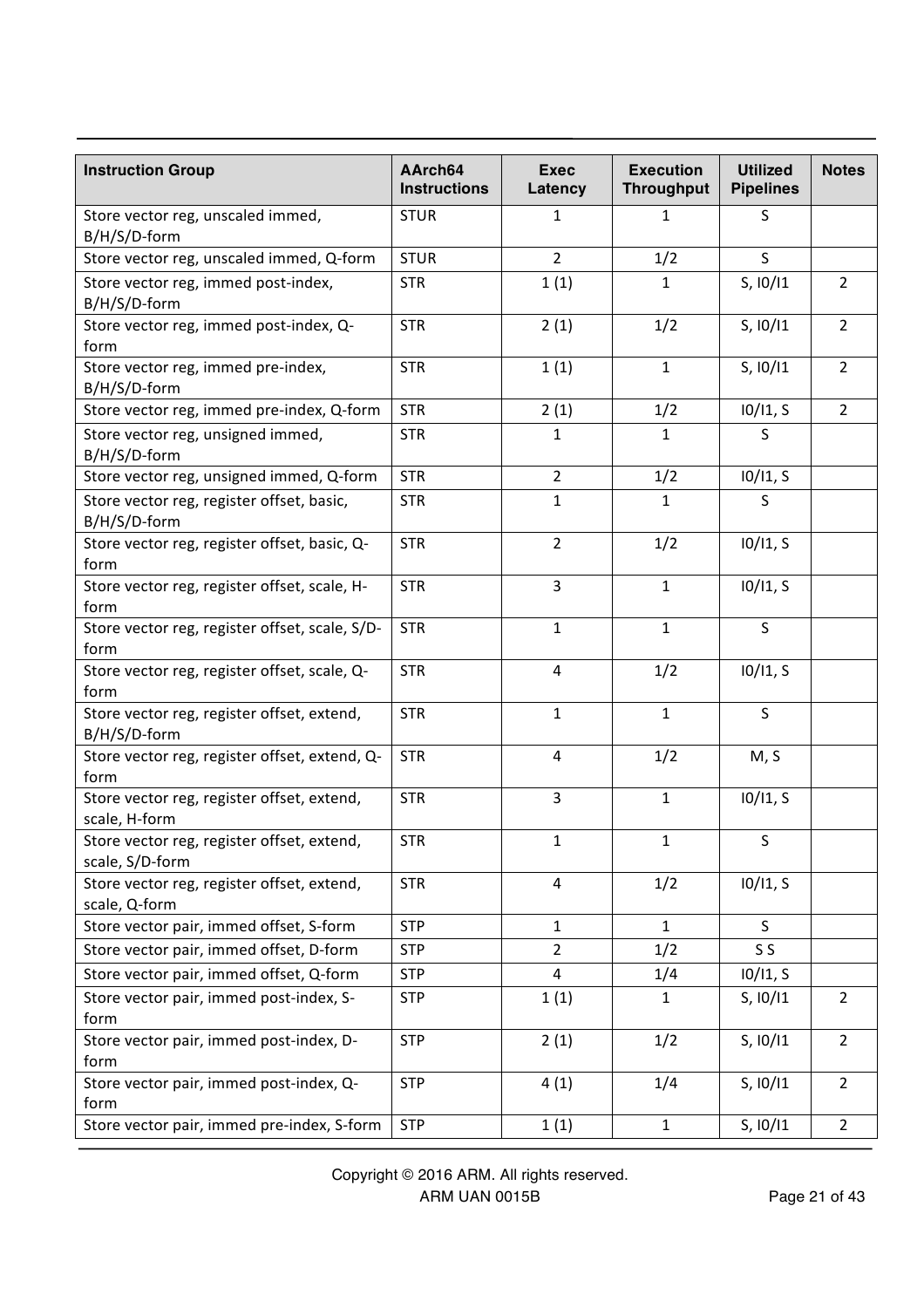| <b>Instruction Group</b>               | AArch <sub>64</sub><br><b>Instructions</b> | Exec<br>Latency | <b>Execution</b><br><b>Throughput</b> | <b>Utilized</b><br><b>Pipelines</b> | <b>Notes</b> |
|----------------------------------------|--------------------------------------------|-----------------|---------------------------------------|-------------------------------------|--------------|
| Store vector pair, immed pre-index, D- | <b>STP</b>                                 | 2(1)            | 1/2                                   | S, 10/11                            |              |
| form                                   |                                            |                 |                                       |                                     |              |
| Store vector pair, immed pre-index, Q- | <b>STP</b>                                 | 4(1)            | 1/4                                   | 10/11, S                            |              |
| form                                   |                                            |                 |                                       |                                     |              |

NOTE 1 – For single precision store multiple instructions, N=floor((num\_regs+1)/2). For double-precision stores, N=(num\_regs).

NOTE 2 – Writeback forms of store instructions require an extra  $\mu$ op to update the base address. This update is typically performed in parallel with or prior to the store  $\mu$ op  $\mu$ op (address update latency shown in parentheses).

#### **3.14 ASIMD Integer Instructions**

| <b>Instruction Group</b>              | <b>AArch32 Instructions</b>                                                                                    | <b>Exec</b><br>Latency | <b>Execution</b><br><b>Throughput</b> | <b>Utilized</b><br><b>Pipelines</b> | <b>Notes</b>   |
|---------------------------------------|----------------------------------------------------------------------------------------------------------------|------------------------|---------------------------------------|-------------------------------------|----------------|
| ASIMD absolute diff, D-form           | <b>VABD</b>                                                                                                    | 3                      | $\overline{2}$                        | FO/F1                               |                |
| ASIMD absolute diff, Q-form           | <b>VABD</b>                                                                                                    | $\overline{3}$         | $\mathbf{1}$                          | FO/FI                               |                |
| ASIMD absolute diff accum, D-<br>form | <b>VABA</b>                                                                                                    | 4(1)                   | $\mathbf{1}$                          | F1                                  | $2^{\circ}$    |
| ASIMD absolute diff accum, Q-<br>form | <b>VABA</b>                                                                                                    | 5(2)                   | 1/2                                   | F1                                  | $2^{\circ}$    |
| ASIMD absolute diff accum long        | VABAL                                                                                                          | 4(1)                   | $\mathbf{1}$                          | F1                                  | $\overline{2}$ |
| ASIMD absolute diff long              | <b>VABDL</b>                                                                                                   | $\overline{3}$         | $2^{\circ}$                           | FO/F1                               |                |
| ASIMD arith, basic                    | VADD, VADDL,<br>VADDW, VNEG,<br>VPADD, VPADDL,<br>VSUB, VSUBL, VSUBW                                           | $\overline{3}$         | $\overline{2}$                        | FO/F1                               |                |
| ASIMD arith, complex                  | VABS, VADDHN,<br>VHADD, VHSUB,<br>VQABS, VQADD,<br>VQNEG, VQSUB,<br>VRADDHN, VRHADD,<br><b>VRSUBHN, VSUBHN</b> | $\overline{3}$         | $2^{\circ}$                           | FO/F1                               |                |
| <b>ASIMD compare</b>                  | VCEQ, VCGE, VCGT,<br>VCLE, VTST                                                                                | $\overline{3}$         | $\overline{2}$                        | FO/F1                               |                |
| <b>ASIMD logical</b>                  | VAND, VBIC, VMVN,<br>VORR, VORN, VEOR                                                                          | $\overline{3}$         | $\overline{2}$                        | FO/F1                               |                |
| ASIMD max/min                         | VMAX, VMIN, VPMAX,<br><b>VPMIN</b>                                                                             | $\overline{3}$         | $\overline{2}$                        | FO/F1                               |                |
| ASIMD multiply, D-form                | VMUL, VQDMULH,<br>VQRDMULH                                                                                     | 5/4                    | $\mathbf{1}$                          | F <sub>0</sub>                      | $\overline{4}$ |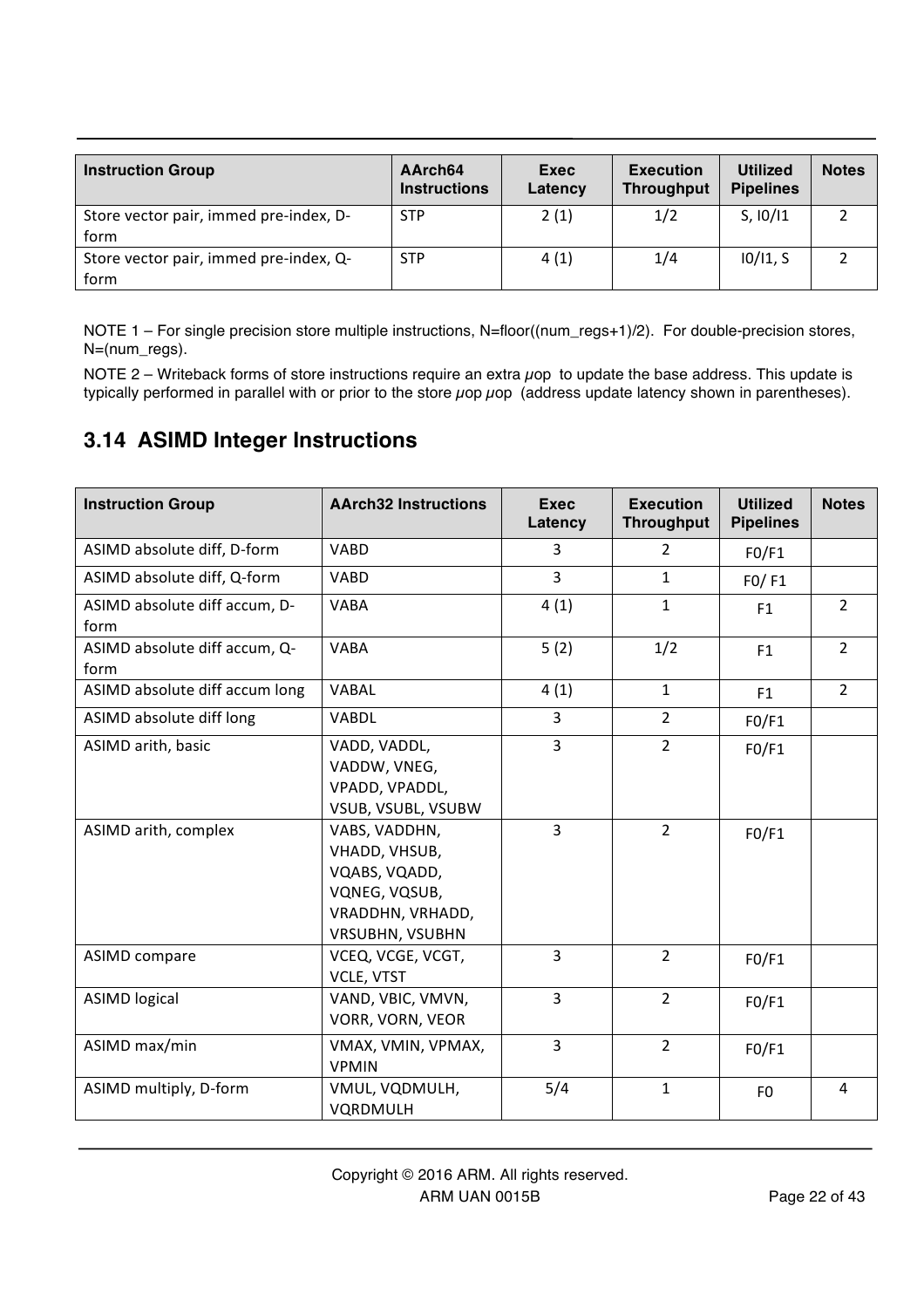| <b>Instruction Group</b>                          | <b>AArch32 Instructions</b>                                                 | <b>Exec</b><br>Latency | <b>Execution</b><br><b>Throughput</b> | <b>Utilized</b><br><b>Pipelines</b> | <b>Notes</b>   |
|---------------------------------------------------|-----------------------------------------------------------------------------|------------------------|---------------------------------------|-------------------------------------|----------------|
| ASIMD multiply, Q-form                            | VMUL, VQDMULH,<br>VQRDMULH                                                  | 6/5                    | 1/2                                   | F <sub>0</sub>                      | $\overline{4}$ |
| ASIMD multiply accumulate, D-<br>form             | VMLA, VMLS                                                                  | 5/4(1)                 | $\mathbf{1}$                          | F <sub>0</sub>                      | 1, 4           |
| ASIMD multiply accumulate, Q-<br>form             | VMLA, VMLS                                                                  | 6/5(2)                 | 1/2                                   | F <sub>0</sub>                      | 1, 4           |
| ASIMD multiply accumulate long                    | VMLAL, VMLSL                                                                | 5/4(1)                 | $\mathbf{1}$                          | F <sub>0</sub>                      | 1, 4           |
| ASIMD multiply accumulate<br>saturating long      | VQDMLAL, VQDMLSL                                                            | 5/4(2)                 | $\mathbf{1}$                          | F <sub>0</sub>                      | 1, 4           |
| <b>ASIMD multiply long</b>                        | VMULL.S, VMULL.I,<br>VMULL.P8, VQDMULL                                      | 5/4                    | $\mathbf{1}$                          | F <sub>0</sub>                      | $\pmb{4}$      |
| ASIMD pairwise add and<br>accumulate              | VPADAL                                                                      | 4(1)                   | $\mathbf{1}$                          | F1                                  | $\overline{2}$ |
| ASIMD shift accumulate                            | VSRA, VRSRA                                                                 | 4(1)                   | $\mathbf{1}$                          | F1                                  | $\overline{2}$ |
| ASIMD shift by immed, basic                       | VMOVL, VSHL, VSHLL,<br><b>VSHR, VSHRN</b>                                   | $\overline{3}$         | $\mathbf{1}$                          | F <sub>1</sub>                      |                |
| ASIMD shift by immed, complex                     | VQRSHRN, VQRSHRUN,<br>VQSHL{U}, VQSHRN,<br>VQSHRUN, VRSHR,<br><b>VRSHRN</b> | $\overline{4}$         | $\mathbf{1}$                          | F1                                  |                |
| ASIMD shift by immed and<br>insert, basic, D-form | VSLI, VSRI                                                                  | $\overline{3}$         | $\mathbf{1}$                          | F1                                  |                |
| ASIMD shift by immed and<br>insert, basic, Q-form | VSLI, VSRI                                                                  | $\overline{4}$         | 1/2                                   | F1                                  |                |
| ASIMD shift by register, basic, D-<br>form        | <b>VSHL</b>                                                                 | $\overline{3}$         | $\mathbf{1}$                          | F1                                  |                |
| ASIMD shift by register, basic, Q-<br>form        | <b>VSHL</b>                                                                 | $\overline{4}$         | 1/2                                   | F1                                  |                |
| ASIMD shift by register,<br>complex, D-form       | VQRSHL, VQSHL, VRSHL                                                        | $\overline{4}$         | $\mathbf{1}$                          | F1                                  |                |
| ASIMD shift by register,<br>complex, Q-form       | VQRSHL, VQSHL, VRSHL                                                        | 5                      | 1/2                                   | F1                                  |                |

| <b>Instruction Group</b>              | <b>AArch64 Instructions</b> | Exec<br>Latency | <b>Execution</b><br><b>Throughput</b> | <b>Utilized</b><br><b>Pipelines</b> | <b>Notes</b> |
|---------------------------------------|-----------------------------|-----------------|---------------------------------------|-------------------------------------|--------------|
| ASIMD absolute diff, D-form           | SABD, UABD                  |                 |                                       | FO/F1                               |              |
| ASIMD absolute diff, Q-form           | SABD, UABD                  | 3               |                                       | FO/F1                               |              |
| ASIMD absolute diff accum, D-<br>form | SABA, UABA                  | 4(1)            |                                       | F <sub>1</sub>                      | າ            |
| ASIMD absolute diff accum, Q-<br>form | SABA, UABA                  | 5(2)            | 1/2                                   | F <sub>1</sub>                      | 2            |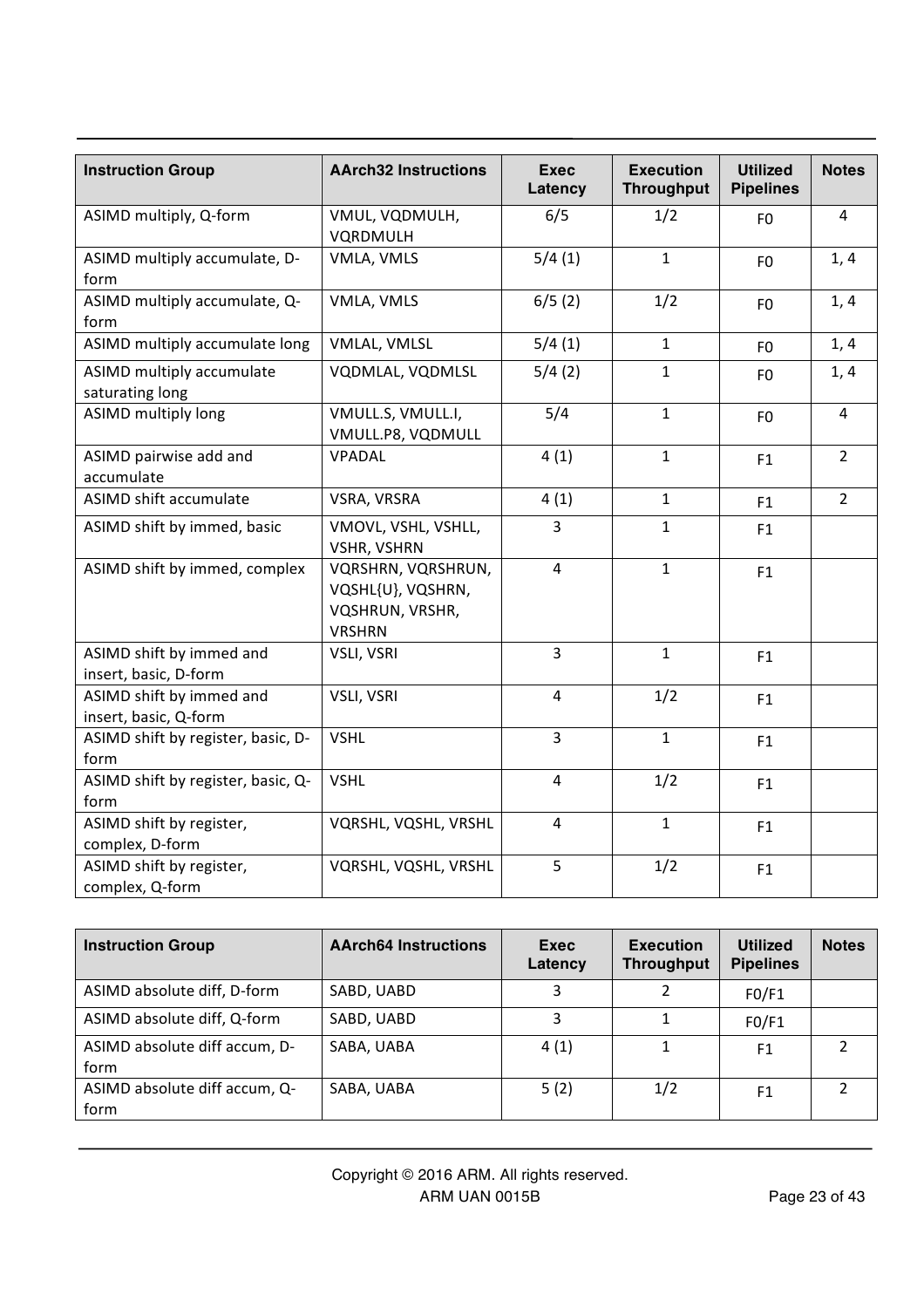| <b>Instruction Group</b>       | <b>AArch64 Instructions</b>                                                                                                                                     | <b>Exec</b><br>Latency | <b>Execution</b><br><b>Throughput</b> | <b>Utilized</b><br><b>Pipelines</b> | <b>Notes</b>   |
|--------------------------------|-----------------------------------------------------------------------------------------------------------------------------------------------------------------|------------------------|---------------------------------------|-------------------------------------|----------------|
| ASIMD absolute diff accum long | SABAL(2), UABAL(2)                                                                                                                                              | 4(1)                   | $\mathbf{1}$                          | F <sub>1</sub>                      | $\overline{2}$ |
| ASIMD absolute diff long       | SABDL, UABDL                                                                                                                                                    | 3                      | $\overline{2}$                        | FO/F1                               |                |
| ASIMD arith, basic             | ABS, ADD, ADDP, NEG,<br>SADDL(2), SADDLP,<br>SADDW(2), SHADD,<br>SHSUB, SSUBL(2),<br>SSUBW(2), SUB,<br>UADDL(2), UADDLP,<br>UADDW(2), UHADD,<br>UHSUB, USUBW(2) | 3                      | $2^{\circ}$                           | FO/F1                               |                |
| ASIMD arith, complex           | ADDHN(2),<br>RADDHN(2),<br>RSUBHN(2), SQABS,<br>SQADD, SQNEG,<br>SQSUB, SRHADD,<br>SUBHN(2), SUQADD,<br>UQADD, UQSUB,<br>URHADD, USQADD                         | 3                      | $\overline{2}$                        | FO/F1                               |                |
| ASIMD arith, reduce, 4H/4S     | ADDV, SADDLV,<br><b>UADDLV</b>                                                                                                                                  | 4                      | $\mathbf{1}$                          | F1                                  |                |
| ASIMD arith, reduce, 8B/8H     | ADDV, SADDLV,<br><b>UADDLV</b>                                                                                                                                  | $\overline{7}$         | $\mathbf{1}$                          | F1, F0/F1                           |                |
| ASIMD arith, reduce, 16B       | ADDV, SADDLV,<br><b>UADDLV</b>                                                                                                                                  | 8                      | 1/2                                   | F <sub>1</sub>                      |                |
| <b>ASIMD compare</b>           | CMEQ, CMGE, CMGT,<br>CMHI, CMHS, CMLE,<br>CMLT, CMTST                                                                                                           | $\overline{3}$         | $2^{\circ}$                           | FO/F1                               |                |
| <b>ASIMD logical</b>           | AND, BIC, EOR, MOV,<br>MVN, ORN, ORR                                                                                                                            | $\overline{3}$         | $\overline{2}$                        | FO/F1                               |                |
| ASIMD max/min, basic           | SMAX, SMAXP, SMIN,<br>SMINP, UMAX,<br>UMAXP, UMIN, UMINP                                                                                                        | 3                      | $\overline{2}$                        | FO/F1                               |                |
| ASIMD max/min, reduce, 4H/4S   | SMAXV, SMINV,<br>UMAXV, UMINV                                                                                                                                   | 4                      | $\mathbf{1}$                          | F <sub>1</sub>                      |                |
| ASIMD max/min, reduce, 8B/8H   | SMAXV, SMINV,<br>UMAXV, UMINV                                                                                                                                   | $\overline{7}$         | $\mathbf{1}$                          | F1, F0/F1                           |                |
| ASIMD max/min, reduce, 16B     | SMAXV, SMINV,<br>UMAXV, UMINV                                                                                                                                   | 8                      | 1/2                                   | F <sub>1</sub>                      |                |
| ASIMD multiply, D-form         | MUL, PMUL,<br>SQDMULH, SQRDMULH                                                                                                                                 | 5/4                    | $\mathbf{1}$                          | F <sub>0</sub>                      | 4              |
| ASIMD multiply, Q-form         | MUL, PMUL,<br>SQDMULH, SQRDMULH                                                                                                                                 | 6/5                    | 1/2                                   | F <sub>0</sub>                      | 4              |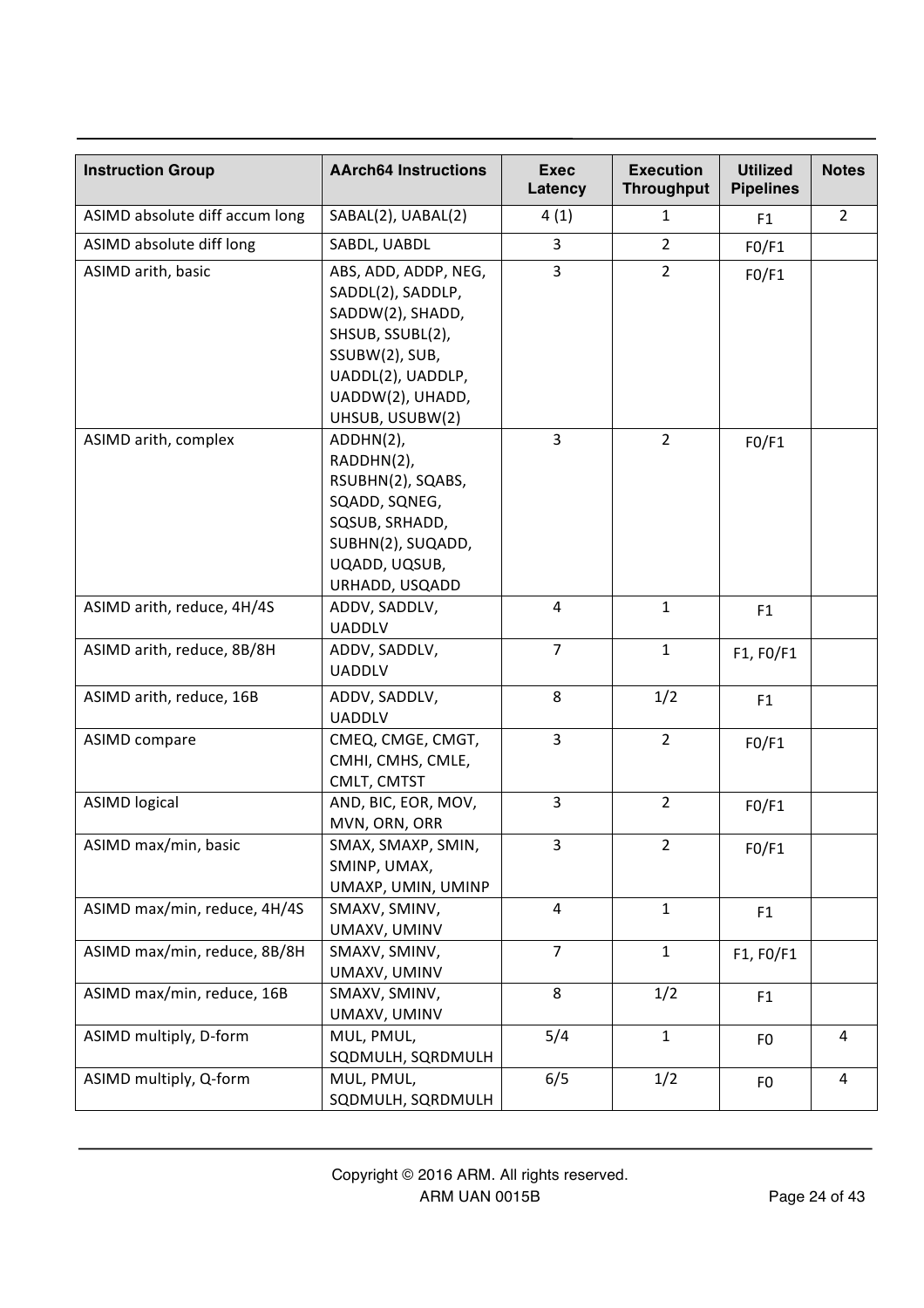| <b>Instruction Group</b>                          | <b>AArch64 Instructions</b>                                                                                                         | <b>Exec</b><br>Latency | <b>Execution</b><br><b>Throughput</b> | <b>Utilized</b><br><b>Pipelines</b> | <b>Notes</b>   |
|---------------------------------------------------|-------------------------------------------------------------------------------------------------------------------------------------|------------------------|---------------------------------------|-------------------------------------|----------------|
| ASIMD multiply accumulate, D-<br>form             | MLA, MLS                                                                                                                            | 5/4(1)                 | $\mathbf 1$                           | F <sub>0</sub>                      | 4              |
| ASIMD multiply accumulate, Q-<br>form             | MLA, MLS                                                                                                                            | 6/5(2)                 | 1/2                                   | F <sub>0</sub>                      | 4              |
| ASIMD multiply accumulate long                    | SMLAL(2), SMLSL(2),<br>UMLAL(2), UMLSL(2)                                                                                           | 5/4(1)                 | $\mathbf{1}$                          | F <sub>0</sub>                      | 1, 4           |
| ASIMD multiply accumulate<br>saturating long      | SQDMLAL(2),<br>SQDMLSL(2)                                                                                                           | 5/4(2)                 | $\mathbf{1}$                          | F <sub>0</sub>                      | 1, 4           |
| ASIMD multiply long                               | SMULL(2), UMULL(2),<br>SQDMULL(2)                                                                                                   | 5/4                    | $\mathbf{1}$                          | F <sub>0</sub>                      | 4              |
| ASIMD polynomial (8x8) multiply<br>long           | PMULL.8B,<br>PMULL2.16B                                                                                                             | 5/4                    | $\mathbf{1}$                          | F <sub>0</sub>                      | 3, 4           |
| ASIMD pairwise add and<br>accumulate              | SADALP, UADALP                                                                                                                      | 4(1)                   | $\mathbf{1}$                          | F1                                  | $\overline{2}$ |
| ASIMD shift accumulate                            | SRA, SRSRA, USRA,<br><b>URSRA</b>                                                                                                   | 4(1)                   | $\mathbf{1}$                          | F1                                  | $\overline{2}$ |
| ASIMD shift by immed, basic                       | SHL, SHLL(2), SHRN(2),<br>SLI, SRI, SSHLL(2),<br>SSHR, SXTL(2),<br>USHLL(2), USHR,<br>UXTL(2)                                       | $\overline{3}$         | $\mathbf{1}$                          | F1                                  |                |
| ASIMD shift by immed and<br>insert, basic, D-form | SLI, SRI                                                                                                                            | $\overline{3}$         | $\mathbf{1}$                          | F1                                  |                |
| ASIMD shift by immed and<br>insert, basic, Q-form | SLI, SRI                                                                                                                            | 4                      | 1/2                                   | F1                                  |                |
| ASIMD shift by immed, complex                     | RSHRN(2), SRSHR,<br>SQSHL{U},<br>SQRSHRN(2),<br>SQRSHRUN(2),<br>SQSHRN(2),<br>SQSHRUN(2), URSHR,<br>UQSHL, UQRSHRN(2),<br>UQSHRN(2) | 4                      | $\mathbf{1}$                          | F1                                  |                |
| ASIMD shift by register, basic, D-<br>form        | SSHL, USHL                                                                                                                          | $\overline{3}$         | $\mathbf{1}$                          | F <sub>1</sub>                      |                |
| ASIMD shift by register, basic, Q-<br>form        | SSHL, USHL                                                                                                                          | $\overline{4}$         | 1/2                                   | F1                                  |                |
| ASIMD shift by register,<br>complex, D-form       | SRSHL, SQRSHL, SQSHL,<br>URSHL, UQRSHL,<br><b>UQSHL</b>                                                                             | $\overline{4}$         | $\mathbf{1}$                          | F <sub>1</sub>                      |                |
| ASIMD shift by register,<br>complex, Q-form       | SRSHL, SQRSHL, SQSHL,<br>URSHL, UQRSHL,<br><b>UQSHL</b>                                                                             | 5                      | 1/2                                   | F1                                  |                |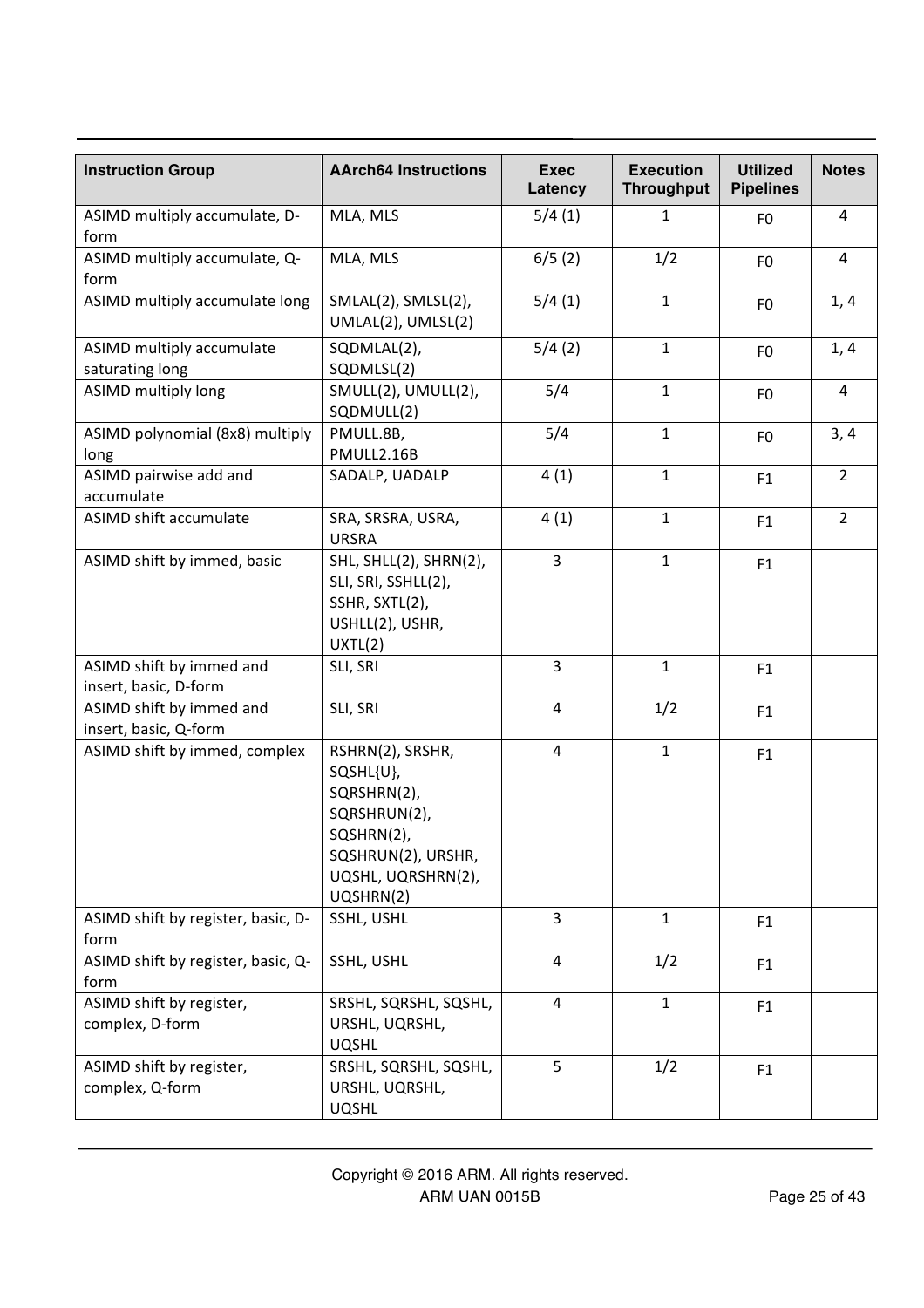NOTE 1 – Multiply-accumulate pipelines support late-forwarding of accumulate operands from similar  $\mu$ ops, allowing a typical sequence of integer multiply-accumulate uops to issue one every cycle or one every other cycle(accumulate latency shown in parentheses).

NOTE 2 – Other accumulate pipelines also support late-forwarding of accumulate operands from similar *µops*, allowing a typical sequence of such µops to issue one every cycle (accumulate latency shown in parentheses).

NOTE 3 – This category includes instructions of the form "PMULL Vd.8H, Vn.8B, Vm.8B" and "PMULL2 Vd.8H, Vn.16B, Vm.16B"

NOTE 4 – Cortex-A57 r1p0 and later reduce the latency of ASIMD multiply and multiply-with-accumulate instructions relative to r0pX. Latencies listed as 'N/M' imply a latency of N on r0pX and M on r1p0.

#### **3.15 ASIMD Floating-Point Instructions**

| <b>Instruction Group</b>                | <b>AArch32 Instructions</b>                                     | <b>Exec</b><br>Latency | <b>Execution</b><br><b>Throughput</b> | <b>Utilized</b><br><b>Pipelines</b> | <b>Notes</b>   |
|-----------------------------------------|-----------------------------------------------------------------|------------------------|---------------------------------------|-------------------------------------|----------------|
| ASIMD FP absolute value                 | <b>VABS</b>                                                     | 3                      | $\overline{2}$                        | FO/F1                               |                |
| ASIMD FP arith, D-form                  | VABD, VADD, VPADD,<br><b>VSUB</b>                               | 5                      | $\overline{2}$                        | FO/F1                               |                |
| ASIMD FP arith, Q-form                  | VABD, VADD, VSUB                                                | 5                      | $\mathbf{1}$                          | FO/F1                               |                |
| ASIMD FP compare, D-form                | VACGE, VACGT, VACLE,<br>VACLT, VCEQ, VCGE,<br><b>VCGT, VCLE</b> | 5                      | $\overline{2}$                        | FO/F1                               |                |
| ASIMD FP compare, Q-form                | VACGE, VACGT, VACLE,<br>VACLT, VCEQ, VCGE,<br>VCGT, VCLE        | 5                      | $\mathbf{1}$                          | FO/F1                               |                |
| ASIMD FP convert, integer, D-<br>form   | VCVT, VCVTA, VCVTM,<br>VCVTN, VCVTP                             | 5                      | $\overline{2}$                        | FO/F1                               |                |
| ASIMD FP convert, integer, Q-<br>form   | VCVT, VCVTA, VCVTM,<br>VCVTN, VCVTP                             | 5                      | $\mathbf{1}$                          | FO/F1                               |                |
| ASIMD FP convert, fixed, D-form         | <b>VCVT</b>                                                     | 5                      | $2^{\circ}$                           | FO/F1                               |                |
| ASIMD FP convert, fixed, Q-form         | <b>VCVT</b>                                                     | 5                      | $\mathbf{1}$                          | FO/F1                               |                |
| ASIMD FP convert, half-precision        | <b>VCVT</b>                                                     | 8                      | 2/3                                   | FO/F1                               |                |
| ASIMD FP max/min, D-form                | VMAX, VMIN, VPMAX,<br>VPMIN, VMAXNM,<br><b>VMINNM</b>           | 5                      | $\overline{2}$                        | FO/F1                               |                |
| ASIMD FP max/min, Q-form                | VMAX, VMIN,<br>VMAXNM, VMINNM                                   | 5                      | $\mathbf{1}$                          | FO/F1                               |                |
| ASIMD FP multiply, D-form               | <b>VMUL</b>                                                     | 5                      | $\overline{2}$                        | FO/F1                               | $\overline{2}$ |
| ASIMD FP multiply, Q-form               | <b>VMUL</b>                                                     | 5                      | $\mathbf{1}$                          | FO/F1                               | $\overline{2}$ |
| ASIMD FP multiply accumulate,<br>D-form | VMLA, VMLS, VFMA,<br><b>VFMS</b>                                | 9(4)                   | $\overline{2}$                        | FO/F1                               | $\mathbf{1}$   |
| ASIMD FP multiply accumulate,           | VMLA, VMLS, VFMA,                                               | 9(4)                   | $\mathbf{1}$                          | FO/F1                               | $\mathbf{1}$   |

Copyright © 2016 ARM. All rights reserved. ARM UAN 0015B Page 26 of 43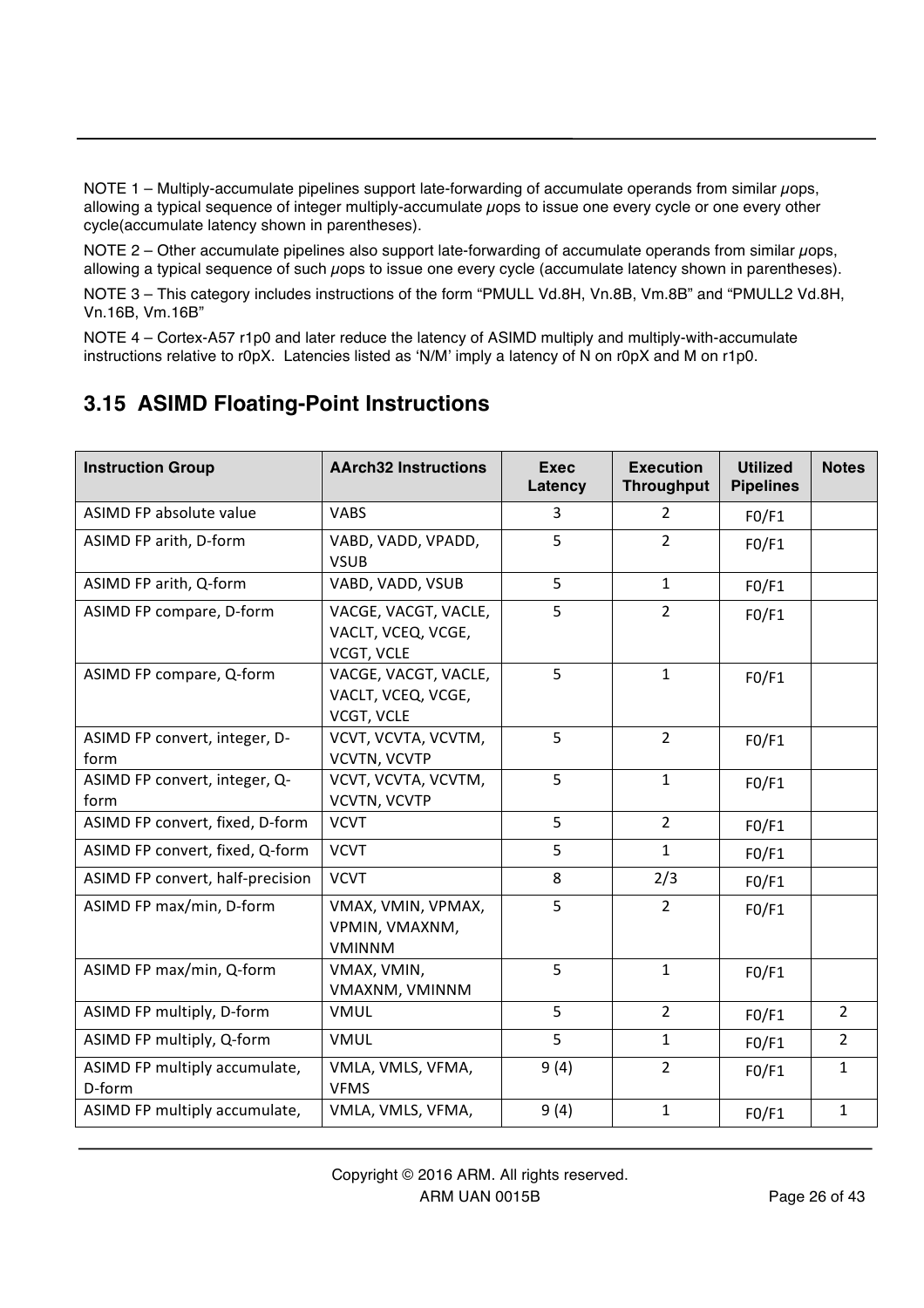| <b>Instruction Group</b>               | <b>AArch32 Instructions</b>                                 | Exec<br>Latency | <b>Execution</b><br><b>Throughput</b> | <b>Utilized</b><br><b>Pipelines</b> | <b>Notes</b> |
|----------------------------------------|-------------------------------------------------------------|-----------------|---------------------------------------|-------------------------------------|--------------|
| Q-form                                 | <b>VFMS</b>                                                 |                 |                                       |                                     |              |
| ASIMD FP negate                        | <b>VNEG</b>                                                 | 3               | $\overline{2}$                        | FO/F1                               |              |
| ASIMD FP round to integral, D-<br>form | VRINTA, VRINTM,<br>VRINTN, VRINTP,<br>VRINTX, VRINTZ        | 5               | $\overline{2}$                        | FO/F1                               |              |
| ASIMD FP round to integral, Q-<br>form | VRINTA, VRINTM,<br>VRINTN, VRINTP,<br><b>VRINTX, VRINTZ</b> | 5               |                                       | FO/F1                               |              |

| <b>Instruction Group</b>             | <b>AArch64 Instructions</b>                                                                                 | <b>Exec</b><br>Latency | <b>Execution</b><br><b>Throughput</b> | <b>Utilized</b><br><b>Pipelines</b> | <b>Notes</b> |
|--------------------------------------|-------------------------------------------------------------------------------------------------------------|------------------------|---------------------------------------|-------------------------------------|--------------|
| ASIMD FP absolute value              | <b>FABS</b>                                                                                                 | 3                      | 2                                     | FO/F1                               |              |
| ASIMD FP arith, normal, D-form       | FABD, FADD, FSUB                                                                                            | 5                      | $\overline{2}$                        | FO/F1                               |              |
| ASIMD FP arith, normal, Q-form       | FABD, FADD, FSUB                                                                                            | 5                      | $\mathbf{1}$                          | FO/F1                               |              |
| ASIMD FP arith, pairwise, D-form     | <b>FADDP</b>                                                                                                | 5                      | $\overline{2}$                        | FO/F1                               |              |
| ASIMD FP arith, pairwise, Q-<br>form | <b>FADDP</b>                                                                                                | 8                      | 2/3                                   | FO/F1                               |              |
| ASIMD FP compare, D-form             | FACGE, FACGT, FCMEQ,<br>FCMGE, FCMGT,<br>FCMLE, FCMLT                                                       | 5                      | $2^{\circ}$                           | FO/F1                               |              |
| ASIMD FP compare, Q-form             | FACGE, FACGT, FCMEQ,<br>FCMGE, FCMGT,<br>FCMLE, FCMLT                                                       | 5                      | $\mathbf{1}$                          | FO/F1                               |              |
| ASIMD FP convert, long               | FCVTL(2)                                                                                                    | 8                      | 2/3                                   | FO/F1                               |              |
| ASIMD FP convert, narrow             | FCVTN(2), FCVTXN(2)                                                                                         | 8                      | 2/3                                   | FO/F1                               |              |
| ASIMD FP convert, other, D-form      | FCVTAS, VCVTAU,<br>FCVTMS, FCVTMU,<br>FCVTNS, FCVTNU,<br>FCVTPS, FCVTPU,<br>FCVTZS, FCVTZU,<br>SCVTF, UCVTF | 5                      | $\overline{2}$                        | FO/F1                               |              |
| ASIMD FP convert, other, Q-<br>form  | FCVTAS, VCVTAU,<br>FCVTMS, FCVTMU,<br>FCVTNS, FCVTNU,<br>FCVTPS, FCVTPU,<br>FCVTZS, FCVTZU,<br>SCVTF, UCVTF | 5                      | $\mathbf{1}$                          | FO/F1                               |              |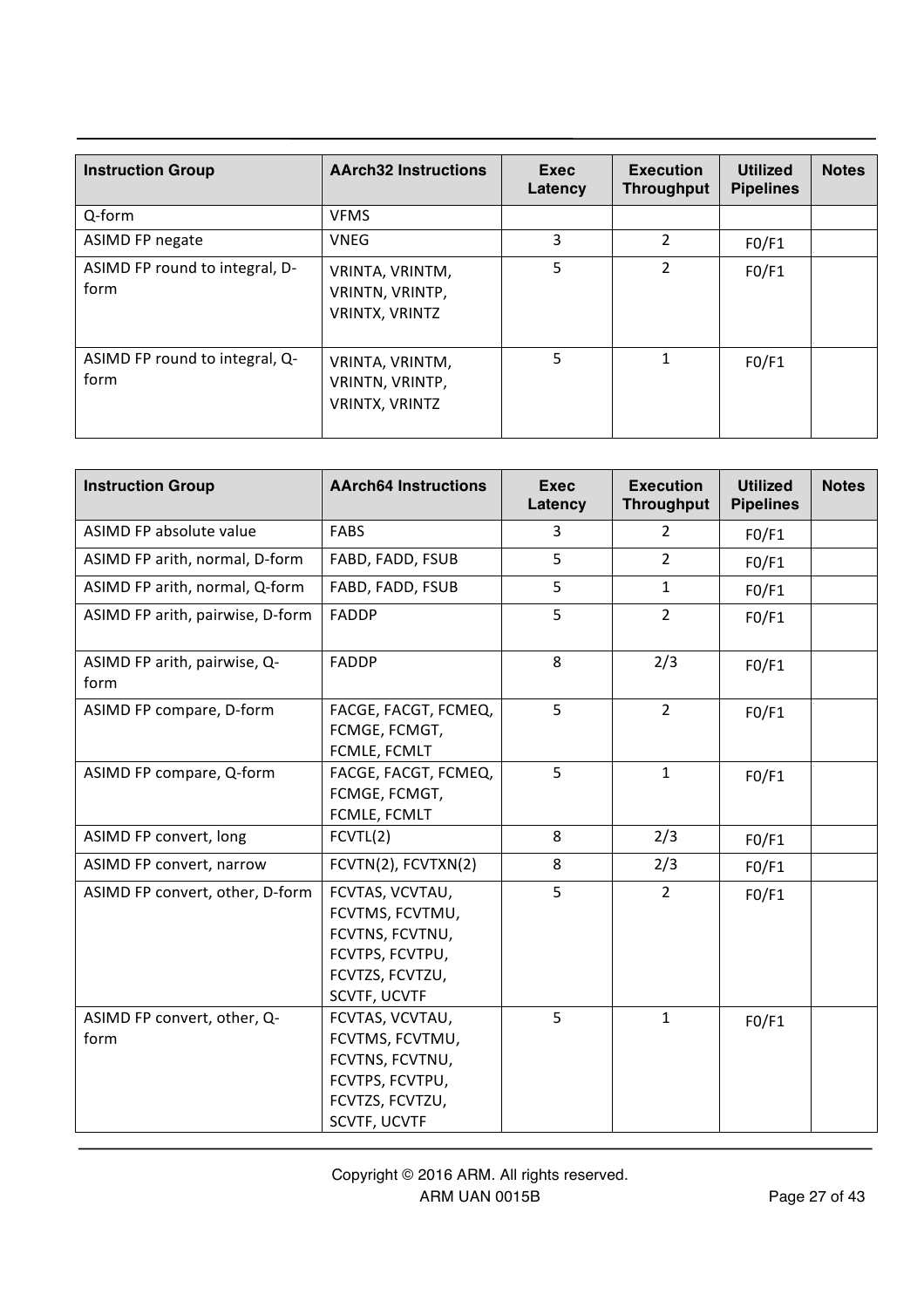| <b>Instruction Group</b>                       | <b>AArch64 Instructions</b>                                            | <b>Exec</b><br>Latency | <b>Execution</b><br><b>Throughput</b> | <b>Utilized</b><br><b>Pipelines</b> | <b>Notes</b>   |
|------------------------------------------------|------------------------------------------------------------------------|------------------------|---------------------------------------|-------------------------------------|----------------|
| ASIMD FP divide, D-form, F32                   | <b>FDIV</b>                                                            | $7-17$                 | $1/15-1/5$                            | F <sub>0</sub>                      | 3              |
| ASIMD FP divide, Q-form, F32                   | <b>FDIV</b>                                                            | 14-34                  | $1/30-1/10$                           | F <sub>0</sub>                      | 3              |
| ASIMD FP divide, Q-form, F64                   | <b>FDIV</b>                                                            | 14-64                  | $1/60 - 1/10$                         | F <sub>0</sub>                      | 3              |
| ASIMD FP max/min, normal, D-<br>form           | FMAX, FMAXNM,<br>FMIN, FMINNM                                          | 5                      | $\overline{2}$                        | FO/F1                               |                |
| ASIMD FP max/min, normal, Q-<br>form           | FMAX, FMAXNM,<br>FMIN, FMINNM                                          | 5                      | $\mathbf{1}$                          | FO/F1                               |                |
| ASIMD FP max/min, pairwise, D-<br>form         | FMAXP, FMAXNMP,<br>FMINP, FMINNMP                                      | 5                      | $\overline{2}$                        | FO/F1                               |                |
| ASIMD FP max/min, pairwise, Q-<br>form         | FMAXP, FMAXNMP,<br>FMINP, FMINNMP                                      | 9                      | 2/3                                   | FO/F1                               |                |
| ASIMD FP max/min, reduce                       | FMAXV, FMAXNMV,<br>FMINV, FMINNMV                                      | 10                     | $\mathbf{1}$                          | FO/F1                               |                |
| ASIMD FP multiply, D-form, FZ                  | FMUL, FMULX                                                            | 5                      | $\overline{2}$                        | FO/F1                               | $\overline{2}$ |
| ASIMD FP multiply, D-form, no<br>FZ            | FMUL, FMULX                                                            | $\boldsymbol{6}$       | $\overline{2}$                        | FO/F1                               | $\overline{2}$ |
| ASIMD FP multiply, Q-form, FZ                  | FMUL, FMULX                                                            | 5                      | $\mathbf{1}$                          | FO/F1                               | $\overline{2}$ |
| ASIMD FP multiply, Q-form, no<br>FZ            | FMUL, FMULX                                                            | 6                      | $\mathbf{1}$                          | FO/F1                               | $\overline{2}$ |
| ASIMD FP multiply accumulate,<br>D-form, FZ    | FMLA, FMLS                                                             | 9(4)                   | $\overline{2}$                        | FO/F1                               | $\mathbf{1}$   |
| ASIMD FP multiply accumulate,<br>D-form, no FZ | FMLA, FMLS                                                             | 9(4)                   | $\overline{2}$                        | FO/F1                               | $\mathbf{1}$   |
| ASIMD FP multiply accumulate,<br>Q-form, FZ    | FMLA, FMLS                                                             | 10(4)                  | $\mathbf{1}$                          | FO/F1                               | $\mathbf{1}$   |
| ASIMD FP multiply accumulate,<br>Q-form, no FZ | FMLA, FMLS                                                             | 10(4)                  | 1                                     | FO/F1                               | $\mathbf{1}$   |
| <b>ASIMD FP negate</b>                         | <b>FNEG</b>                                                            | $\overline{3}$         | $\overline{2}$                        | FO/F1                               |                |
| ASIMD FP round, D-form                         | FRINTA, FRINTI,<br>FRINTM, FRINTN,<br>FRINTP, FRINTX,<br><b>FRINTZ</b> | 5                      | $\overline{2}$                        | FO/F1                               |                |
| ASIMD FP round, Q-form                         | FRINTA, FRINTI,<br>FRINTM, FRINTN,<br>FRINTP, FRINTX,<br><b>FRINTZ</b> | 5                      | $\mathbf{1}$                          | FO/F1                               |                |

NOTE 1 – ASIMD multiply-accumulate pipelines support late-forwarding of accumulate operands from similar  $\mu$ ops, allowing a typical sequence of floating-point multiply-accumulate  $\mu$ ops to issue one every four cycles (accumulate latency shown in parentheses).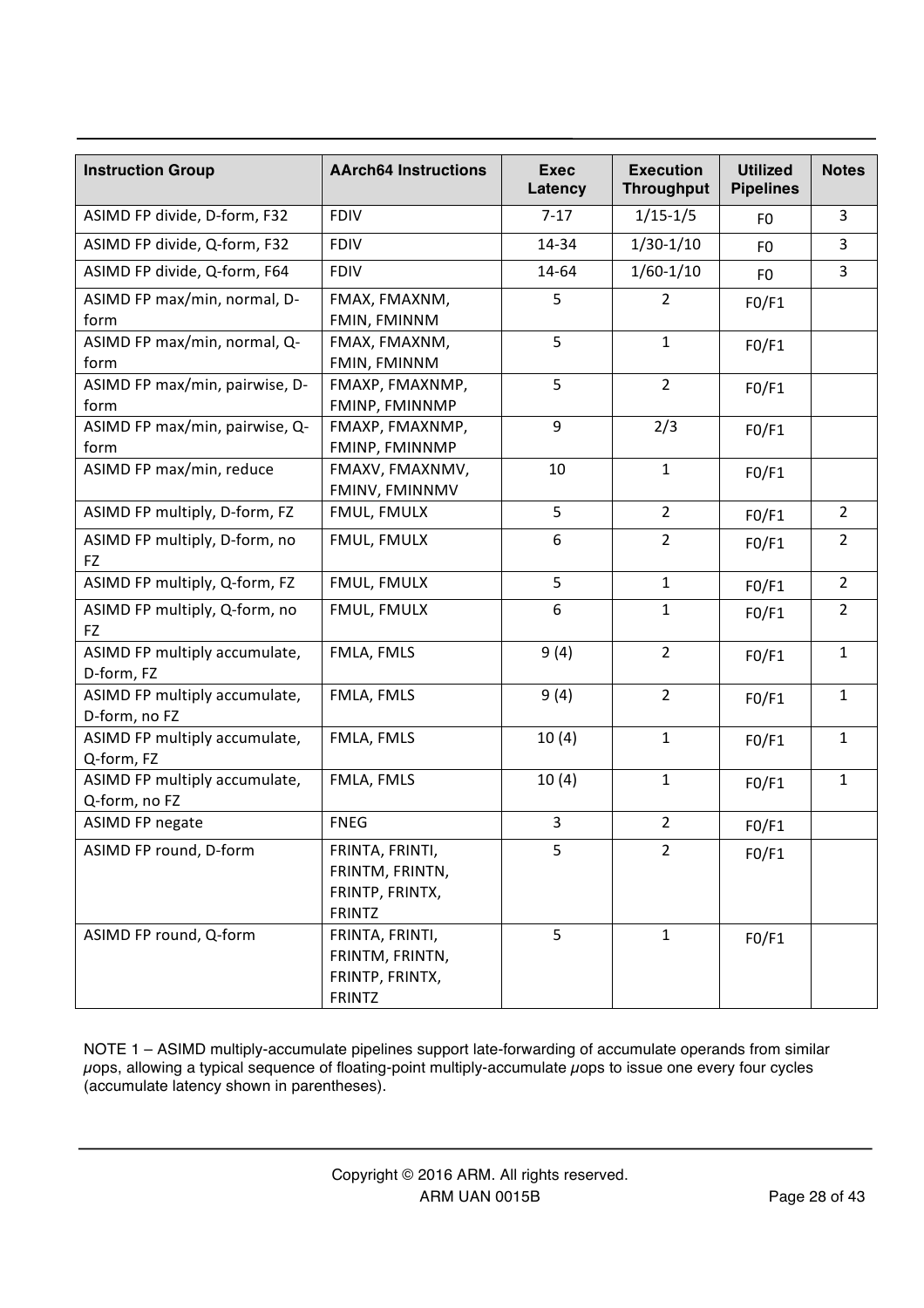NOTE 2 - ASIMD multiply-accumulate pipelines support late forwarding of the result from ASIMD FP multiply uops to the accumulate operands of an ASIMD FP multiply-accumulate µop . The latter can potentially be issued 1 cycle after the ASIMD FP multiply  $\mu$ op has been issued.

NOTE 3 – FP divide operations are performed using an iterative algorithm and block subsequent similar operations to the same pipeline until complete.

## **3.16 ASIMD Miscellaneous Instructions**

| <b>Instruction Group</b>                | <b>AArch32 Instructions</b> | <b>Exec</b><br>Latency | <b>Execution</b><br><b>Throughput</b> | <b>Utilized</b><br><b>Pipelines</b> | <b>Notes</b> |
|-----------------------------------------|-----------------------------|------------------------|---------------------------------------|-------------------------------------|--------------|
| ASIMD bitwise insert, D-form            | VBIF, VBIT, VBSL            | 3                      | $\overline{2}$                        | FO/F1                               |              |
| ASIMD bitwise insert, Q-form            | VBIF, VBIT, VBSL            | 3                      | $\mathbf{1}$                          | FO/F1                               |              |
| ASIMD count, D-form                     | VCLS, VCLZ, VCNT            | 3                      | $\overline{2}$                        | FO/F1                               |              |
| ASIMD count, Q-form                     | VCLS, VCLZ, VCNT            | 3                      | $\mathbf{1}$                          | FO/F1                               |              |
| ASIMD duplicate, core reg, D-           | <b>VDUP</b>                 | 8                      | $\mathbf{1}$                          | L, $FO/F1$                          |              |
| form                                    |                             |                        |                                       |                                     |              |
| ASIMD duplicate, core reg, Q-           | <b>VDUP</b>                 | 8                      | $\mathbf{1}$                          | L, $FO/F1$                          |              |
| form                                    |                             |                        |                                       |                                     |              |
| ASIMD duplicate, scalar                 | <b>VDUP</b>                 | 3                      | $\overline{2}$                        | FO/F1                               |              |
| <b>ASIMD extract</b>                    | <b>VEXT</b>                 | 3                      | $\overline{2}$                        | FO/F1                               |              |
| ASIMD move, immed                       | VMOV                        | $\overline{3}$         | $\overline{2}$                        | FO/F1                               |              |
| ASIMD move, register                    | <b>VMOV</b>                 | 3                      | $\overline{2}$                        | FO/F1                               |              |
| ASIMD move, narrowing                   | <b>VMOVN</b>                | 3                      | $\overline{2}$                        | FO/F1                               |              |
| ASIMD move, saturating                  | VQMOVN, VQMOVUN             | $\overline{4}$         | $\mathbf{1}$                          | F1                                  |              |
| ASIMD reciprocal estimate, D-           | <b>VRECPE, VRSQRTE</b>      | 5                      | $\overline{2}$                        | FO/F1                               |              |
| form                                    |                             |                        |                                       |                                     |              |
| ASIMD reciprocal estimate, Q-           | VRECPE, VRSQRTE             | 5                      | $\mathbf{1}$                          | FO/F1                               |              |
| form                                    |                             |                        |                                       |                                     |              |
| ASIMD reciprocal step, D-form,<br>FZ    | <b>VRECPS, VRSQRTS</b>      | 9                      | $\overline{2}$                        | FO/F1                               |              |
| ASIMD reciprocal step, D-form,          | <b>VRECPS, VRSQRTS</b>      | 10                     | $\overline{2}$                        | FO/F1                               |              |
| no FZ                                   |                             |                        |                                       |                                     |              |
| ASIMD reciprocal step, Q-form,          | <b>VRECPS, VRSQRTS</b>      | 9                      | $\mathbf{1}$                          | FO/F1                               |              |
| <b>FZ</b>                               |                             |                        | $\mathbf{1}$                          |                                     |              |
| ASIMD reciprocal step, Q-form,<br>no FZ | <b>VRECPS, VRSQRTS</b>      | 10                     |                                       | FO/F1                               |              |
| <b>ASIMD reverse</b>                    | VREV16, VREV32,<br>VREV64   | 3                      | $\overline{2}$                        | FO/F1                               |              |
| ASIMD swap, D-form                      | <b>VSWP</b>                 | 3                      | $\overline{2}$                        | FO/F1                               |              |
| ASIMD swap, Q-form                      | <b>VSWP</b>                 | $\overline{3}$         | $\mathbf{1}$                          | FO/F1                               |              |
| ASIMD table lookup, 1 reg               | VTBL, VTBX                  | 3                      | $\overline{2}$                        | FO/F1                               |              |
| ASIMD table lookup, 2 reg               | VTBL, VTBX                  | 3                      | $\overline{2}$                        | FO/F1                               |              |
| ASIMD table lookup, 3 reg               | VTBL, VTBX                  | 6                      | $\overline{2}$                        | FO/F1                               |              |
|                                         |                             |                        |                                       |                                     |              |

Copyright © 2016 ARM. All rights reserved. ARM UAN 0015B Page 29 of 43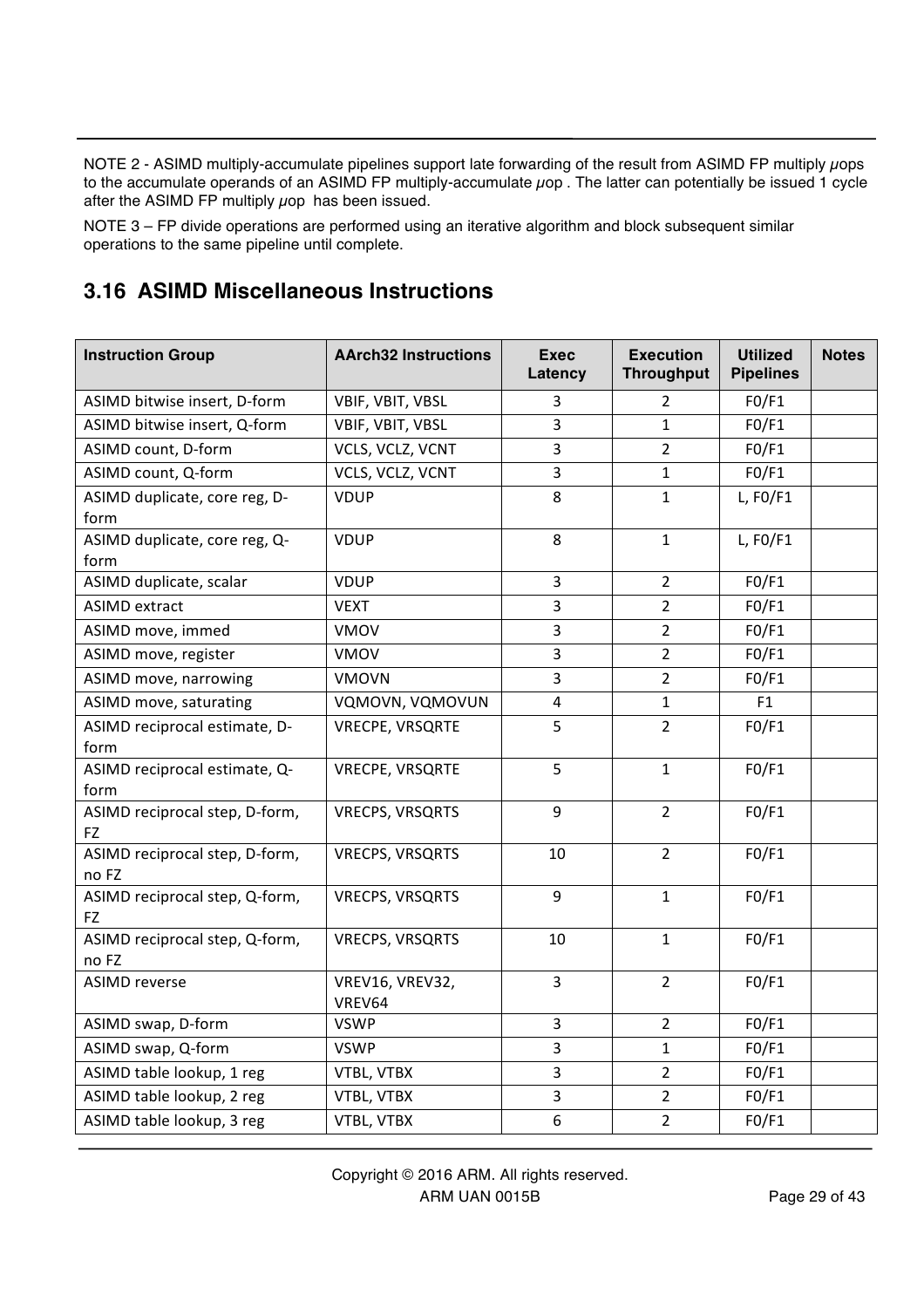| <b>Instruction Group</b>              | <b>AArch32 Instructions</b> | Exec<br>Latency | <b>Execution</b><br><b>Throughput</b> | <b>Utilized</b><br><b>Pipelines</b> | <b>Notes</b> |
|---------------------------------------|-----------------------------|-----------------|---------------------------------------|-------------------------------------|--------------|
| ASIMD table lookup, 4 reg             | VTBL, VTBX                  | 6               |                                       | F0/F1                               |              |
| ASIMD transfer, scalar to core<br>reg | <b>VMOV</b>                 | 6               |                                       | L, 10/11                            |              |
| ASIMD transfer, core reg to<br>scalar | <b>VMOV</b>                 | 8               |                                       | L, $FO/F1$                          |              |
| ASIMD transpose, D-form               | <b>VTRN</b>                 | 3               | $\mathcal{P}$                         | FO/F1                               |              |
| ASIMD transpose, Q-form               | <b>VTRN</b>                 | 3               |                                       | F0/F1                               |              |
| ASIMD unzip/zip, D-form               | VUZP, VZIP                  | 3               | 2                                     | FO/F1                               |              |
| ASIMD unzip/zip, Q-form               | VUZP, VZIP                  | 6               | 2/3                                   | F0/F1                               |              |

| <b>Instruction Group</b>                | <b>AArch64 Instructions</b>                           | <b>Exec</b><br>Latency | <b>Execution</b><br><b>Throughput</b> | <b>Utilized</b><br><b>Pipelines</b> | <b>Notes</b> |
|-----------------------------------------|-------------------------------------------------------|------------------------|---------------------------------------|-------------------------------------|--------------|
| <b>ASIMD bit reverse</b>                | <b>RBIT</b>                                           | 3                      | $\overline{2}$                        | FO/F1                               |              |
| ASIMD bitwise insert, D-form            | BIF, BIT, BSL                                         | 3                      | $\overline{2}$                        | FO/F1                               |              |
| ASIMD bitwise insert, Q-form            | BIF, BIT, BSL                                         | 3                      | $\mathbf{1}$                          | FO/F1                               |              |
| ASIMD count, D-form                     | CLS, CLZ, CNT                                         | 3                      | $\overline{2}$                        | FO/F1                               |              |
| ASIMD count, Q-form                     | CLS, CLZ, CNT                                         | 3                      | $\mathbf{1}$                          | FO/F1                               |              |
| ASIMD duplicate, gen reg                | <b>DUP</b>                                            | 8                      | $\mathbf{1}$                          | $L$ , FO/F1                         |              |
| ASIMD duplicate, element                | <b>DUP</b>                                            | 3                      | $\overline{2}$                        | FO/F1                               |              |
| <b>ASIMD extract</b>                    | <b>EXT</b>                                            | 3                      | $\overline{2}$                        | FO/F1                               |              |
| <b>ASIMD extract narrow</b>             | <b>XTN</b>                                            | 3                      | $\overline{2}$                        | FO/F1                               |              |
| ASIMD extract narrow, saturating        | SQXTN(2), SQXTUN(2),<br>UQXTN(2)                      | $\overline{4}$         | $\mathbf{1}$                          | F1                                  |              |
| ASIMD insert, element to<br>element     | <b>INS</b>                                            | 3                      | $2^{\circ}$                           | FO/F1                               |              |
| ASIMD move, integer immed               | <b>MOVI</b>                                           | 3                      | $\overline{2}$                        | FO/F1                               |              |
| ASIMD move, FP immed                    | <b>FMOV</b>                                           | 3                      | $\overline{2}$                        | FO/F1                               |              |
| ASIMD reciprocal estimate, D-<br>form   | FRECPE, FRECPX,<br>FRSQRTE, URECPE,<br><b>URSQRTE</b> | 5                      | $\overline{2}$                        | FO/F1                               |              |
| ASIMD reciprocal estimate, Q-<br>form   | FRECPE, FRECPX,<br>FRSQRTE, URECPE,<br><b>URSQRTE</b> | 5                      | $\mathbf{1}$                          | FO/F1                               |              |
| ASIMD reciprocal step, D-form,<br>FZ    | FRECPS, FRSQRTS                                       | 9                      | $2^{\circ}$                           | FO/F1                               |              |
| ASIMD reciprocal step, D-form,<br>no FZ | FRECPS, FRSQRTS                                       | 10                     | $2^{\circ}$                           | FO/F1                               |              |
| ASIMD reciprocal step, Q-form,<br>FZ    | FRECPS, FRSQRTS                                       | 9                      | $\mathbf{1}$                          | FO/F1                               |              |
| ASIMD reciprocal step, Q-form,<br>no FZ | FRECPS, FRSQRTS                                       | 10                     | $\mathbf{1}$                          | FO/F1                               |              |

Copyright © 2016 ARM. All rights reserved. ARM UAN 0015B Page 30 of 43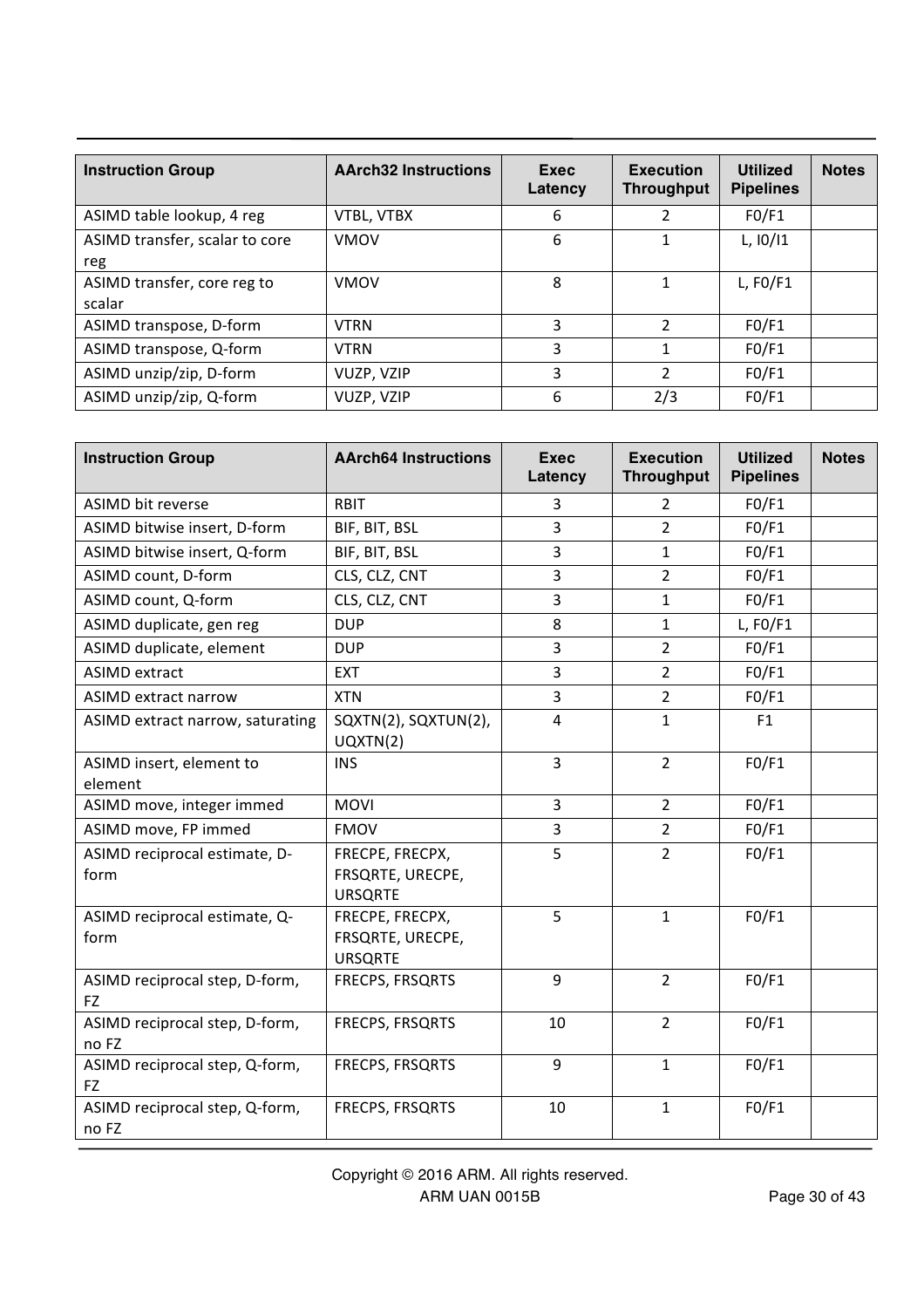| <b>Instruction Group</b>                             | <b>AArch64 Instructions</b> | Exec<br>Latency | <b>Execution</b><br><b>Throughput</b> | <b>Utilized</b><br><b>Pipelines</b> | <b>Notes</b> |
|------------------------------------------------------|-----------------------------|-----------------|---------------------------------------|-------------------------------------|--------------|
| <b>ASIMD</b> reverse                                 | REV16, REV32, REV64         | 3               | 2                                     | F0/F1                               |              |
| ASIMD table lookup, D-form                           | TBL, TBX                    | 3xN             |                                       | F0/F1                               |              |
| ASIMD table lookup, Q-form                           | TBL, TBX                    | $3xN + 3$       |                                       | F0/F1                               |              |
| ASIMD transfer, element to gen<br>reg, word or dword | <b>UMOV</b>                 | 5               |                                       |                                     |              |
| ASIMD transfer, element to gen<br>reg                | SMOV, UMOV                  | 6               |                                       | $L$ , $10/11$                       |              |
| ASIMD transfer, gen reg to<br>element                | <b>INS</b>                  | 8               |                                       | $L$ , FO/F1                         |              |
| <b>ASIMD transpose</b>                               | TRN1, TRN2                  | 3               | $\overline{2}$                        | FO/F1                               |              |
| ASIMD unzip/zip                                      | UZP1, UZP2, ZIP1, ZIP2      | 3               |                                       | F0/F1                               |              |

NOTE 1 – For table branches (TBL and TBX), N denotes the number of registers in the table.

# **3.17 ASIMD Load Instructions**

The latencies shown assume the memory access hits in the Level 1 Data Cache. Compared to standard loads, an extra cycle is required to forward results to FP/ASIMD pipelines.

| <b>Instruction Group</b>                      | AArch32<br><b>Instructions</b> | <b>Exec</b><br>Latency | <b>Execution</b><br><b>Throughput</b> | <b>Utilized</b><br><b>Pipelines</b> | <b>Notes</b> |
|-----------------------------------------------|--------------------------------|------------------------|---------------------------------------|-------------------------------------|--------------|
| ASIMD load, 1 element, multiple, 1 reg        | VLD1                           | 5                      | 1                                     |                                     |              |
| ASIMD load, 1 element, multiple, 2 reg        | VLD1                           | 5                      | 1                                     | L                                   |              |
| ASIMD load, 1 element, multiple, 3 reg        | VLD1                           | 6                      | 1/2                                   | L                                   |              |
| ASIMD load, 1 element, multiple, 4 reg        | VLD1                           | 6                      | 1/2                                   |                                     |              |
| ASIMD load, 1 element, one lane               | VLD1                           | 8                      | 1                                     | L, $F0/F1$                          |              |
| ASIMD load, 1 element, all lanes              | VLD1                           | 8                      | 1                                     | L, $FO/F1$                          |              |
| ASIMD load, 2 element, multiple, 2 reg        | VLD <sub>2</sub>               | 8                      | 1                                     | L, $F0/F1$                          |              |
| ASIMD load, 2 element, multiple, 4 reg        | VLD <sub>2</sub>               | 9                      | 1/2                                   | L, $F0/F1$                          |              |
| ASIMD load, 2 element, one lane, size 32      | VLD <sub>2</sub>               | 8                      | 1                                     | L, $F0/F1$                          |              |
| ASIMD load, 2 element, one lane, size<br>8/16 | VLD <sub>2</sub>               | 8                      | $\mathbf{1}$                          | L, $F0/F1$                          |              |
| ASIMD load, 2 element, all lanes              | VLD <sub>2</sub>               | 8                      | $\mathbf{1}$                          | L, $F0/F1$                          |              |
| ASIMD load, 3 element, multiple, 3 reg        | VLD3                           | 9                      | 1/2                                   | L, $FO/F1$                          |              |
| ASIMD load, 3 element, one lane, size 32      | VLD3                           | 8                      | 1                                     | L, $F0/F1$                          |              |
| ASIMD load, 3 element, one lane, size<br>8/16 | VLD3                           | 9                      | 2/3                                   | L, $F0/F1$                          |              |
| ASIMD load, 3 element, all lanes              | VLD3                           | 8                      | $\mathbf{1}$                          | L, $F0/F1$                          |              |
| ASIMD load, 4 element, multiple, 4 reg        | VLD4                           | 9                      | 1/2                                   | L, $FO/F1$                          |              |
| ASIMD load, 4 element, one lane, size 32      | VLD4                           | 8                      | 1                                     | L, $FO/F1$                          |              |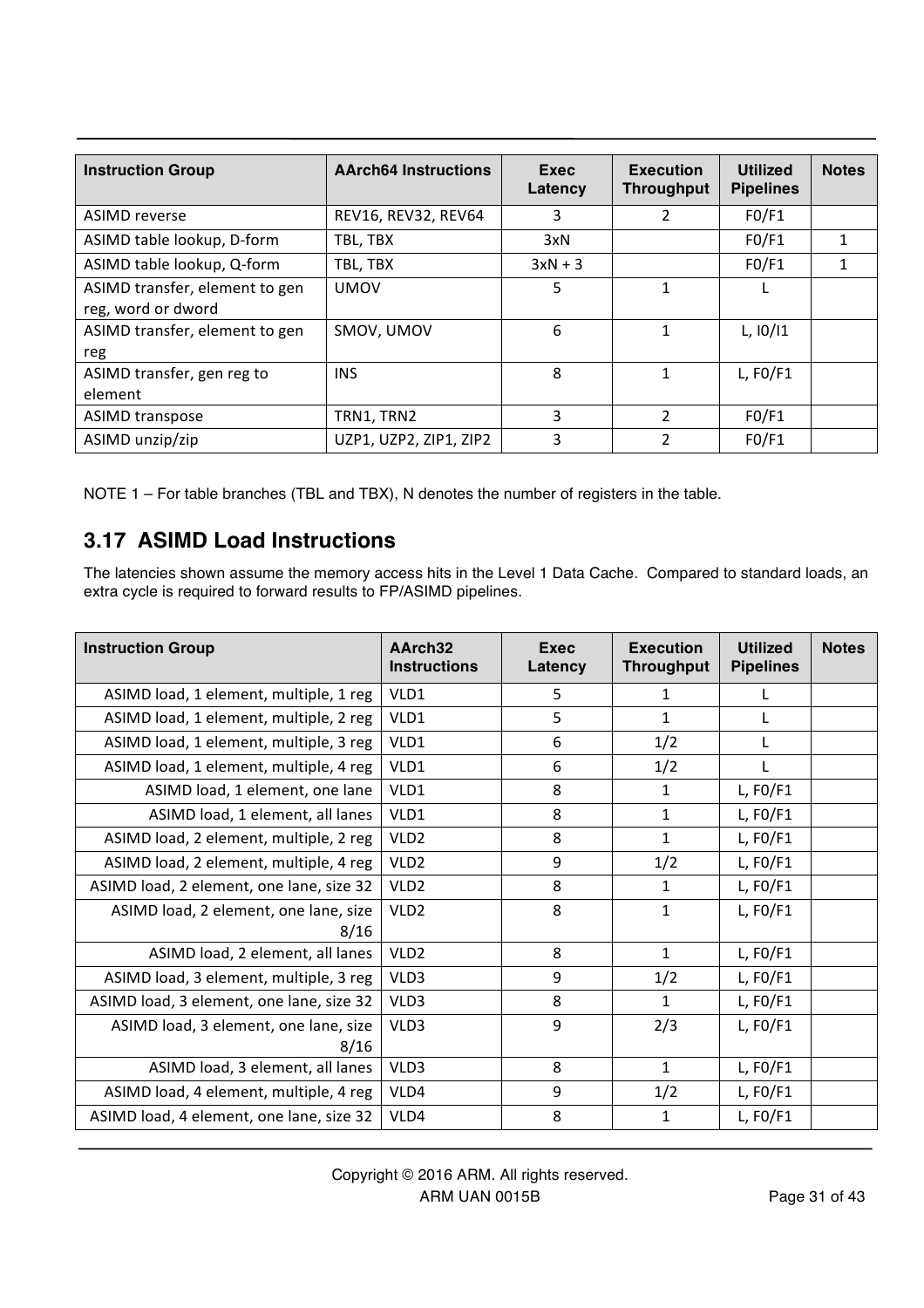| <b>Instruction Group</b>                      | AArch32<br><b>Instructions</b> | Exec<br>Latency | <b>Execution</b><br><b>Throughput</b> | <b>Utilized</b><br><b>Pipelines</b> | <b>Notes</b> |
|-----------------------------------------------|--------------------------------|-----------------|---------------------------------------|-------------------------------------|--------------|
| ASIMD load, 4 element, one lane, size<br>8/16 | VLD4                           | 9               | 1/2                                   | $L$ , FO/F1                         |              |
| ASIMD load, 4 element, all lanes              | VLD4                           | 8               |                                       | $L$ , FO/F1                         |              |
| (ASIMD load, writeback form)                  |                                | (1)             | Same as<br>before                     | $+10/11$                            |              |

| <b>Instruction Group</b>                          | AArch64<br><b>Instructions</b> | <b>Exec</b><br>Latency | <b>Execution</b><br><b>Throughput</b> | <b>Utilized</b><br><b>Pipelines</b> | <b>Notes</b> |
|---------------------------------------------------|--------------------------------|------------------------|---------------------------------------|-------------------------------------|--------------|
| ASIMD load, 1 element, multiple, 1 reg, D-form    | LD1                            | 5                      | 1                                     | L                                   |              |
| ASIMD load, 1 element, multiple, 1 reg, Q-form    | LD1                            | 5                      | $\mathbf{1}$                          | L                                   |              |
| ASIMD load, 1 element, multiple, 2 reg, D-form    | LD1                            | 5                      | $\mathbf 1$                           | L                                   |              |
| ASIMD load, 1 element, multiple, 2 reg, Q-form    | LD1                            | 6                      | 1/2                                   | L                                   |              |
| ASIMD load, 1 element, multiple, 3 reg, D-form    | LD1                            | 6                      | 1/2                                   | L                                   |              |
| ASIMD load, 1 element, multiple, 3 reg, Q-form    | LD1                            | $\overline{7}$         | 1/3                                   | L                                   |              |
| ASIMD load, 1 element, multiple, 4 reg, D-form    | LD1                            | 6                      | 1/2                                   | L                                   |              |
| ASIMD load, 1 element, multiple, 4 reg, Q-form    | LD1                            | 8                      | 1/4                                   | L                                   |              |
| ASIMD load, 1 element, one lane, B/H/S            | LD1                            | 8                      | $\mathbf 1$                           | $L$ , FO/F1                         |              |
| ASIMD load, 1 element, one lane, D                | LD1                            | 5                      | $\mathbf{1}$                          | L                                   |              |
| ASIMD load, 1 element, all lanes, D-form, B/H/S   | LD1R                           | 8                      | $\mathbf{1}$                          | $L$ , FO/F1                         |              |
| ASIMD load, 1 element, all lanes, D-form, D       | LD1R                           | 5                      | $\mathbf{1}$                          | L                                   |              |
| ASIMD load, 1 element, all lanes, Q-form          | LD1R                           | 8                      | $\mathbf{1}$                          | $L$ , FO/F1                         |              |
| ASIMD load, 2 element, multiple, D-form, B/H/S    | LD <sub>2</sub>                | 8                      | $\mathbf{1}$                          | $L$ , FO/F1                         |              |
| ASIMD load, 2 element, multiple, Q-form,<br>B/H/S | LD <sub>2</sub>                | 9                      | 1/2                                   | $L$ , FO/F1                         |              |
| ASIMD load, 2 element, multiple, Q-form, D        | LD <sub>2</sub>                | 6                      | 1/2                                   | $\mathsf{L}$                        |              |
| ASIMD load, 2 element, one lane, B/H              | LD <sub>2</sub>                | 8                      | $\mathbf 1$                           | $L$ , FO/F1                         |              |
| ASIMD load, 2 element, one lane, S                | LD <sub>2</sub>                | 8                      | $\mathbf 1$                           | $L$ , FO/F1                         |              |
| ASIMD load, 2 element, one lane, D                | LD <sub>2</sub>                | 6                      | $\mathbf{1}$                          | L                                   |              |
| ASIMD load, 2 element, all lanes, D-form, B/H/S   | LD <sub>2R</sub>               | 8                      | $\mathbf 1$                           | $L$ , FO/F1                         |              |
| ASIMD load, 2 element, all lanes, D-form, D       | LD <sub>2R</sub>               | 5                      | $\mathbf{1}$                          | L                                   |              |
| ASIMD load, 2 element, all lanes, Q-form          | LD <sub>2R</sub>               | 8                      | $\mathbf{1}$                          | $L$ , FO/F1                         |              |
| ASIMD load, 3 element, multiple, D-form, B/H/S    | LD <sub>3</sub>                | 9                      | 1/2                                   | L, F0/F1                            |              |
| ASIMD load, 3 element, multiple, Q-form,<br>B/H/S | LD3                            | 10                     | 1/3                                   | $L$ , FO/F1                         |              |
| ASIMD load, 3 element, multiple, Q-form, D        | LD3                            | 8                      | 1/4                                   | L                                   |              |
| ASIMD load, 3 element, one lane, B/H              | LD <sub>3</sub>                | 9                      | 2/3                                   | $L$ , FO/F1                         |              |
| ASIMD load, 3 element, one lane, S                | LD3                            | 8                      | $\mathbf{1}$                          | $L$ , FO/F1                         |              |
| ASIMD load, 3 element, one lane, D                | LD3                            | 6                      | 1/2                                   | L                                   |              |
| ASIMD load, 3 element, all lanes, D-form, B/H/S   | LD3R                           | 8                      | $\mathbf 1$                           | $L$ , FO/F1                         |              |

Copyright © 2016 ARM. All rights reserved. ARM UAN 0015B Page 32 of 43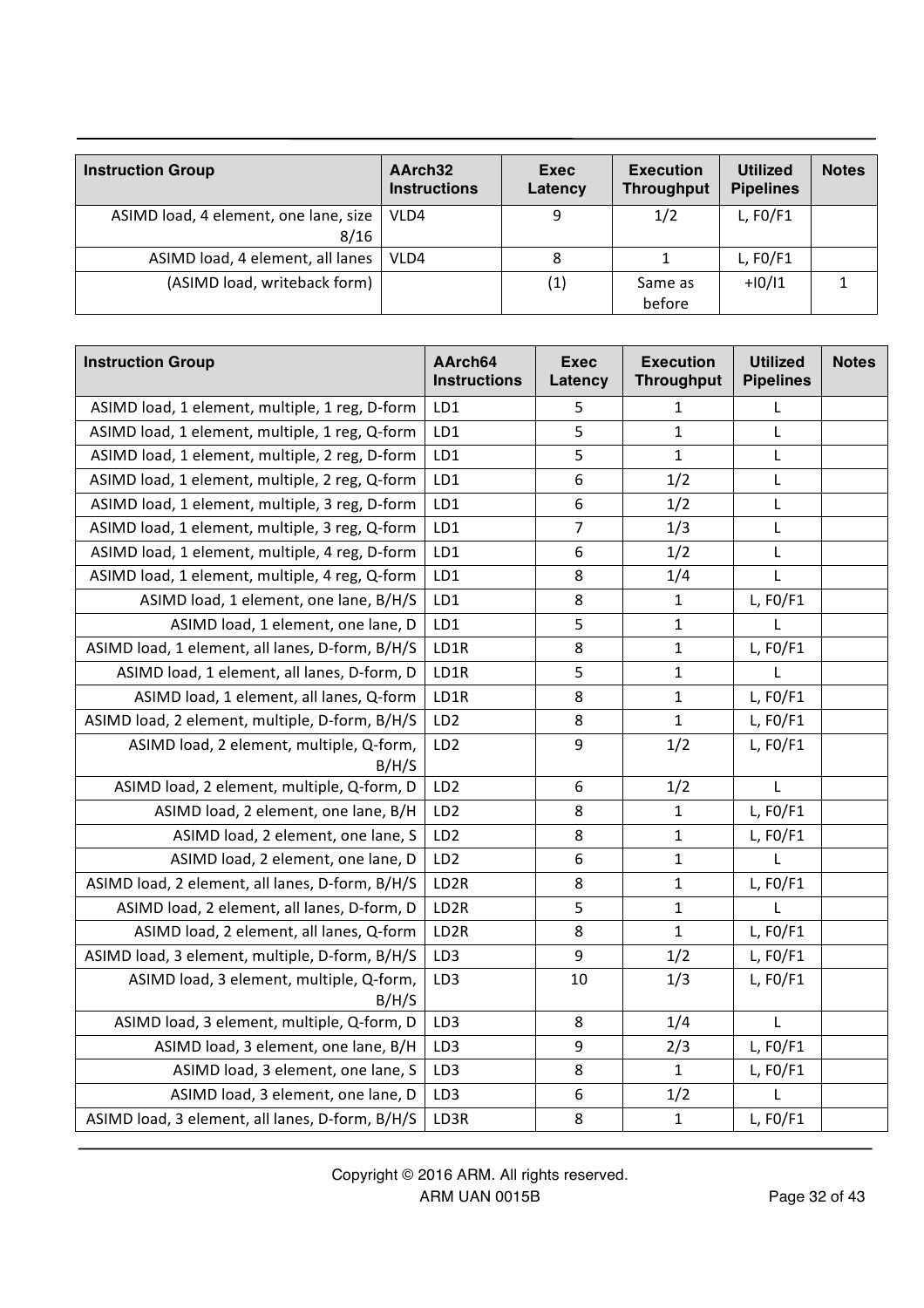| <b>Instruction Group</b>                          | AArch <sub>64</sub><br><b>Instructions</b> | Exec<br>Latency | <b>Execution</b><br><b>Throughput</b> | <b>Utilized</b><br><b>Pipelines</b> | <b>Notes</b> |
|---------------------------------------------------|--------------------------------------------|-----------------|---------------------------------------|-------------------------------------|--------------|
| ASIMD load, 3 element, all lanes, D-form, D       | LD3R                                       | 6               | 1/2                                   | L                                   |              |
| ASIMD load, 3 element, all lanes, Q-form, B/H/S   | LD3R                                       | 9               | 2/3                                   | L, $FO/F1$                          |              |
| ASIMD load, 3 element, all lanes, Q-form, D       | LD3R                                       | 9               | 1/2                                   | L, $FO/F1$                          |              |
| ASIMD load, 4 element, multiple, D-form, B/H/S    | LD4                                        | 9               | 1/2                                   | L, $FO/F1$                          |              |
| ASIMD load, 4 element, multiple, Q-form,<br>B/H/S | LD4                                        | 11              | 1/4                                   | L, $FO/F1$                          |              |
| ASIMD load, 4 element, multiple, Q-form, D        | LD4                                        | 8               | 1/4                                   | L                                   |              |
| ASIMD load, 4 element, one lane, B/H              | LD4                                        | 9               | 1/2                                   | L, $FO/F1$                          |              |
| ASIMD load, 4 element, one lane, S                | LD4                                        | 8               | $\mathbf{1}$                          | L, $FO/F1$                          |              |
| ASIMD load, 4 element, one lane, D                | LD4                                        | 6               | 1/2                                   | L                                   |              |
| ASIMD load, 4 element, all lanes, D-form, B/H/S   | LD4R                                       | 8               | 1                                     | L, $FO/F1$                          |              |
| ASIMD load, 4 element, all lanes, D-form, D       | LD4R                                       | 6               | 1                                     |                                     |              |
| ASIMD load, 4 element, all lanes, Q-form, B/H/S   | LD4R                                       | 9               | 1/2                                   | L, $FO/F1$                          |              |
| ASIMD load, 4 element, all lanes, Q-form, D       | LD4R                                       | 9               | 2/5                                   | L, $FO/F1$                          |              |
| (ASIMD load, writeback form)                      |                                            | (1)             | Same as<br>before                     | $+10/11$                            | 1            |

NOTE 1 – Writeback forms of load instructions require an extra  $\mu$ op to update the base address. This update is typically performed in parallel with the load  $\mu$ op (update latency shown in parentheses).

### **3.18 ASIMD Store Instructions**

Stores uops may issue once their address operands are available and do not need to wait for data operands. Once executed, stores are buffered and committed in the background.

| <b>Instruction Group</b>                    | AArch <sub>32</sub><br><b>Instructions</b> | Exec<br>Latency | <b>Execution</b><br><b>Throughput</b> | <b>Utilized</b><br><b>Pipelines</b> | <b>Notes</b> |
|---------------------------------------------|--------------------------------------------|-----------------|---------------------------------------|-------------------------------------|--------------|
| ASIMD store, 1 element, multiple, 1 reg     | VST <sub>1</sub>                           |                 |                                       | S                                   |              |
| ASIMD store, 1 element, multiple, 2 reg     | VST1                                       | 2               | 1/2                                   | S                                   |              |
| ASIMD store, 1 element, multiple, 3 reg     | VST <sub>1</sub>                           | 3               | 1/3                                   | S                                   |              |
| ASIMD store, 1 element, multiple, 4 reg     | VST <sub>1</sub>                           | 4               | 1/4                                   | S                                   |              |
| ASIMD store, 1 element, one lane            | VST <sub>1</sub>                           | 3               | 1                                     | FO/F1, S                            |              |
| ASIMD store, 2 element, multiple, 2 reg     | VST <sub>2</sub>                           | 3               | 1/2                                   | FO/F1, S                            |              |
| ASIMD store, 2 element, multiple, 4 reg     | VST <sub>2</sub>                           | 4               | 1/4                                   | FO/F1, S                            |              |
| ASIMD store, 2 element, one lane            | VST <sub>2</sub>                           | 3               | 1                                     | FO/F1, S                            |              |
| ASIMD store, 3 element, multiple, 3 reg     | VST3                                       | 3               | 1/3                                   | FO/F1, S                            |              |
| ASIMD store, 3 element, one lane, size 32   | VST3                                       | 3               | 1/2                                   | FO/F1, S                            |              |
| ASIMD store, 3 element, one lane, size 8/16 | VST3                                       | 3               | 1                                     | FO/F1, S                            |              |
| ASIMD store, 4 element, multiple, 4 reg     | VST4                                       | 4               | 1/4                                   | FO/F1, S                            |              |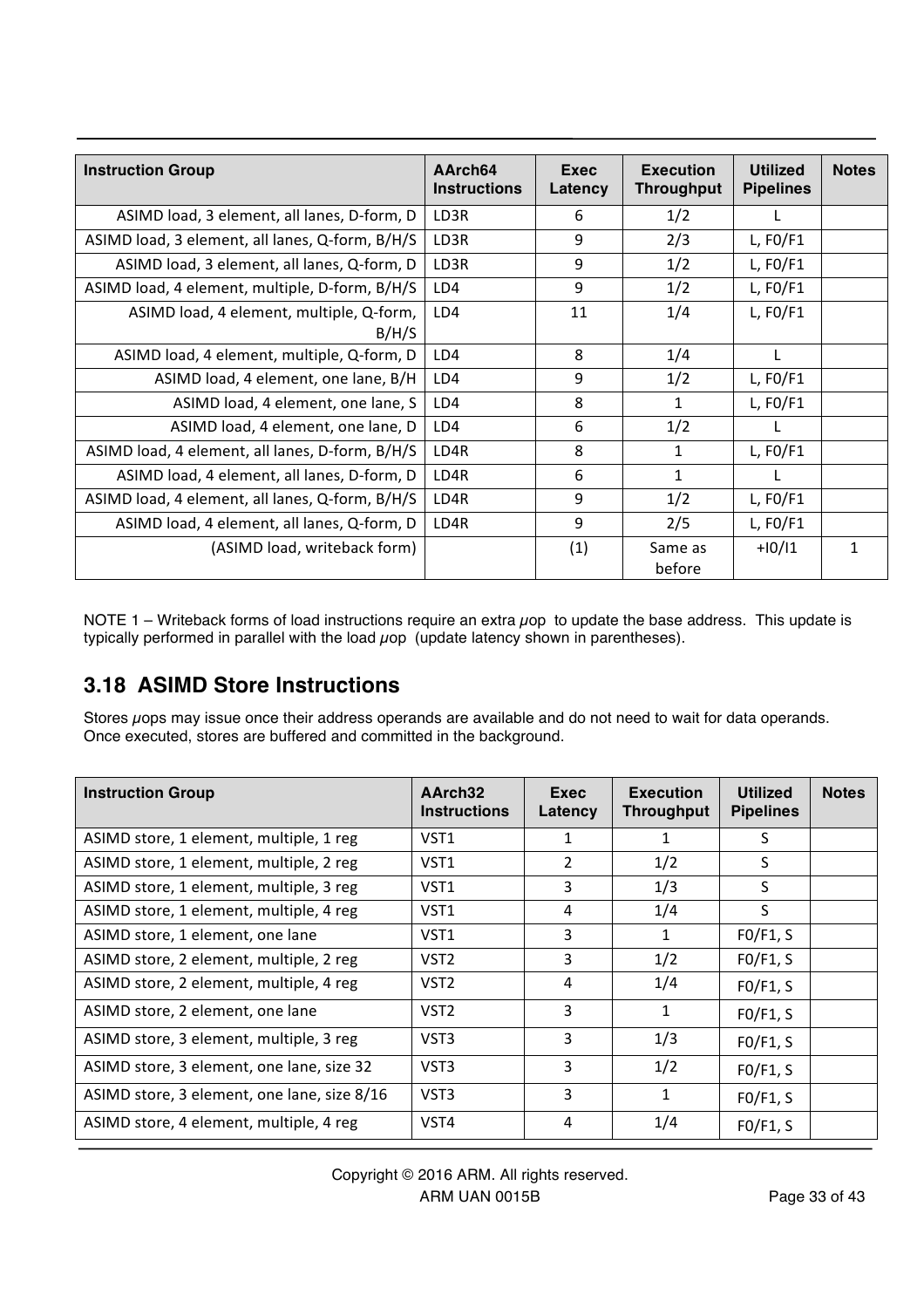| <b>Instruction Group</b>                    | AArch32<br><b>Instructions</b> | Exec<br>Latency | <b>Execution</b><br><b>Throughput</b> | <b>Utilized</b><br><b>Pipelines</b> | <b>Notes</b> |
|---------------------------------------------|--------------------------------|-----------------|---------------------------------------|-------------------------------------|--------------|
| ASIMD store, 4 element, one lane, size 32   | VST4                           |                 | 1/2                                   | FO/F1, S                            |              |
| ASIMD store, 4 element, one lane, size 8/16 | VST4                           |                 |                                       | FO/F1, S                            |              |
| (ASIMD store, writeback form)               |                                |                 | $+1$                                  | $+10/11$                            |              |

| <b>Instruction Group</b>                        | AArch64<br><b>Instructions</b> | <b>Exec</b><br>Latency  | <b>Execution</b><br><b>Throughput</b> | <b>Utilized</b><br><b>Pipelines</b> | <b>Notes</b> |
|-------------------------------------------------|--------------------------------|-------------------------|---------------------------------------|-------------------------------------|--------------|
| ASIMD store, 1 element, multiple, 1 reg, D-form | ST <sub>1</sub>                | $\mathbf{1}$            | $\mathbf{1}$                          | S                                   |              |
| ASIMD store, 1 element, multiple, 1 reg, Q-form | ST <sub>1</sub>                | $\overline{2}$          | 1/2                                   | S                                   |              |
| ASIMD store, 1 element, multiple, 2 reg, D-form | ST <sub>1</sub>                | $\overline{2}$          | 1/2                                   | $\sf S$                             |              |
| ASIMD store, 1 element, multiple, 2 reg, Q-form | ST <sub>1</sub>                | 4                       | 1/4                                   | $\sf S$                             |              |
| ASIMD store, 1 element, multiple, 3 reg, D-form | ST <sub>1</sub>                | 3                       | 1/3                                   | $\sf S$                             |              |
| ASIMD store, 1 element, multiple, 3 reg, Q-form | ST <sub>1</sub>                | 6                       | 1/6                                   | $\mathsf S$                         |              |
| ASIMD store, 1 element, multiple, 4 reg, D-form | ST <sub>1</sub>                | $\overline{\mathbf{4}}$ | 1/4                                   | $\sf S$                             |              |
| ASIMD store, 1 element, multiple, 4 reg, Q-form | ST <sub>1</sub>                | 8                       | 1/8                                   | S                                   |              |
| ASIMD store, 1 element, one lane, B/H/S         | ST <sub>1</sub>                | 3                       | $\mathbf{1}$                          | FO/F1, S                            |              |
| ASIMD store, 1 element, one lane, D             | ST <sub>1</sub>                | $\mathbf{1}$            | $\mathbf{1}$                          | S                                   |              |
| ASIMD store, 2 element, multiple, D-form, B/H/S | ST <sub>2</sub>                | $\overline{3}$          | 1/2                                   | FO/F1, S                            |              |
| ASIMD store, 2 element, multiple, Q-form, B/H/S | ST <sub>2</sub>                | $\overline{\mathbf{4}}$ | 1/4                                   | FO/F1, S                            |              |
| ASIMD store, 2 element, multiple, Q-form, D     | ST <sub>2</sub>                | 4                       | 1/4                                   | S                                   |              |
| ASIMD store, 2 element, one lane, B/H/S         | ST <sub>2</sub>                | 3                       | $\mathbf{1}$                          | FO/F1, S                            |              |
| ASIMD store, 2 element, one lane, D             | ST <sub>2</sub>                | $\overline{2}$          | 1/2                                   | $\sf S$                             |              |
| ASIMD store, 3 element, multiple, D-form, B/H/S | ST <sub>3</sub>                | 3                       | 1/3                                   | FO/F1, S                            |              |
| ASIMD store, 3 element, multiple, Q-form, B/H/S | ST <sub>3</sub>                | 6                       | 1/6                                   | FO/F1, S                            |              |
| ASIMD store, 3 element, multiple, Q-form, D     | ST <sub>3</sub>                | 6                       | 1/6                                   | S                                   |              |
| ASIMD store, 3 element, one lane, B/H           | ST <sub>3</sub>                | 3                       | $\mathbf{1}$                          | FO/F1, S                            |              |
| ASIMD store, 3 element, one lane, S             | ST <sub>3</sub>                | 3                       | 1/2                                   | FO/F1, S                            |              |
| ASIMD store, 3 element, one lane, D             | ST <sub>3</sub>                | 3                       | 1/3                                   | S                                   |              |
| ASIMD store, 4 element, multiple, D-form, B/H/S | ST <sub>4</sub>                | $\overline{4}$          | 1/4                                   | FO/F1, S                            |              |
| ASIMD store, 4 element, multiple, Q-form, B/H/S | ST <sub>4</sub>                | 8                       | 1/8                                   | FO/F1, S                            |              |
| ASIMD store, 4 element, multiple, Q-form, D     | ST <sub>4</sub>                | 8                       | 1/8                                   | $\sf S$                             |              |
| ASIMD store, 4 element, one lane, B/H           | ST <sub>4</sub>                | 3                       | $\mathbf{1}$                          | FO/F1, S                            |              |
| ASIMD store, 4 element, one lane, S             | ST <sub>4</sub>                | 3                       | 1/2                                   | FO/F1, S                            |              |
| ASIMD store, 4 element, one lane, D             | ST <sub>4</sub>                | $\overline{4}$          | 1/4                                   | S                                   |              |
| (ASIMD store, writeback form)                   |                                | (1)                     | Same as<br>before                     | $+10/11$                            | $\mathbf{1}$ |

NOTE 1 – Writeback forms of store instructions require an extra µop to update the base address. This update is typically performed in parallel with the store  $\mu$ op (update latency shown in parentheses).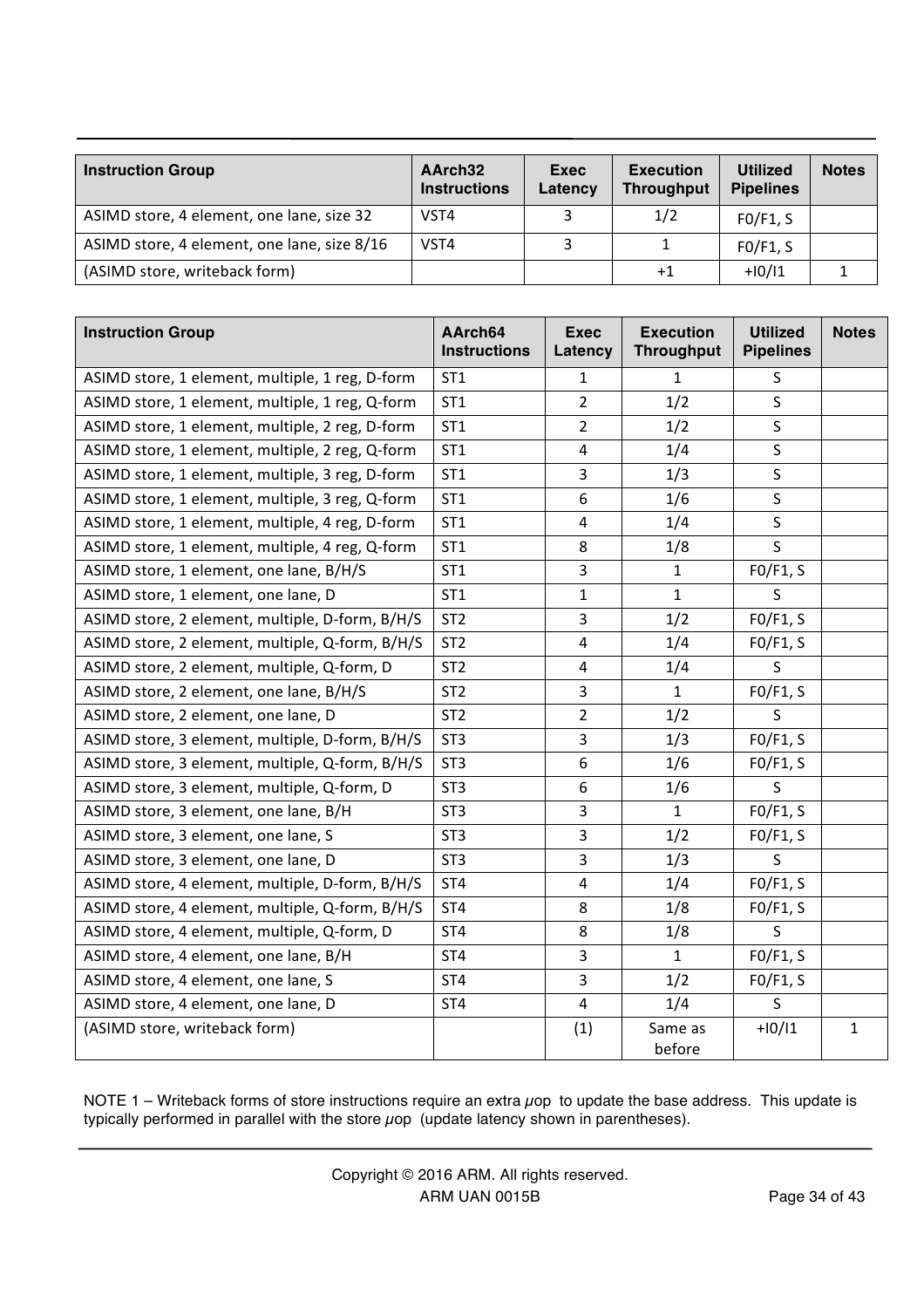# **3.19 Cryptography Extensions**

| <b>Instruction Group</b>                   | <b>AArch32 Instructions</b>            | Exec<br>Latency | <b>Execution</b><br><b>Throughput</b> | <b>Utilized</b><br><b>Pipelines</b> | <b>Notes</b> |
|--------------------------------------------|----------------------------------------|-----------------|---------------------------------------|-------------------------------------|--------------|
| Crypto AES ops                             | AESD, AESE, AESIMC, AESMC              | 3               |                                       | F0                                  |              |
| Crypto polynomial (64x64)<br>multiply long | VMULL.P64                              | 3               |                                       | F0                                  |              |
| Crypto SHA1 xor ops                        | SHA1SU0                                | 6               | 2                                     | FO/F1                               |              |
| Crypto SHA1 fast ops                       | SHA1H, SHA1SU1                         | 3               |                                       | F0                                  |              |
| Crypto SHA1 slow ops                       | SHA1C, SHA1M, SHA1P                    | 6               | 1/2                                   | F0.                                 |              |
| Crypto SHA256 fast ops                     | SHA256SU0                              | 3               |                                       | F0                                  |              |
| Crypto SHA256 slow ops                     | SHA256H, SHA256H2,<br><b>SHA256SU1</b> | 6               | 1/2                                   | F0                                  |              |

| <b>Instruction Group</b>                                | <b>AArch64 Instructions</b>          | Exec<br>Latency | <b>Execution</b><br>Throughput | <b>Utilized</b><br><b>Pipelines</b> | <b>Notes</b>   |
|---------------------------------------------------------|--------------------------------------|-----------------|--------------------------------|-------------------------------------|----------------|
| Crypto AES ops                                          | AESD, AESE, AESIMC, AESMC            | 3               |                                | F0                                  | 1              |
| Crypto AES ops                                          | AESE/AESMC pair,<br>AESD/AESIMC pair | 3               |                                | F0                                  | $\overline{2}$ |
| Crypto polynomial (64x64)<br>multiply long              | PMULL(2)                             | 3               |                                | F0                                  |                |
| Crypto SHA1 xor ops                                     | SHA1SU0                              | 6               | $\overline{2}$                 | FO/F1                               |                |
| Crypto SHA1 schedule<br>acceleration ops                | SHA1H, SHA1SU1                       | 3               |                                | F0                                  |                |
| Crypto SHA1 hash<br>acceleration ops                    | SHA1C, SHA1M, SHA1P                  | 6               | 1/2                            | F0                                  |                |
| Crypto SHA256 schedule<br>acceleration op $(1 \mu$ op)  | SHA256SU0                            | 3               |                                | F0                                  |                |
| Crypto SHA256 schedule<br>acceleration op $(2 \mu$ ops) | <b>SHA256SU1</b>                     | 6               | 1/2                            | F0                                  |                |
| Crypto SHA256 hash<br>acceleration ops                  | SHA256H, SHA256H2                    | 6               | 1/2                            | F0                                  |                |

NOTE 1 – In Cortex-A57 r0p0, each AESE/AESMC/AESD/AESIMC will exhibit the described performance characteristics.

NOTE 2 – In Cortex-A57 r0p1 and later revisions, adjacent AESE/AESMC instruction pairs and adjacent AESD/AESIMC instruction pairs will exhibit the described performance characteristics. See Section 4.13 for additional details.

#### **3.20 CRC**

| <b>Instruction Group</b> | <b>AArch32 Instructions</b> | Exec<br>Latency | <b>Execution</b><br><b>Throughput</b> | <b>Utilized</b><br><b>Pipelines</b> | <b>Notes</b> |
|--------------------------|-----------------------------|-----------------|---------------------------------------|-------------------------------------|--------------|
| CRC checksum ops         | CRC32, CRC32C               |                 |                                       | M                                   |              |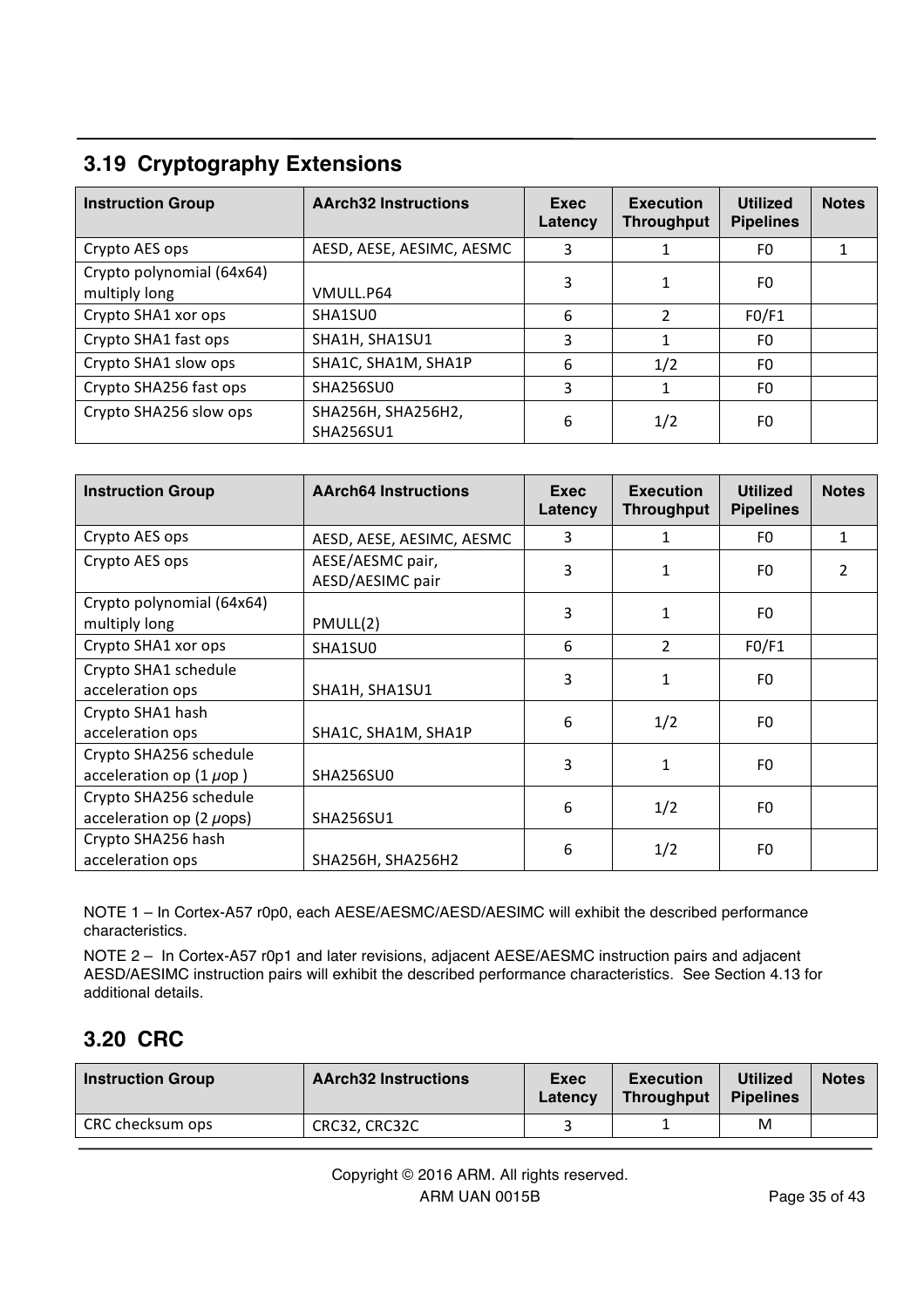| <b>Instruction Group</b> | <b>AArch64 Instructions</b> | Exec<br>Latency | <b>Execution</b><br>Throughput | <b>Utilized</b><br><b>Pipelines</b> | <b>Notes</b> |
|--------------------------|-----------------------------|-----------------|--------------------------------|-------------------------------------|--------------|
| CRC checksum ops         | CRC32, CRC32C               |                 |                                | M                                   |              |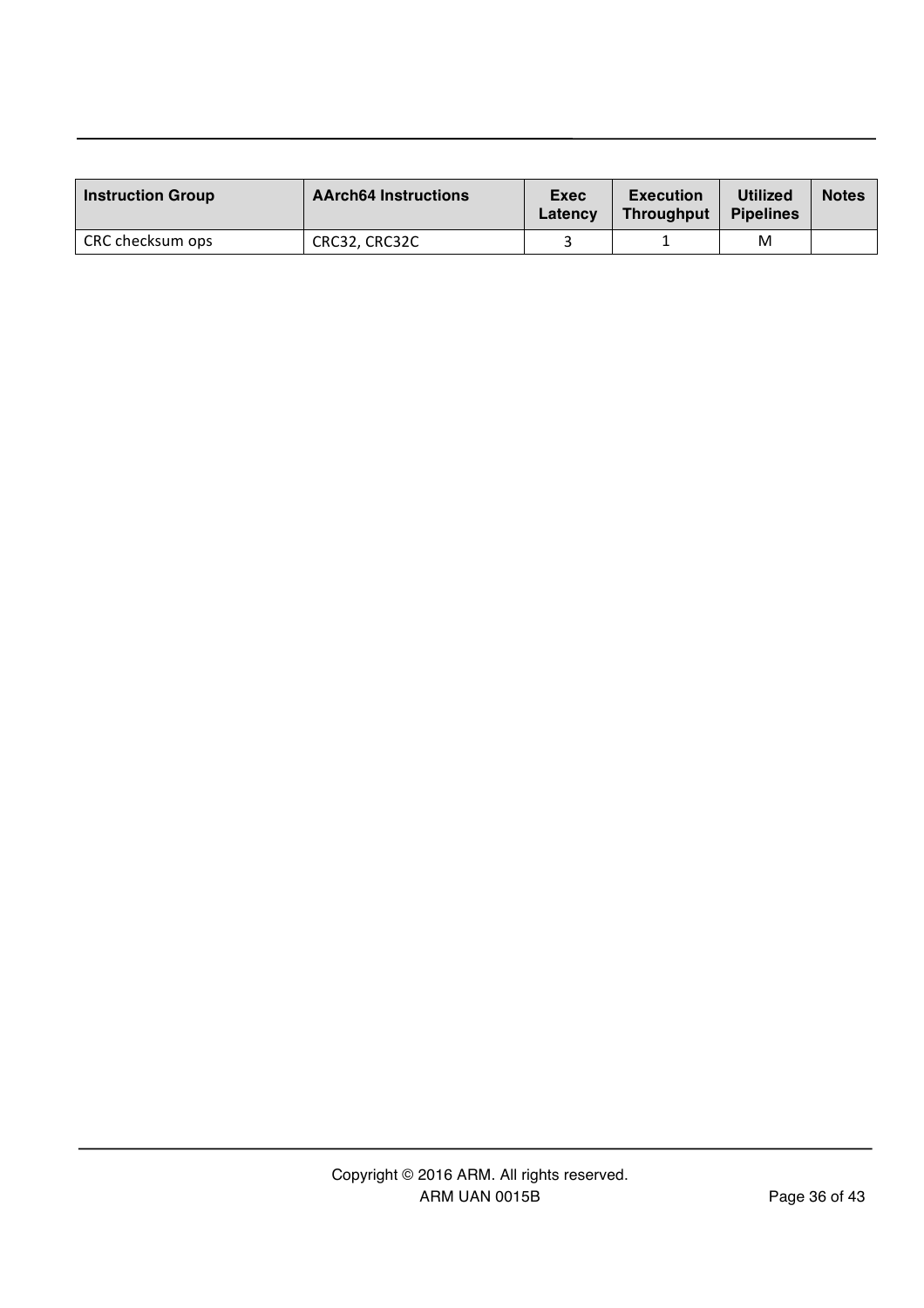# **4 SPECIAL CONSIDERATIONS**

## **4.1 Dispatch Constraints**

Dispatch of µops from the in-order portion to the out-of-order portion of the microarchitecture includes a number of constraints. It is important to consider these constraints during code generation in order to maximize the effective dispatch bandwidth and subsequent execution bandwidth of the Cortex-A57.

The dispatch stage can process up to 3  $\mu$ ops per cycle, with the following limitations on the number of  $\mu$ ops of each type that may be simultaneously dispatched.

- $\cdot$  1  $\mu$ op utilizing B pipeline
- Up to 2  $\mu$ ops utilizing I pipelines
- Up to 2  $\mu$ ops utilizing M pipeline
- 1  $\mu$ op utilizing F0 pipeline
- 1 uop utilizing F1 pipeline
- Up to 2 *u*ops utilizing L or S pipeline

In the event there are more  $\mu$ ops available to be dispatched in a given cycle than can be supported by the constraints above, uops will be dispatched in oldest to youngest age-order to the extent allowed by the above.

#### **4.2 Conditional Execution**

The ARMv8 architecture allows many types of A32 instructions to be conditionally executed based upon condition flags (N, Z, C, V). If the condition flags satisfy a condition specified in the instruction encoding, an instruction has its normal effect. If the flags do not satisfy this condition, the instruction acts as a NOP.

This leads to conditional register writes for most types of conditional instructions. In an out-of-order processor such as Cortex-A57, this has two side-effects.

The first side-effect is that the conditional instruction requires the old value of its destination register as an input operand. The second side-effect is that all subsequent consumers of the destination register of the conditional instruction are dependent upon this operation, regardless of the state of the condition flags (i.e. even if the destination register is unchanged in the event the condition is not met.).

These effects should be taken into account when considering using conditional execution for long-latency operations. The overheads of conditional execution may begin to outweigh the benefits. Consider the following example.

MULEQ R1, R2, R3 MULNE R1, R2, R4

For this pair of instructions, the second multiply is dependent upon the result of the first multiply, not through one of its normal input operands (R2 and R4), but through the destination register R1. The combined latency for these instructions is six cycles, rather than the four cycles that would be required if these instructions were not conditional (3 cycles latency for the first, one additional cycle for the second which is fully pipelined behind the first). So if the condition is easily predictable (by the branch predictor), conditional execution can lead to a performance loss. But if the condition is not easily predictable, conditional execution may lead to a performance gain since the latency of a branch mispredict is generally higher than the execution latency of conditional

> Copyright © 2016 ARM. All rights reserved. ARM UAN 0015B Page 37 of 43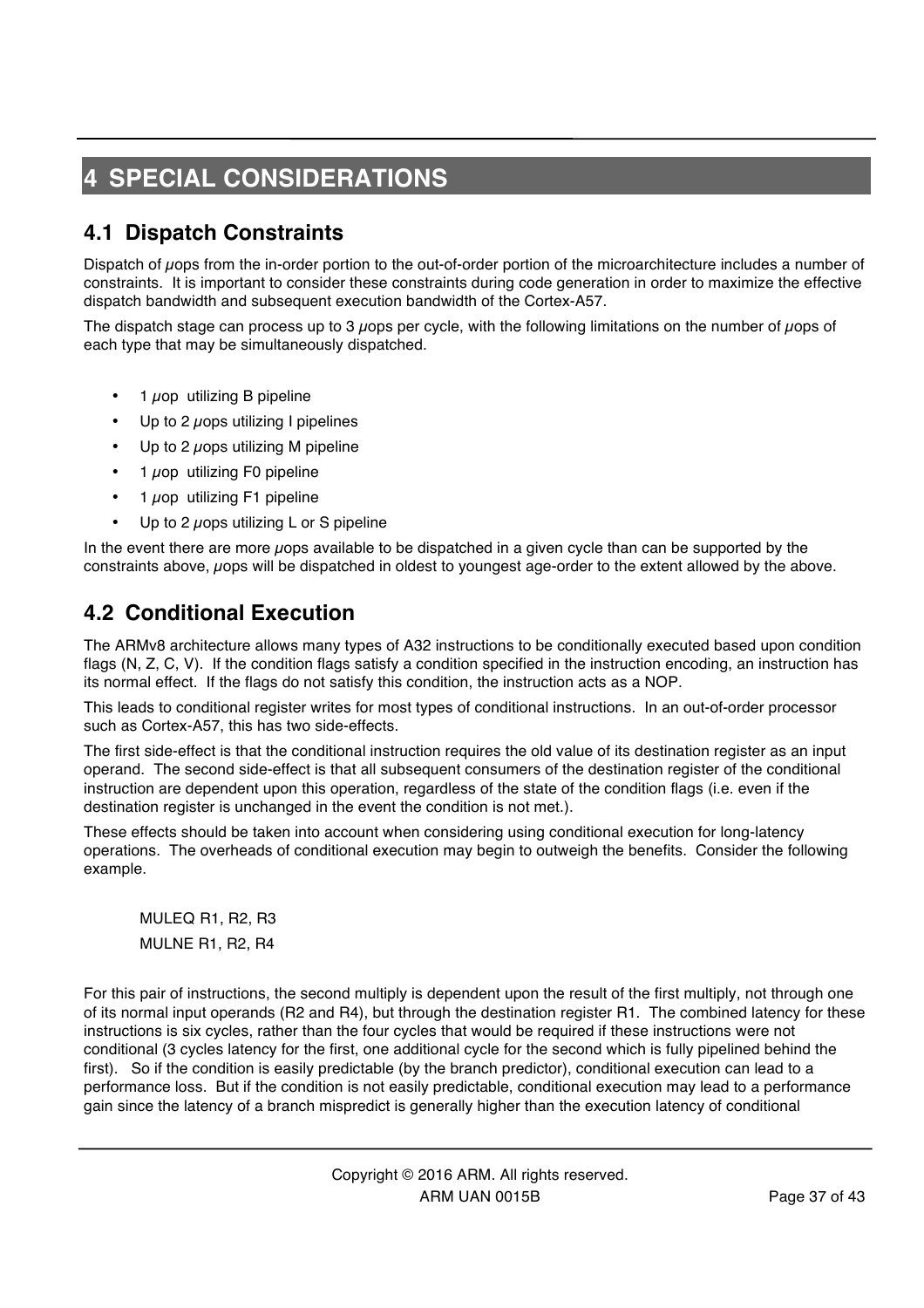instructions. In general, it is recommended that conditional instruction forms be considered only for integer instructions with latency less than or equal to 2 cycles, loads, and stores.

## **4.3 Conditional ASIMD**

Conditional execution is architecturally possible for ASIMD instructions in Thumb state using IT blocks. However, this type of encoding is considered abnormal and is not recommended for Cortex-A57. It is expected to perform worse than the equivalent unconditional encodings.

### **4.4 Register Forwarding Hazards**

The ARMv8-A architecture allows FP instructions to read and write 32-bit S-registers. In AArch32, Each S-register corresponds to one half (upper or lower) of an overlayed 64-bit D-register. Register forwarding hazards may occur when one uop reads a D-register or Q-register operand that has recently been written with one or more S-register result. Consider the following abnormal scenario.

VMOV S0,R0 VMOV S1,R1 VADD D2, D1, D0

The first two instructions write S0 and S1, which correspond to the bottom and top halves of D0. The third instruction then requires D0 as an input operand. In this scenario, Cortex-A57 detects that at least one of the upper or lower S0/S1 registers overlayed on D0 were previously written, at which point the VADD instruction is serialized until the prior S-register writes are guaranteed to have been architecturally committed, likely incurring significant additional latency. Note that once the D0 register has been written as a D-register or Q-register destination, subsequent consumers of that register will no longer encounter this register-hazard condition, until the next S-register write, if any.

Cortex-A57 is able to avoid this register-hazard condition for certain cases. The following rules describe the conditions under which a register-hazard can occur.

- The producer writes an S-register (not a D[x] scalar)
- The consumer reads an overlapping D-register (not as a D[x] scalar, nor as an implicit operand due to conditional execution)
- The consumer is a FP/ASIMD  $\mu$ op (not a store  $\mu$ op)

To avoid unnecessary hazards, it is recommended that the programmer use D[x] scalar writes when populating registers prior to ASIMD operations. For example, either of the following instruction forms would safely prevent a subsequent hazard.

VLD1.32 Dd[x], [address] VMOV.32 Dd[x], Rt

The Performance Monitor Unit (PMU) in Cortex-A57 may be used to determine when register forwarding hazards are actually occuring. The implementation defined PMU event number 0x12C (DISP\_SWDW\_STALL) has been assigned to count the number of cycles spent stalling due to these hazards.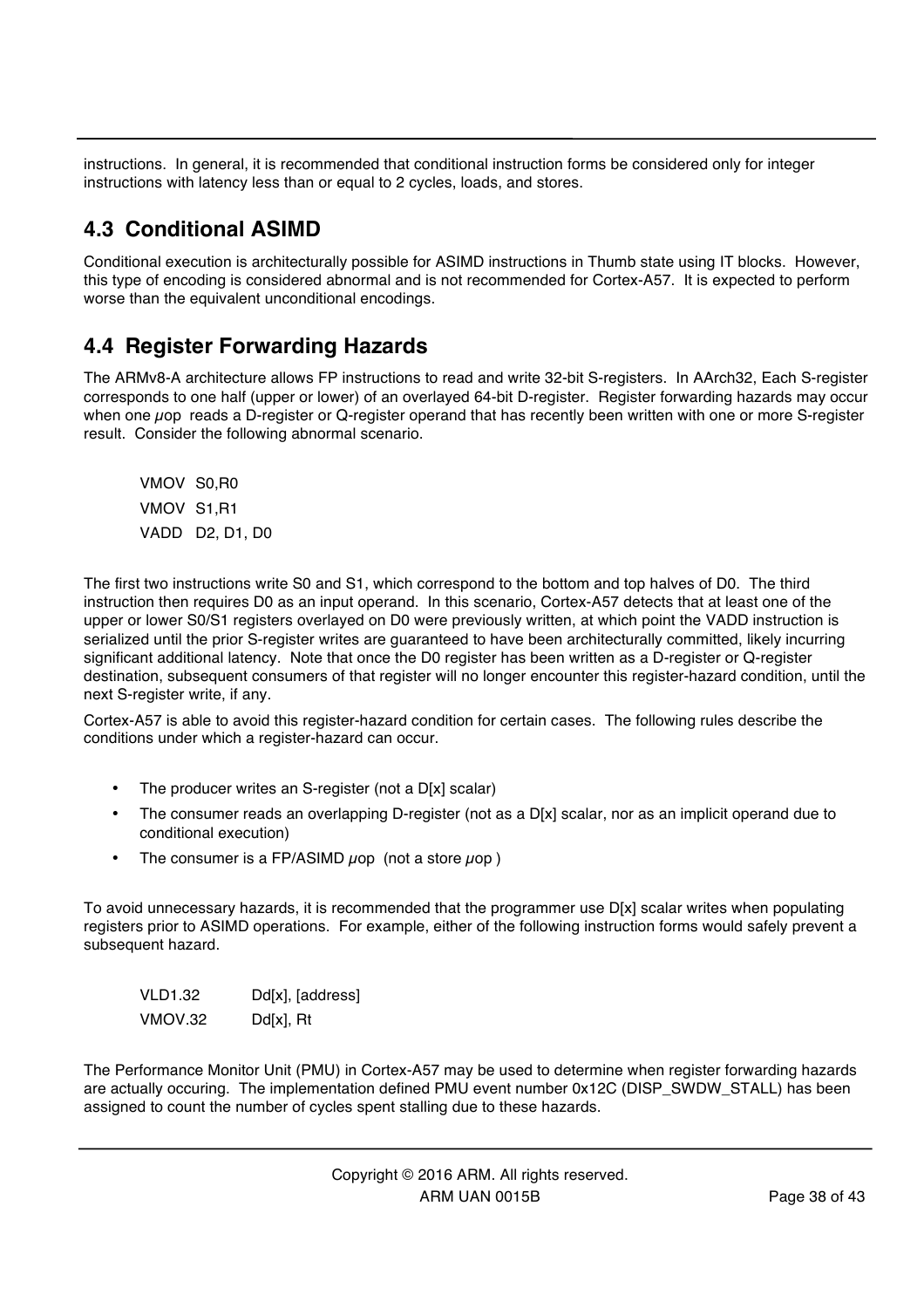### **4.5 Load/Store Throughput**

The Cortex-A57 processor includes separate load and store pipelines, which allow it to execute one load  $\mu$ op and one store uop every cycle...

To achieve maximum throughput for memory copy (or similar loops), one should do the following.

- Unroll the loop to include multiple load and store operations per iteration, minimizing the overheads of looping.
- Use discrete, non-writeback forms of load and store instructions (such as LDRD and STRD), interleaving them so that one load and one store operation may be performed each cycle. Avoid load-/store-multiple instruction encodings (such as LDM and STM), which lead to separated bursts of load and store *u*ops which may not allow concurrent utilization of both the load and store pipelines.

The following example shows a recommended instruction sequence for a long memory copy in AArch32 state:

```
Loop start:
      SIIBS \r2r2r3#64
```

| ບບບບ | ⊥∠,⊥∠, † ∪ <del>;</del> |
|------|-------------------------|
| LDRD | r3,r4,[r1,#0]           |
| STRD | r3,r4,[r0,#0]           |
| LDRD | r3,r4,[r1,#8]           |
| STRD | r3,r4,[r0,#8]           |
| LDRD | r3,r4,[r1,#16]          |
| STRD | r3,r4,[r0,#16]          |
| LDRD | r3,r4,[r1,#24]          |
| STRD | r3,r4,[r0,#24]          |
| LDRD | r3,r4,[r1,#32]          |
| STRD | r3,r4,[r0,#32]          |
| LDRD | r3,r4,[r1,#40]          |
| STRD | r3,r4,[r0,#40]          |
| LDRD | r3,r4,[r1,#48]          |
| STRD | r3,r4,[r0,#48]          |
| LDRD | r3,r4,[r1,#56]          |
| STRD | r3,r4,[r0,#56]          |
| ADD  | r1,r1,#64               |
| ADD  | r0,r0,#64               |
| BGT  | Loop start              |

A recommended copy routine for AArch64 would look similar to the sequence above, but would use LDP/STP instructions.

### **4.6 Load/Store Alignment**

The ARMv8-A architecture allows many types of load and store accesses to be arbitrarily aligned. The Cortex-A57 processor handles most unaligned accesses without performance penalties. However, there are cases which reduce bandwidth or incur additional latency, as described below.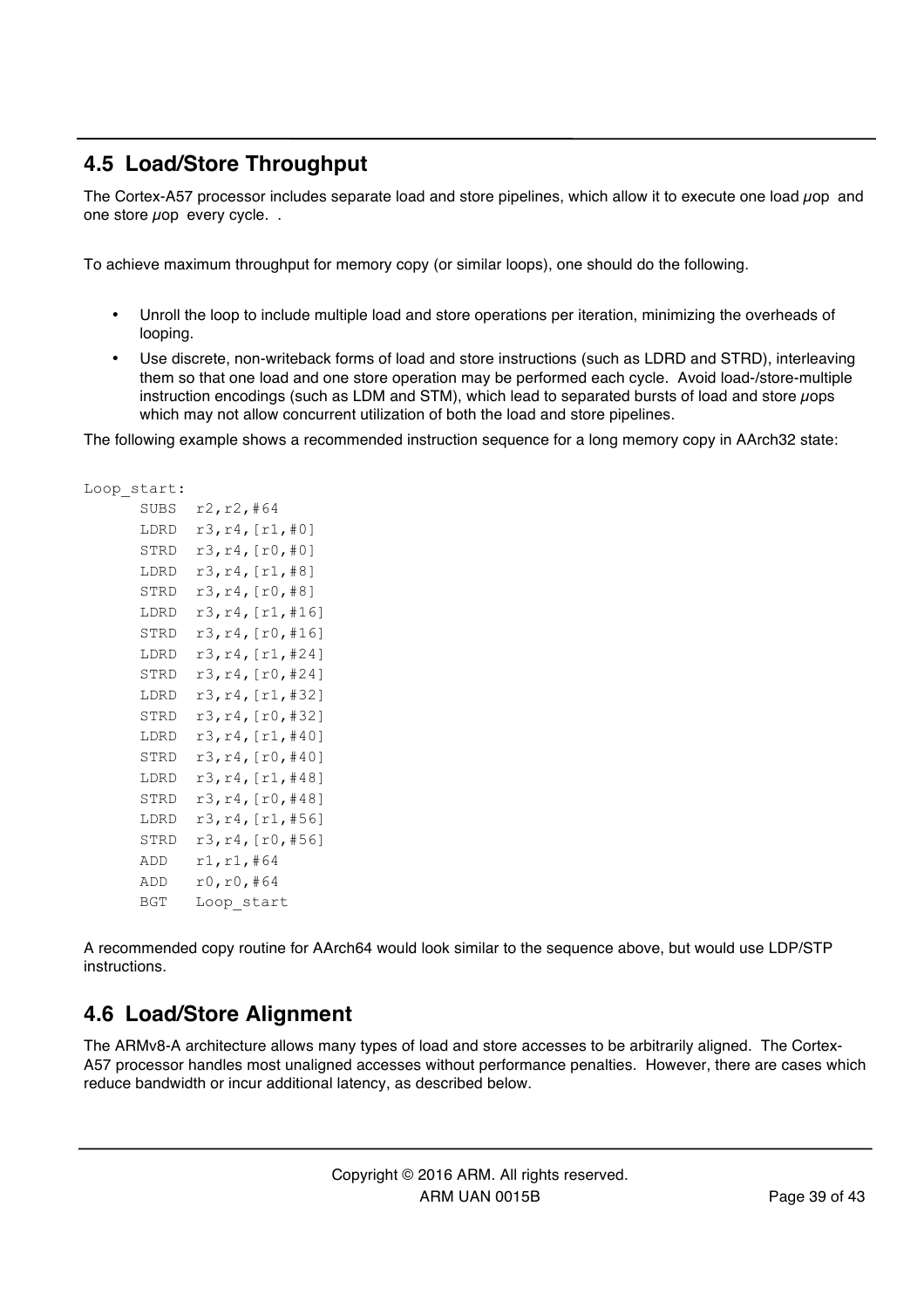- Load operations that cross a cache-line (64-byte) boundary
- Store operations that cross a 16-byte boundary

# **4.7 Non-Temporal Loads/Stores**

The ARM v8-A architecture provides load/store non-temporal pair instructions (LDNP/STNP) that provide a hint to the memory system that an access is non-temporal or streaming, and unlikely to be repeated in the near future.

Versions of the Cortex-A57 processor prior to r1p3 do not prefetch or cache non-temporal data and hence, there could be a performance degradation when using non-temporal loads/stores instead of normal loads/stores. Ignoring the non-temporal hint will avoid this degradation. To this effect, it is recommended that bit 52 of the CPU auxiliary control register (CPUACTLR\_EL1[52]) be always enabled.

# **4.8 Branch Alignment**

Branch instruction and branch target instruction alignment can affect performance. For best-case performance, consider the following guidelines:

- Try not to include more than two taken branches within the same quadword-aligned quadword of instruction memory.
- Consider aligning subroutine entry points and branch targets to quadword boundaries, within the bounds of the code-density requirements of the program. This will ensure that the subsequent fetch can retrieve four (or a full quadword's worth of) instructions, maximizing fetch bandwidth following the taken branch.

# **4.9 Setting Condition Flags**

The ARM instruction set includes instruction forms that set the condition flags. In addition to compares, many types of data processing operations set the condition flags as a side-effect. Excessive use of flag-setting instruction forms may result in performance degradation, thus it is recommended that, where possible, non-flagsetting instructions and instruction-forms be used except where the condition-flag result is explicitly required for subsequent branches or conditional instructions.

When using the Thumb instruction set, special attention should be given to the use of 16-bit instruction forms. Many of those (moves, adds, shifts, etc) automatically set the condition flags. For best performance, consider using the 32-bit encodings which include forms that do not set the condition flags, within the bounds of the codedensity requirements of the program.

# **4.10 Accelerated Accumulator Forwarding in the Floating-PointPipelines**

As described in chapter 2 of this document, the Cortex-A57 processor implements two floating point execution pipelines (F0/F1). For versions of Cortex-A57 prior to r1p3, uops are steered to one pipeline or the other based upon a load-balancing hardware mechanism. For these versions of A57, forwarding from a multiply or multiplyaccumulate into the accumulator operand of a subsequent multiply-accumulate can be accelerated if all instructions are contained within the same pipeline. Thus, it is recommended that when performing a critical sequence of dependent, non-quadword FP/ASIMD floating-point multiply or multiply-accumulate operations, the programmer should ensure the accumulator source and destination registers should both be even or odd in order to facilitate accelerated accumulator forwarding.

For Cortex-A57 r1p3 and later revisions, this constrained register usage model is not required.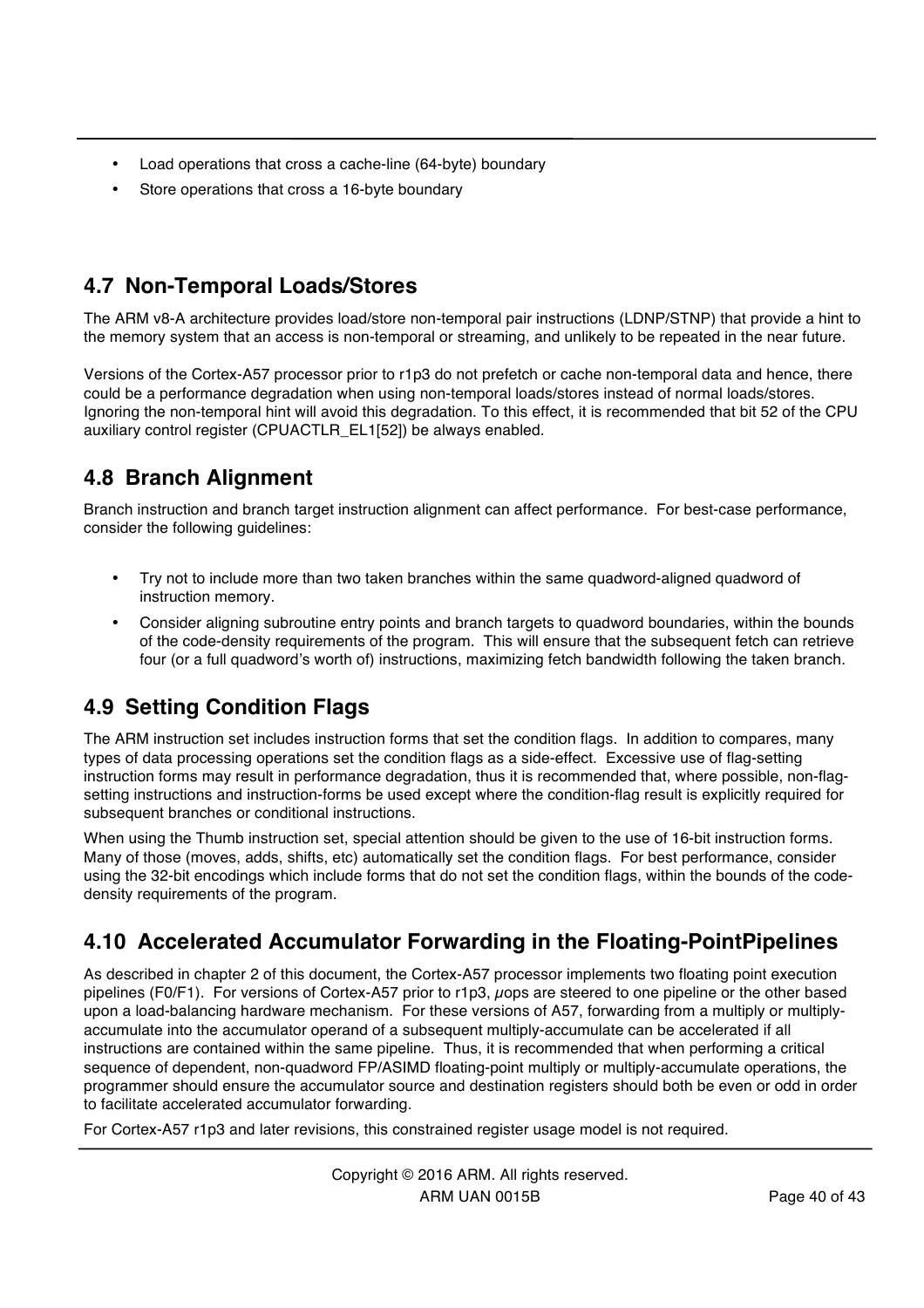# **4.11 Load Balancing in the Floating-PointPipelines**

As described in chapter 2 of this document, the Cortex-A57 processor implements two floating point execution pipelines (F0/F1). For versions of Cortex-A57 prior to r1p3, FP/ASIMD floating-point multiply or multiplyaccumulate µops are steered to one pipeline or the other based upon a load-balancing hardware mechanism. For these versions of A57, it is recommended that, subject to the recommendation described in 4.10 above, the programmer use a balanced mix of odd and even destination D-registers for FP/ASIMD floating-point multiply or multiply-accumulate instructions, to ensure those instructions are evenly distributed across the two floating-point pipelines.

For Cortex-A57 r1p3 and later revisions, this constrained register usage model is not required.

# **4.12 Special Register Access**

The Cortex-A57 processor performs register renaming for general purpose registers to enable speculative and out-of-order instruction execution. But most special-purpose registers are not renamed. Instructions that read or write non-renamed registers are subjected to one or more of the following additional execution constraints.

- Non-Speculative Execution Instructions may only execute non-speculatively.
- In-Order Execution Instructions must execute in-order with respect to other similar instructions or in some cases all instructions.
- Flush Side-Effects Instructions trigger a flush side-effect after executing for synchronization.

The table below summarizes various special instructions and the associated execution constraints or side-effects.

| <b>Instructions</b> | <b>Forms</b>              | Non-<br><b>Speculative</b> | In-<br>Order | <b>Flush</b><br>Side-<br><b>Effect</b> | <b>Notes</b> |
|---------------------|---------------------------|----------------------------|--------------|----------------------------------------|--------------|
| <b>ISB</b>          |                           | Yes                        | Yes          | <b>Yes</b>                             | $\mathbf{1}$ |
| <b>CPS</b>          |                           | <b>Yes</b>                 | Yes          | <b>Yes</b>                             | 1            |
| <b>SETEND</b>       |                           | <b>Yes</b>                 | <b>Yes</b>   | <b>Yes</b>                             | 1            |
| MRS (read)          | APSR, CPSR                | <b>Yes</b>                 | Yes          | No                                     | 1            |
| MRS (read)          | <b>SPSR</b>               | No.                        | <b>Yes</b>   | No                                     | $\mathbf{1}$ |
| MSR (write)         | ASPR nzcvq, CPSR f        | No                         | No           | No                                     | 1, 2, 3      |
| MSR (write)         | APSR, CPSR other          | Yes                        | Yes          | Yes                                    | 1            |
| MSR (write)         | <b>SPSR</b>               | <b>Yes</b>                 | Yes          | No                                     | $\mathbf{1}$ |
| VMRS (read)         | FPSCR to APSR nzcv        | No                         | No           | No                                     | 1, 2         |
| VMRS (read)         | Other                     | <b>Yes</b>                 | <b>Yes</b>   | No                                     | 1            |
| VMSR (write)        | FPSCR, changing only NZCV | <b>Yes</b>                 | Yes          | No                                     | 1            |
| VMSR (write)        | Other                     | Yes                        | Yes          | <b>Yes</b>                             | $\mathbf{1}$ |
| MRC (read)          |                           | Some                       | <b>Yes</b>   | No                                     | 1, 2, 4      |
| MCR (write)         |                           | <b>Yes</b>                 | <b>Yes</b>   | Some                                   | 1, 4         |

NOTE 1 – Conditional forms of these instructions for which the condition is not satisfied will not access special registers or trigger flush side-effects.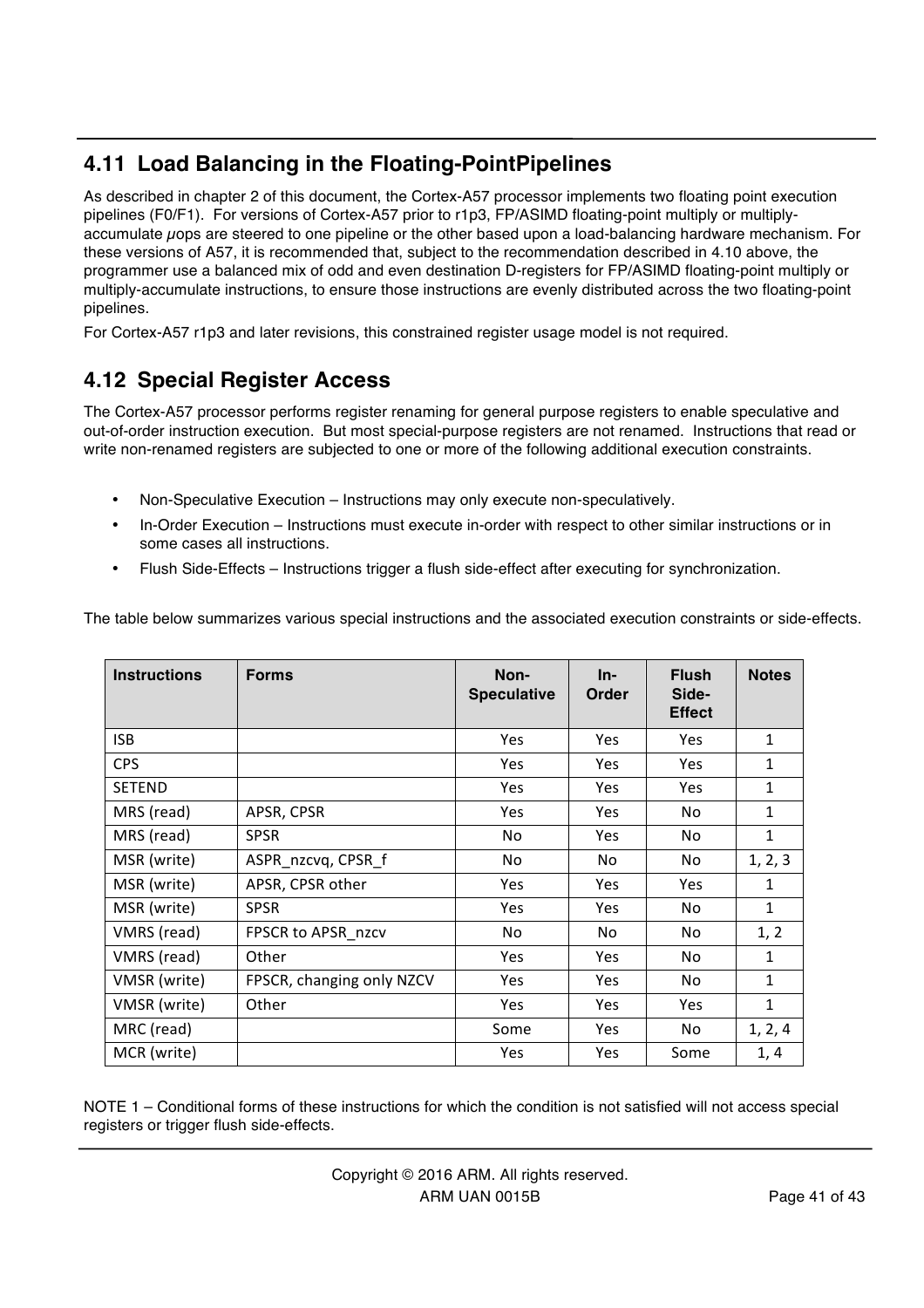NOTE 2 – Conditional forms of these instructions are always executed non-speculatively and in-order to properly resolve the condition.

NOTE 3 – MSR instructions that write APSR nzcvq generate a separate  $\mu$ op to write the Q bit. That  $\mu$ op executes non-speculatively and in-order. But the main  $\mu$ op, which writes the NZCV bits, executes as shown in the table above.

NOTE 4 – A subset of MCR instructions must be executed non-speculatively. A subset of MRC instructions trigger flush side-effects for synchronization. Those subsets are not documented here.

#### **4.13 AES Encryption/Decryption**

Cortex-A57 r0p0 can issue one AESE/AESMC/AESD/AESIMC instruction every cycle (fully pipelined) with an execution latency of three cycles (see Section 3.19). This means encryption or decryption for at least three data chunks should be interleaved for maximum performance:

```
AESE data0, key0
AESMC data0, data0
AESE data1, key0
AESMC data1, data1
AESE data2, key0
AESMC data2, data2
AESE data0, key1
AESMC data0, data0
...
```
In Cortex-A57 r0p1 and later revisions, pairs of dependent AESE/AESMC and AESD/AESIMC instructions are higher performance when adjacent, and in in the described order, in the program code. Therefore it is important to ensure that these instructions come in pairs in AES encryption/decryption loops, as shown in the code segment above.

#### **4.14 Fast literal generation**

Cortex-A57 r1p0 and later revisions support optimized literal generation for 32- and 64-bit code. A typical literal generation sequence in 32-bit code:

```
MOV rX, #bottom_16_bits
MOVT rX, #top_16_bits
```
And in 64-bit code, generating a 32-bit immediate:

```
MOV wX, #bottom_16_bits
MOVK wX, #top 16 bits, lsl #16
```
In 64-bit code, generating the bottom half of a 64-bit immediate:

```
MOV xX, #bottom_16_bits
```